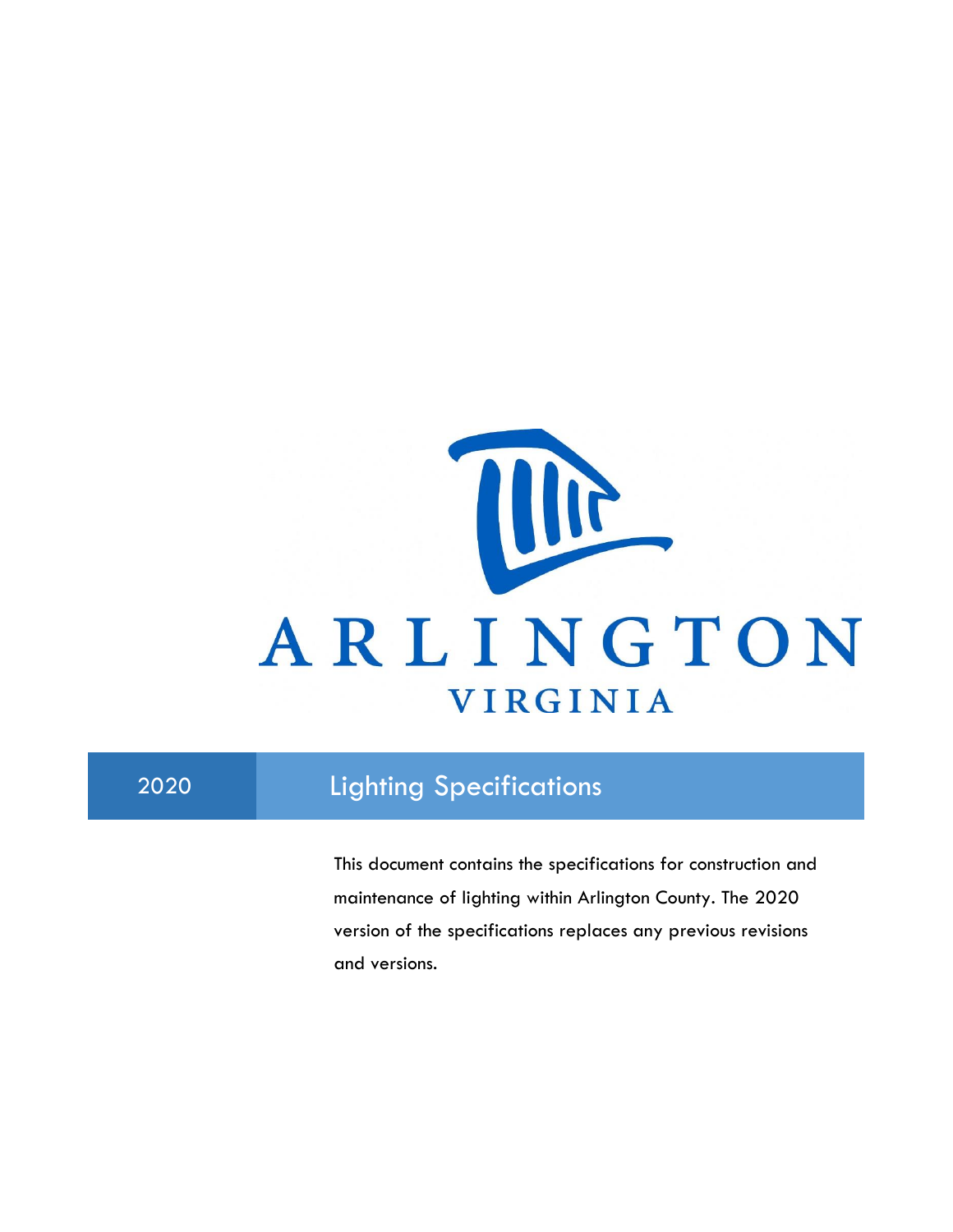# List of Document Revisions

| Revision       | Date      | Description                                                                                                                                                                                                                                                                                                                                                                                                                                                                        | Section(s) Impacted |
|----------------|-----------|------------------------------------------------------------------------------------------------------------------------------------------------------------------------------------------------------------------------------------------------------------------------------------------------------------------------------------------------------------------------------------------------------------------------------------------------------------------------------------|---------------------|
| $\mathbf{1}$   | Sept 2020 | Added requirement for project teams/contractors<br>to provide stakeout documentation to<br>Transportation Engineering and Operations'<br>streetlighting construction inspectors.                                                                                                                                                                                                                                                                                                   | 14010               |
| $\overline{2}$ | Sept 2020 | For high-density polyethylene (HDPE) conduit,<br>eiher the Schedule 80 or SDR 11 rated conduits<br>can be used as determined on the plan set or as<br>directed by the County representative                                                                                                                                                                                                                                                                                        | 14030               |
| $\overline{3}$ | Sept 2020 | The conductor inside the conduit run shall be<br>XHHW-2<br>There will be five conductors with two circuits<br>$(A & B)$ , two neutral, and one ground.<br>The Contractor shall install 4' slack of alternate<br>circuit conductor in the base of poles where<br>there is no junction box present between<br>alternate poles.<br>Where dual luminaires are installed on a pole,<br>two sets of cables (one for each luminaire) shall<br>be run to the luminaire from the pole base. | 14050               |
| $\overline{4}$ | Sept 2020 | Added two options of shallow depth foundations<br>for roadway (e.g. cobra or teardrop) light poles                                                                                                                                                                                                                                                                                                                                                                                 | 14060               |
| 5              | Sept 2020 | Light pole drawing numbers are changed                                                                                                                                                                                                                                                                                                                                                                                                                                             | 14080               |
| 6              | Sept 2020 | Streetlight communication device<br>commissioning process                                                                                                                                                                                                                                                                                                                                                                                                                          | 14111               |

Content will appear highlighted in grey to mark changes that occur in the latest revision. Revisions from past updates will not appear shaded.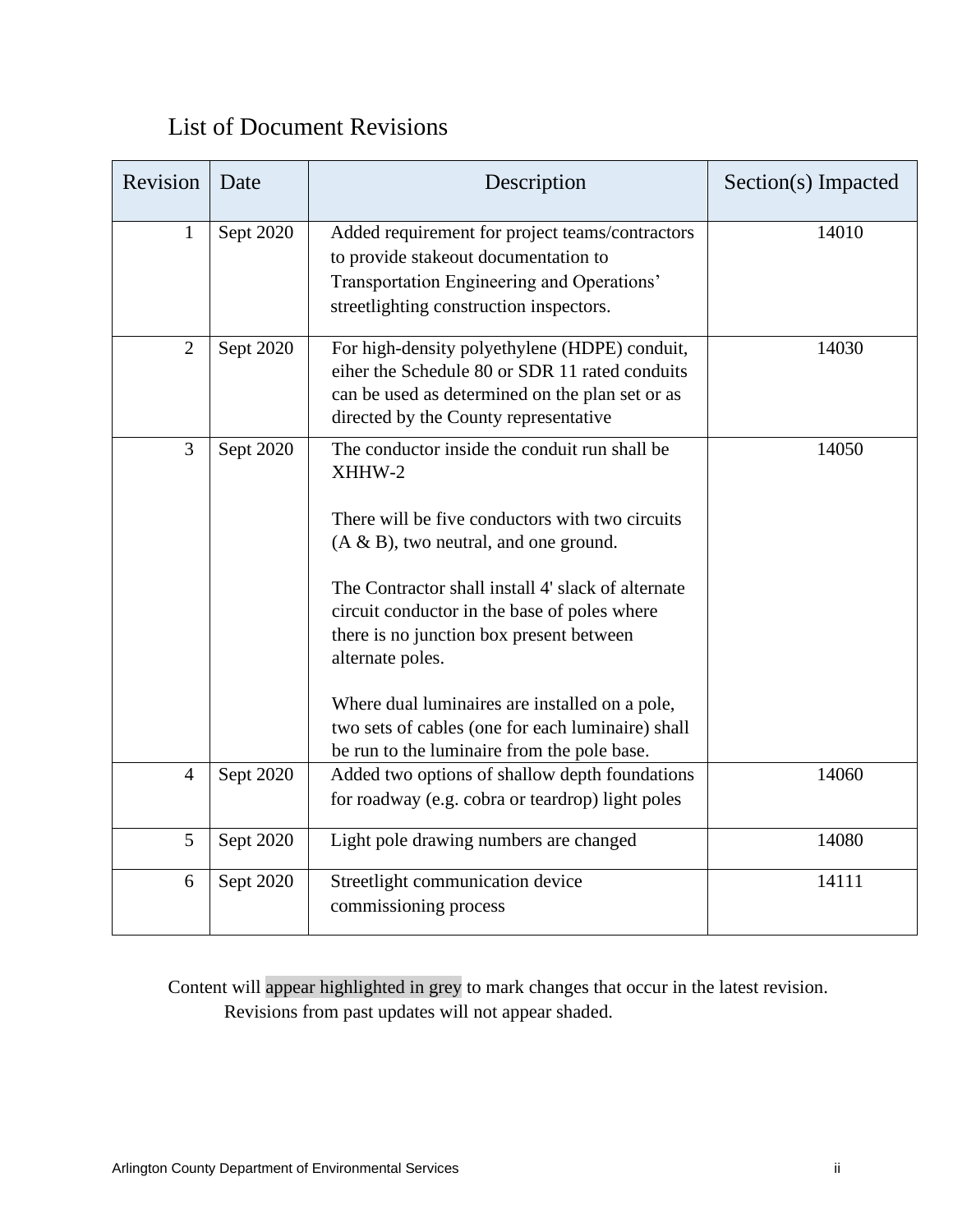## **Table of Contents**

| 1              |  |
|----------------|--|
| $\overline{2}$ |  |
| 3              |  |
| 4              |  |
| 5              |  |
| 6              |  |
| $\overline{7}$ |  |
| 8              |  |
| 9              |  |
| 10             |  |
| 11             |  |
| 12             |  |
| 13             |  |
| 14             |  |
| 15             |  |
| 16             |  |
|                |  |
| 1              |  |
| 2              |  |
| 3              |  |
| 4              |  |
|                |  |
| 1              |  |
| $\overline{2}$ |  |
| 3              |  |
| 4              |  |
|                |  |
|                |  |
| 1              |  |
| $\overline{2}$ |  |
| 3              |  |
| 4              |  |
|                |  |
| 1              |  |
| 2              |  |
| 3              |  |
| 4              |  |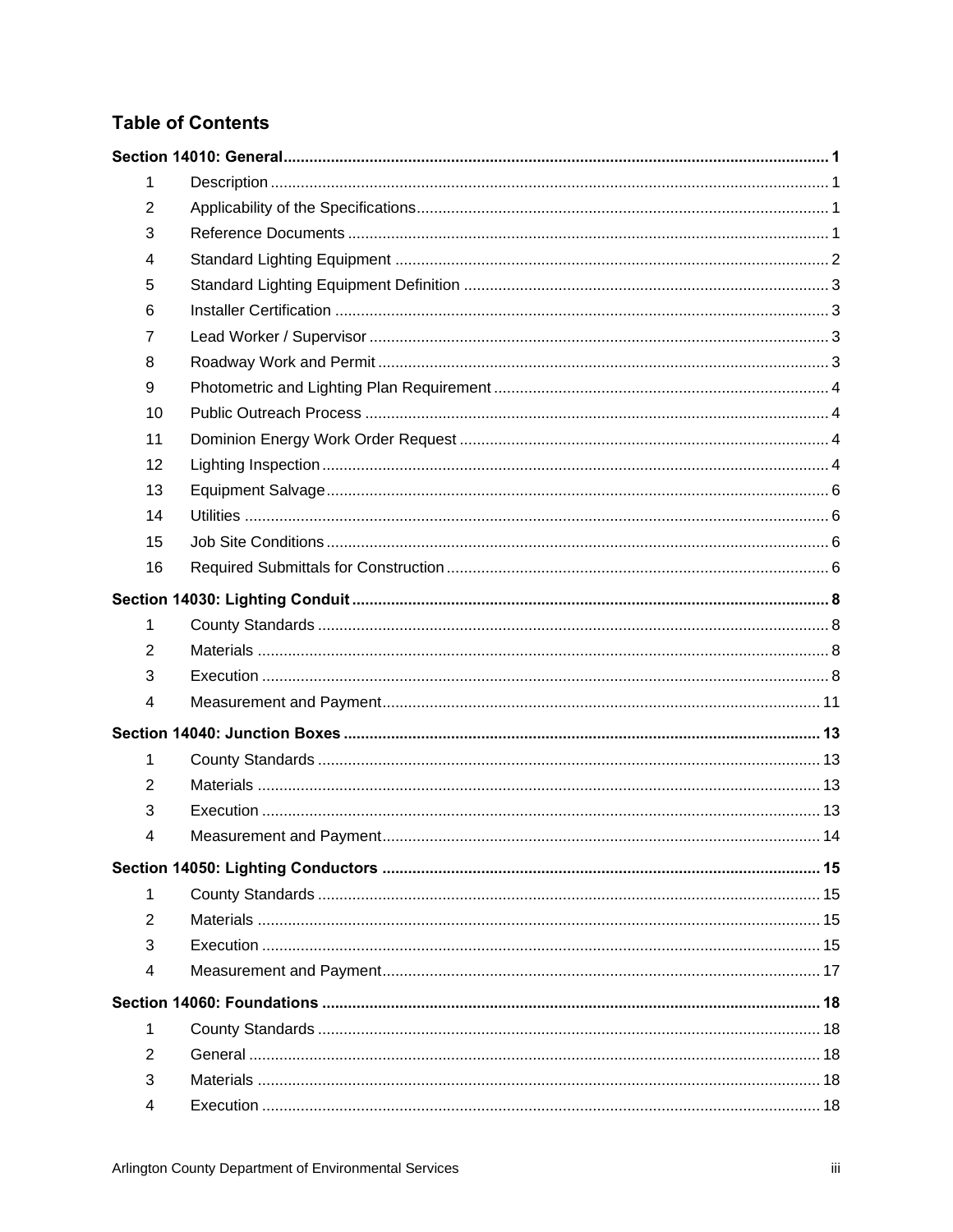| 5              |  |
|----------------|--|
|                |  |
| 1              |  |
| 2              |  |
| 3              |  |
| 4              |  |
| 5              |  |
|                |  |
| 1              |  |
| 2              |  |
| 3              |  |
| $\overline{4}$ |  |
| 5              |  |
|                |  |
| 1              |  |
| $\overline{2}$ |  |
| 3              |  |
| 4              |  |
| 5              |  |
|                |  |
| 1              |  |
| 2              |  |
| 3              |  |
| 4              |  |
|                |  |
| 1              |  |
| $\overline{2}$ |  |
| 3              |  |
| 4              |  |
| 5              |  |
|                |  |
| 1              |  |
| 2              |  |
| 3              |  |
| 4              |  |
|                |  |
| 1              |  |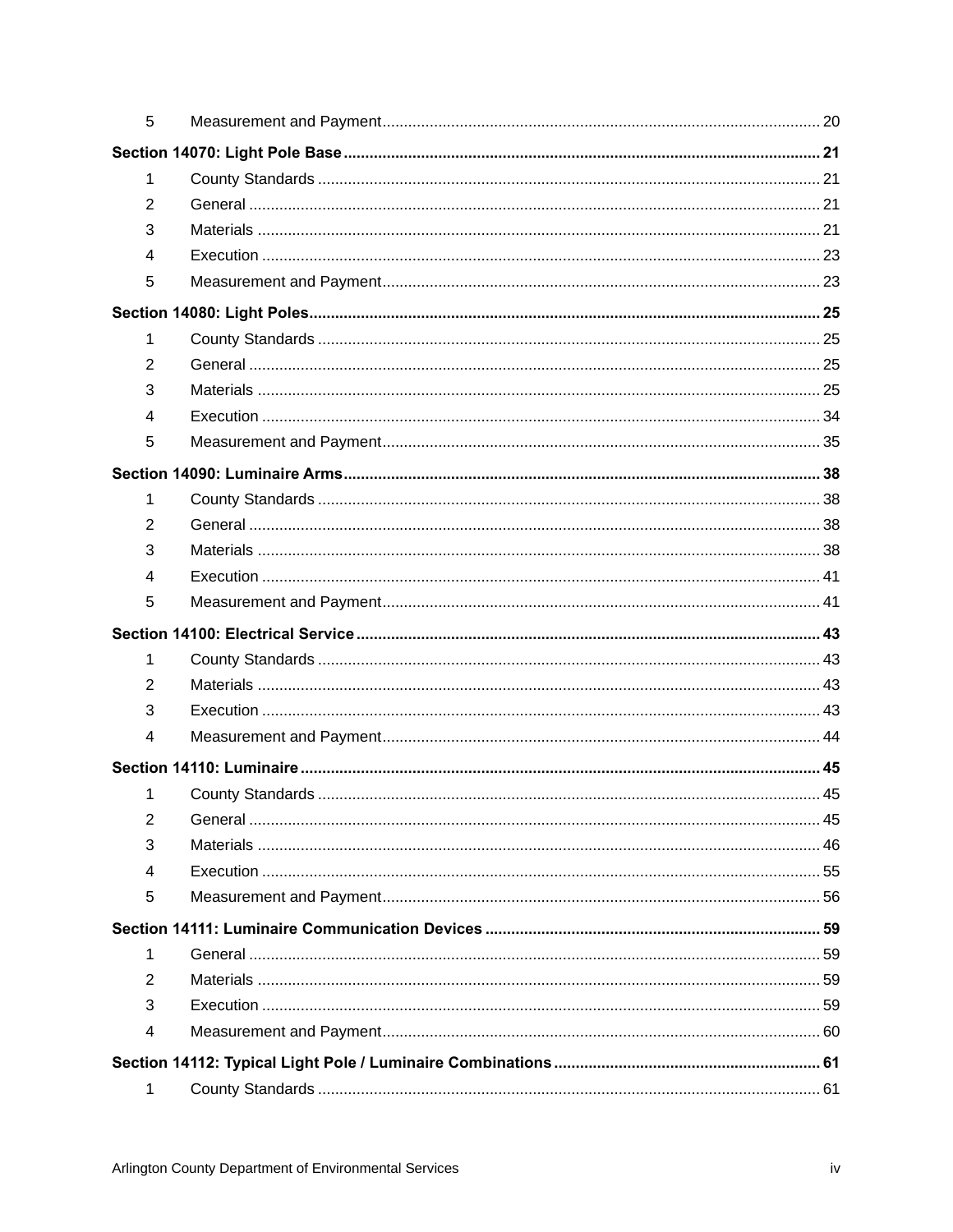| $\overline{2}$ |                                                                         |  |
|----------------|-------------------------------------------------------------------------|--|
| 3              |                                                                         |  |
| 4              |                                                                         |  |
|                |                                                                         |  |
| 1              |                                                                         |  |
| $\overline{2}$ |                                                                         |  |
| 3              |                                                                         |  |
| 4              |                                                                         |  |
|                |                                                                         |  |
| 1              |                                                                         |  |
| 2              |                                                                         |  |
| 5              |                                                                         |  |
|                |                                                                         |  |
| 1              |                                                                         |  |
| 2              |                                                                         |  |
| 3              |                                                                         |  |
| 4              |                                                                         |  |
| 5              |                                                                         |  |
| 6              |                                                                         |  |
| $\overline{7}$ | Temporary Street Lighting and Use of Existing Streetlights as Temporary |  |
| 8              |                                                                         |  |

## **List of Tables**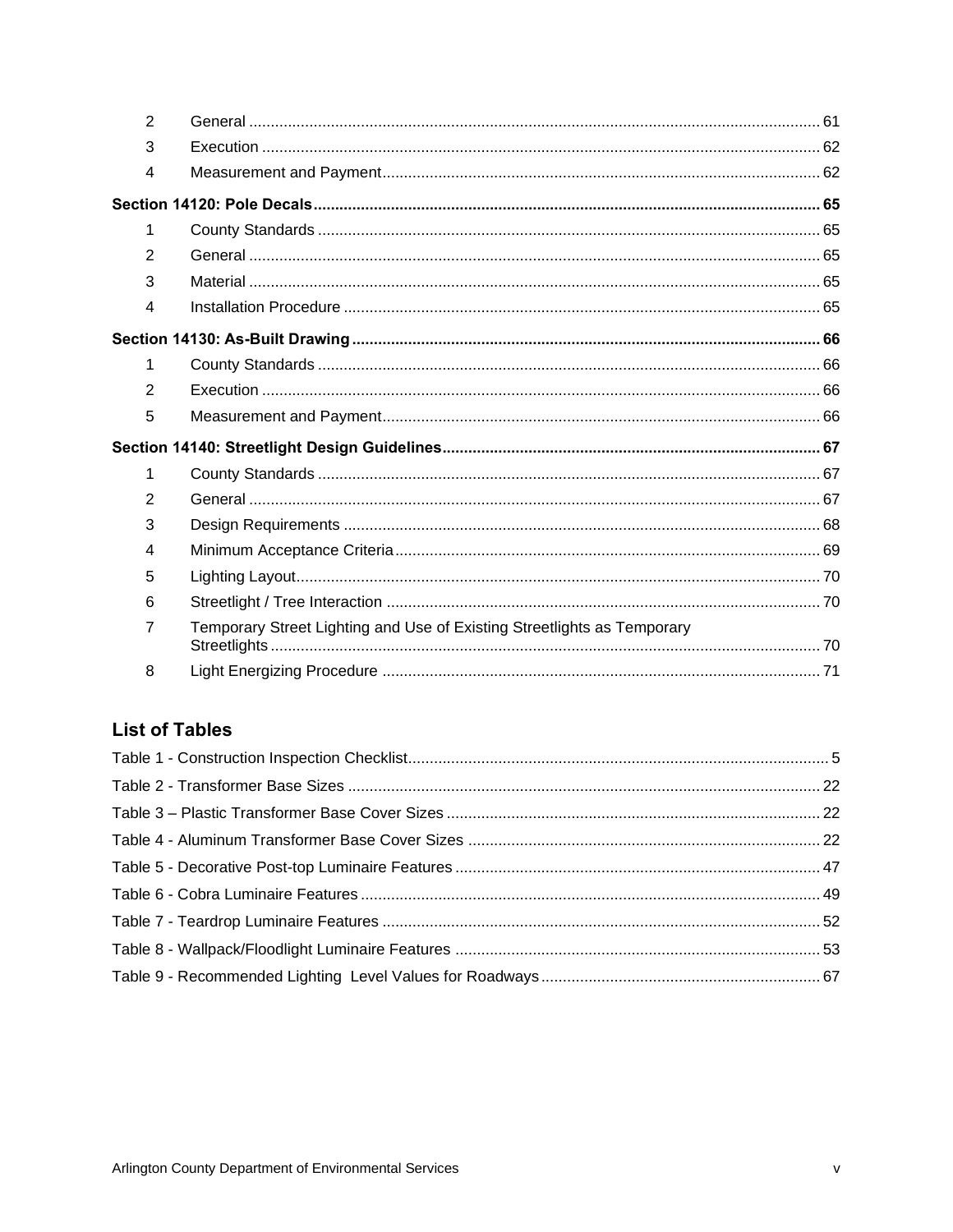## **Acronyms and Abbreviations**

| Hz            | Hertz                            | EIA         | Electronic Industries Alliance          |
|---------------|----------------------------------|-------------|-----------------------------------------|
| V             | Volt                             | <b>IES</b>  | <b>Illuminating Engineering Society</b> |
| <b>VAC</b>    | <b>Volts Alternating Current</b> | <b>IMSA</b> | International Municipal Signal          |
| W             | Watt                             |             | Association                             |
| <b>AASHTO</b> | American Association of State    | LED         | <b>Lght-emitting Diode</b>              |
|               | Highway and Transportation       | <b>NEC</b>  | <b>National Electrical Code</b>         |
|               | Officials                        | <b>NEMA</b> | National Electrical Manufacturers       |
| АC            | <b>Alternating Current</b>       |             | Association                             |
| <b>ANSI</b>   | American National Standards      | <b>PVC</b>  | polyvinyl chloride                      |
|               | Institute                        | <b>USE</b>  | <b>Underground Service Entrance</b>     |
| ASTM          | <b>ASTM International</b>        | UL          | Underwriters Laboratories               |
| AWG           | American Wire Gauge              | <b>VDOT</b> | Virginia Department of                  |
| County        | Arlington County, VA             |             | Transportation                          |
| <b>SMP</b>    | Streetlight Management Plan      |             |                                         |
|               |                                  |             |                                         |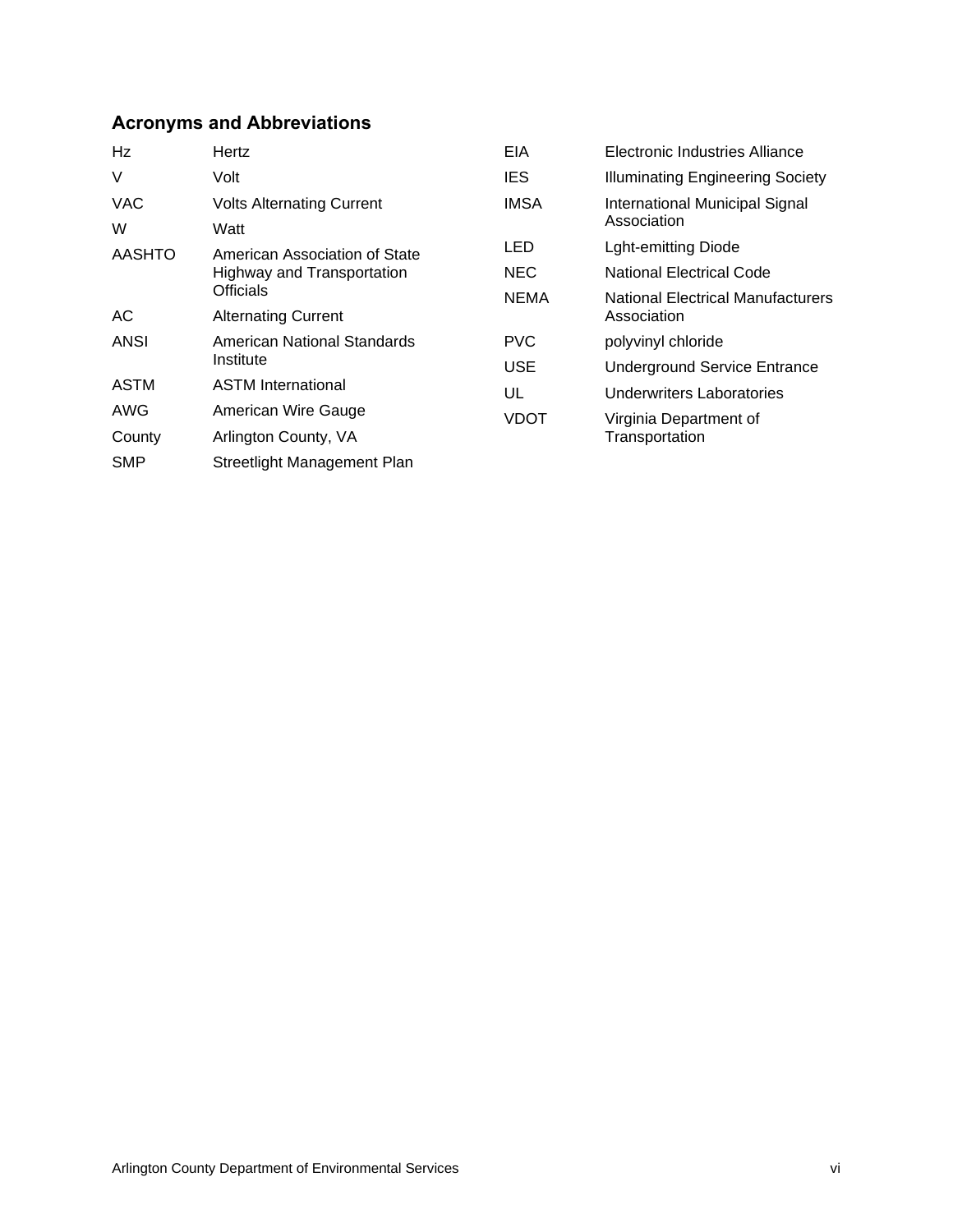# <span id="page-6-0"></span>**Section 14010: General**

## <span id="page-6-1"></span>**1 Description**

This document contains the specifications for lights and related equipment for projects in Arlington County, VA (County). These include, but are not limited to the following: LED luminaires, underpass luminaires, conduit, boxes, service control equipment cabinets, switches, circuit breakers, contractors, time switches, distribution panels, wire and cable, transformers, lamps, plugs and receptacles. These specifications include the material specifications, equipment, work procedures, and measurement and payment.

## <span id="page-6-2"></span>**2 Applicability of the Specifications**

All the lights and related equipment owned by the County shall follow the specifications detailed herein including but not limited to material specifications, equipment, work procedures, and measurement and payment. All work and materials not specifically addressed by the County specifications shall follow VDOT Road and Bridge Standards and Specifications, latest edition unless specifically directed otherwise.

This document also recognizes Dominion Energy (DE) products as standard lighting product as detailed in the Number 4 of this Section, but the Contractor shall follow DE's specification for equipment and installation methods.

#### <span id="page-6-3"></span>**3 Reference Documents**

- (a) All equipment and material shall conform to the standards of the following:
	- 1. Arlington County Streetlight Management Plan (SMP)
	- 2. Illuminating Engineering Society (IES) and American National Standards Institute (ANSI) document RP-8-14
	- 3. International Municipal Signal Association (IMSA)
	- 4. 2016 Road and Bridge Specifications, Virginia Department of Transportation (VDOT)
	- 5. Virginia Professional Excavator's Manual, April 2014
	- 6. American Association of State Highway and Transportation Officials (AASHTO) Standard Specifications for Structural Supports for Highway Signs, Luminaires, and Traffic Signals, latest edition
	- 7. VDOT Instructional and Informational Memorandum, Structure and Bridge Division (IIM-S&B)-90.2, VDOT Guidelines to AASHTO Standard Specifications for Structural Supports for Highway Signs, Luminaires, and Traffic Signals, 6th Edition, 2013 with 2015 interims
	- 8. 2009 Manual on Uniform Traffic Control Devices (MUTCD), Federal Highway Administration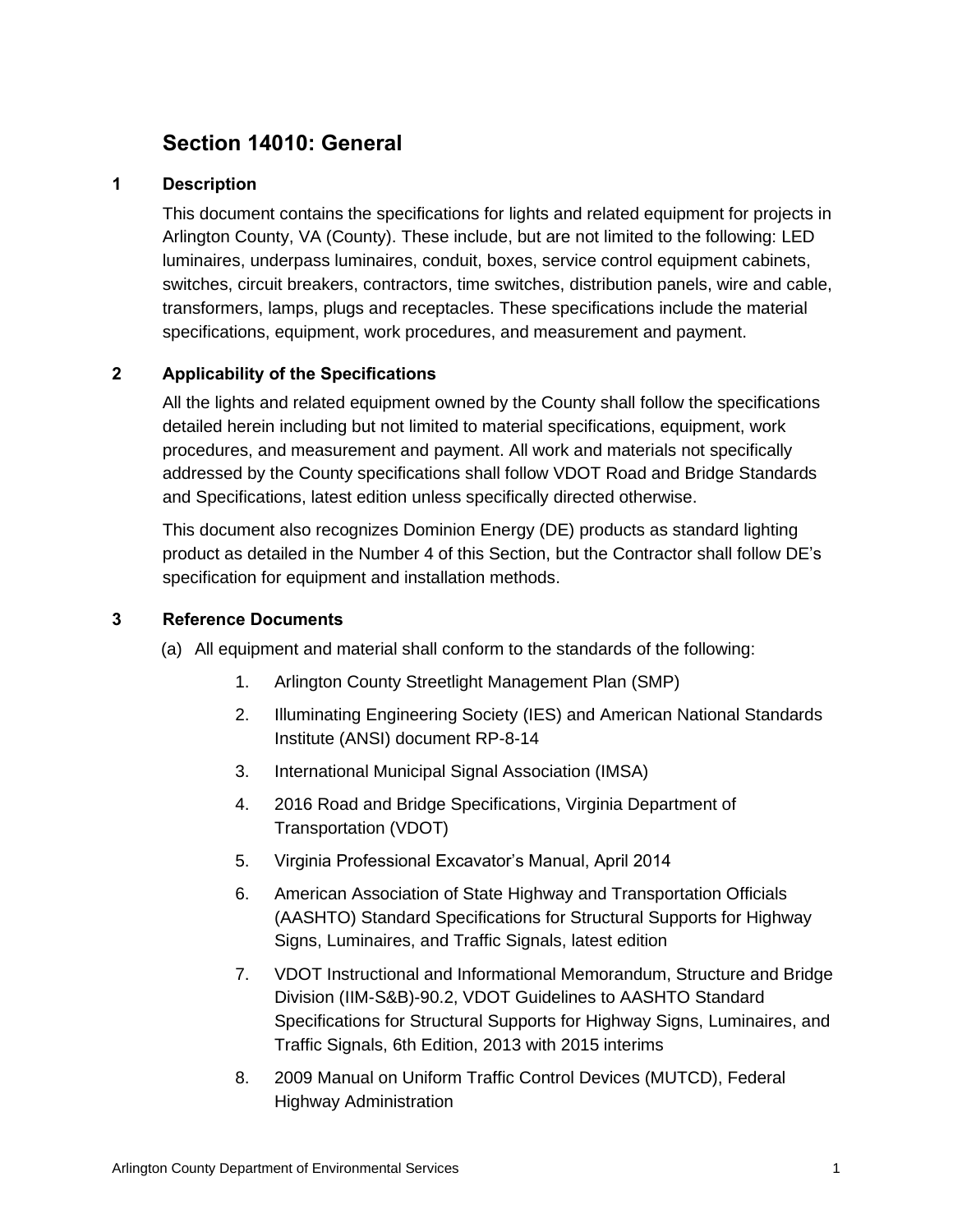- 9. American Welding Society (AWS) D1.1, Structural Welding Code
- (b) In addition to the requirements of the above specifications, the plans, standard details, special contract provisions, and all material and work shall conform to the requirements in the following:
	- 1. Virginia Supplement to the 2009 Manual on Uniform Traffic Control Devices for Streets and Highways (MUTCD), Revision 1
	- 2. National Fire Protection Association (NFPA) 70, National Electrical Code (NEC)
	- 3. Institute of Electrical and Electronics Engineers (IEEE) C2-2017, National Electrical Safety Code (NESC)
	- 4. Rules for Overhead Electrical Line Construction of the Virginia Public Utilities Commission (Rules)
	- 5. Standards of the American Society for Testing and Materials (ASTM) International (ASTM)
	- 6. Standards of the American National Standards Institute (ANSI)
	- 7. Arlington County Department of Environmental Services Construction Standards and Specifications
	- 8. Arlington County Traffic Signal and Streetlight Standards and **Specifications**
	- 9. National Electrical Manufacturers Association (NEMA), Standards Publication No. TS2-2003
	- 10. ANSI/IEEE C.62.41, IEEE Recommended Practice on Characterization of Surges in Low-Voltage (1000V and Less) AC Power Circuits
	- 11. Applicable local ordinances
	- 12. Underwriters Laboratories (UL) Standards

Wherever reference is made in this document or in the special contract provisions to any of the rules and standards listed above, the reference shall be construed to be to the document that is in effect at the date of bidding.

## <span id="page-7-0"></span>**4 Standard Lighting Equipment**

The County Standard Lighting equipment are defined as any equipment detailed in this document and Arlington County Lighting Standards. In addition to these two documents, streetlight equipment shown in the Dominion Energy (DE) [\(https://www.dominionenergy.com/home-and-small-business/outdoor-lighting\)](https://www.dominionenergy.com/home-and-small-business/outdoor-lighting) [\(https://www.dominionenergy.com/large-business/outdoor-lighting](https://www.dominionenergy.com/large-business/outdoor-lighting) search "Outdoor Lighting in the webpage) will also be treated as the County standard streetlight. There are multiple streetlight equipment options shown in these three documents that are approved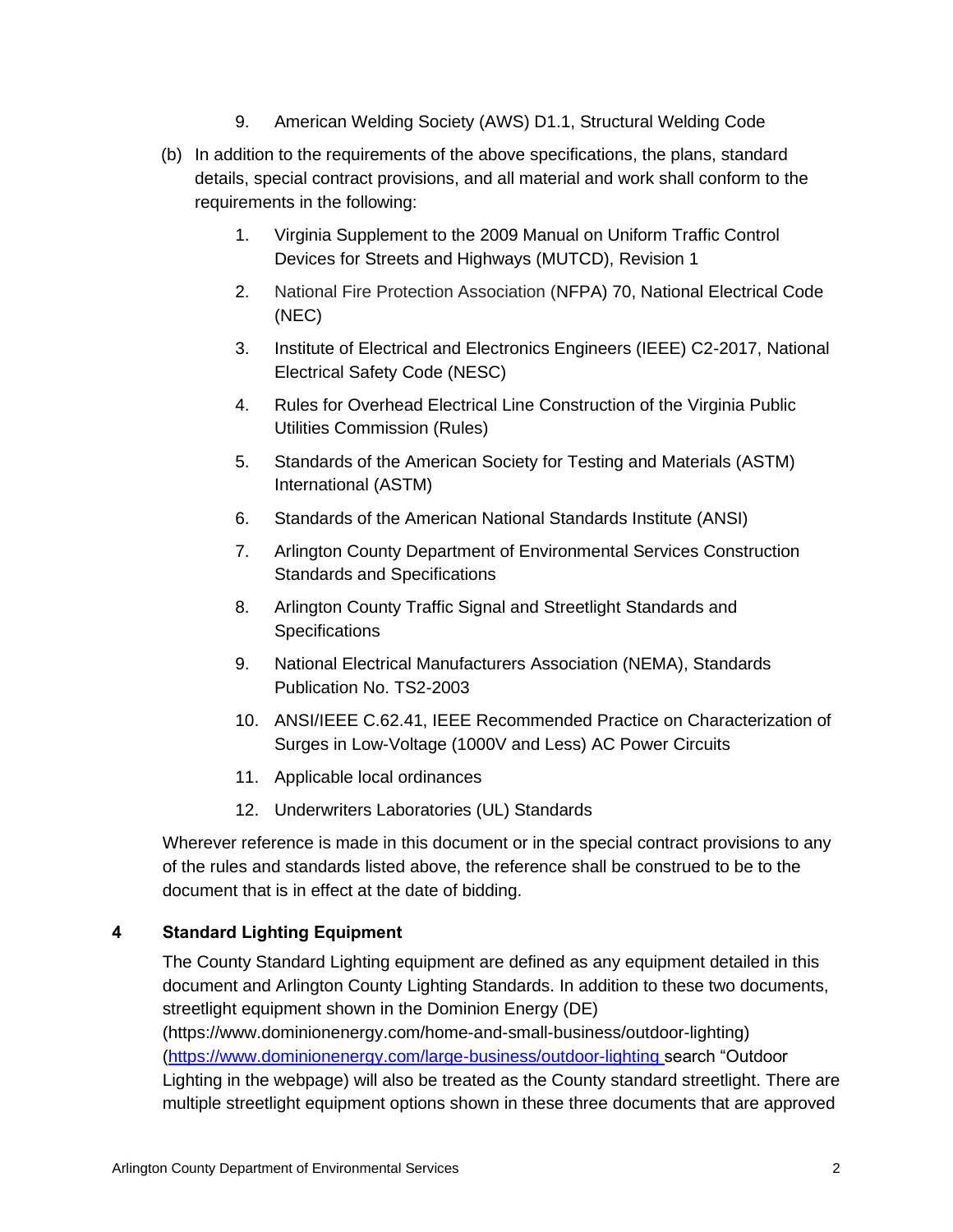for particular location or application. It will be a responsibility of the Designer and the Contractor to coordinate early in the process to identify the approved equipment for the specific project location and application. On certain specific projects, County streetlight engineer may approve additional streetlight equipment.

## <span id="page-8-0"></span>**5 Standard Lighting Equipment Definition**

The County Standard Lighting equipment for the purpose of this document will be defined in three major categories; roadway light, streetlight, and wallpack. The roadway lights are light fixtures installed on poles with mounting height of 25' or higher. Streetlights are light fixtures installed on post-top poles with mounting height 16' or less.

## <span id="page-8-1"></span>**6 Installer Certification**

The Contractor(s) shall have lighting technicians who have obtained an IMSA Roadway Lighting Technician Level I Certification.

Technicians shall be able to perform all work on the project site including but not limited to the following:

- (a) All streetlight-related electrical wiring terminations and splices, including but not limited to grounding, and service entrances
- (b) Disconnect and meter box
- (c) Testing and review of all operational electrical equipment
- (d) Streetlight assembly
- (e) Troubleshooting streetlights
- (f) Conduit installation
- (g) Pole foundation installation and pole setting
- (h) Junction box installation
- (i) Conductors pulling and installation

#### <span id="page-8-2"></span>**7 Lead Worker / Supervisor**

A Lead Worker / Foreman shall be assigned to each project. This individual is required to have at least 5 years of experience in lighting construction and installation-

#### <span id="page-8-3"></span>**8 Roadway Work and Permit**

Unless stated otherwise, all roadway and sidewalk work shall be in accordance with the latest version of the Virginia Road and Bridge Standards and Specifications. If the VDOT and County specifications conflict, the Contractor shall notify the County Engineer.

For all work, the CONTRACTOR shall obtain PROW & TROW permits from the Arlington County. No separate electrical permit will be required for streetlighting work with the County Public ROW.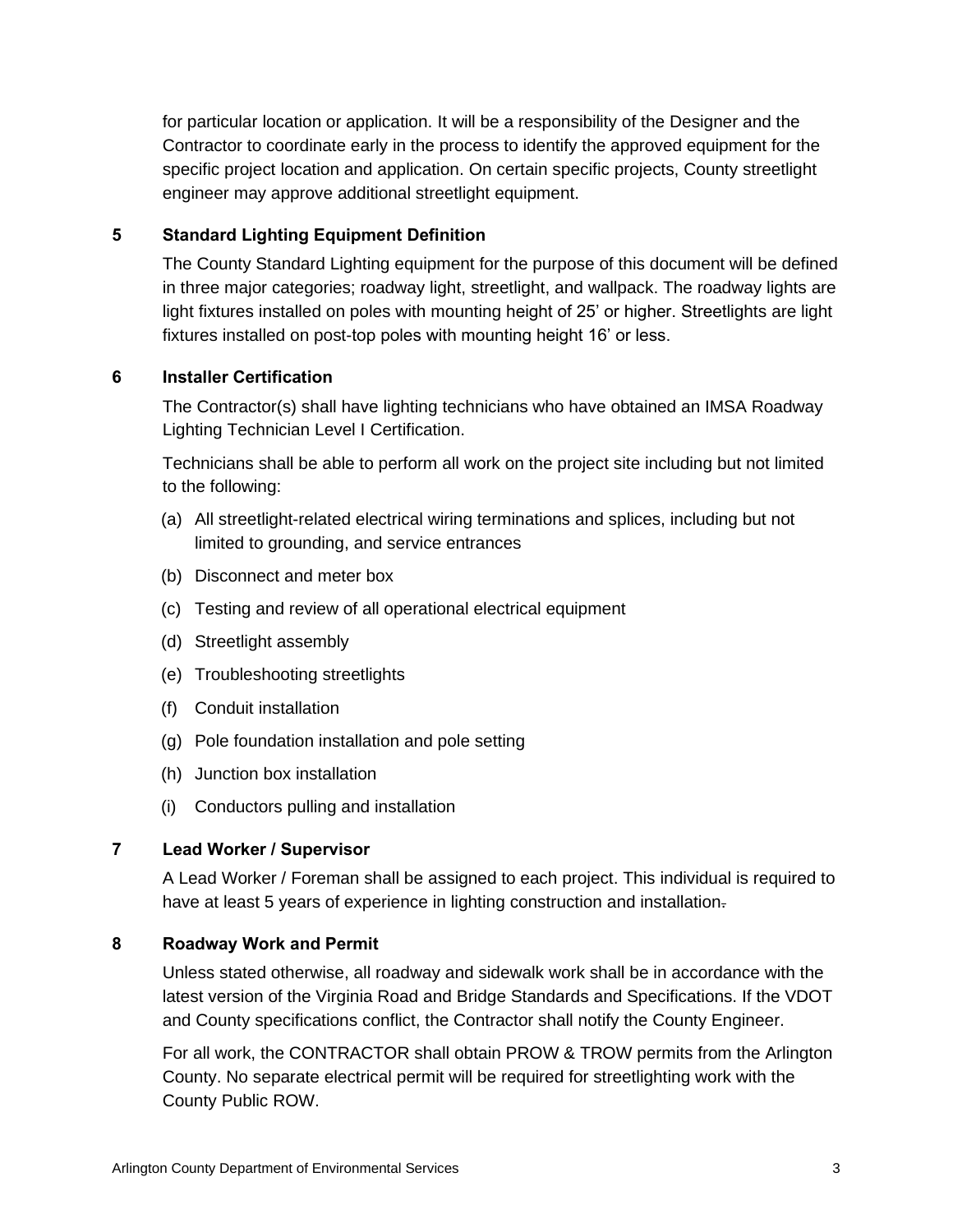## <span id="page-9-0"></span>**9 Photometric and Lighting Plan Requirement**

Prior to beginning of new lighting construction, the Contractor shall obtain approved lighting plan. This requirement is equally applicable for temporary as well as permanent lighting plan. If some conflicts arise such that the lights cannot be installed as shown in the plan, the Contractor is responsible for coordinating with the lighting construction manager of the project.

#### <span id="page-9-1"></span>**10 Public Outreach Process**

The Contractor is responsible for coordinating with County's designated staff for public outreach effort.

#### <span id="page-9-2"></span>**11 Dominion Energy Work Order Request**

- (a) Project shall be responsible all the coordination with Dominion Energy after the work request is created.
- (b) Any charges by Dominion Energy including but not limited to pole or meter installation will paid for by the project.

## <span id="page-9-3"></span>**12 Lighting Inspection**

The Contractor shall notify the County lighting construction manager before commencing lighting related works.The Contractor shall coordinate their Dominion Energy work requests with the County Construction Manager.

The lighting inspection process will be carried out as follows:

#### **For County-Owned Lighting Systems:**

- (a) Pre-construction meeting shall be held with the lighting construction manager, and electrical contractor.
- (b) County streetlight construction manager will inspect the work in three different phases for the lights owned by the County:
	- (i) Rough-in (all foundations inspected before pouring and conduit inspected before back-filling).
	- (ii) Meter pedestal.
	- (iii) Final inspection after energization (pole setting, wiring, meter pedestal and lighting controls, luminaire mounting).
- (c) The table below shows the summary of the inspection items: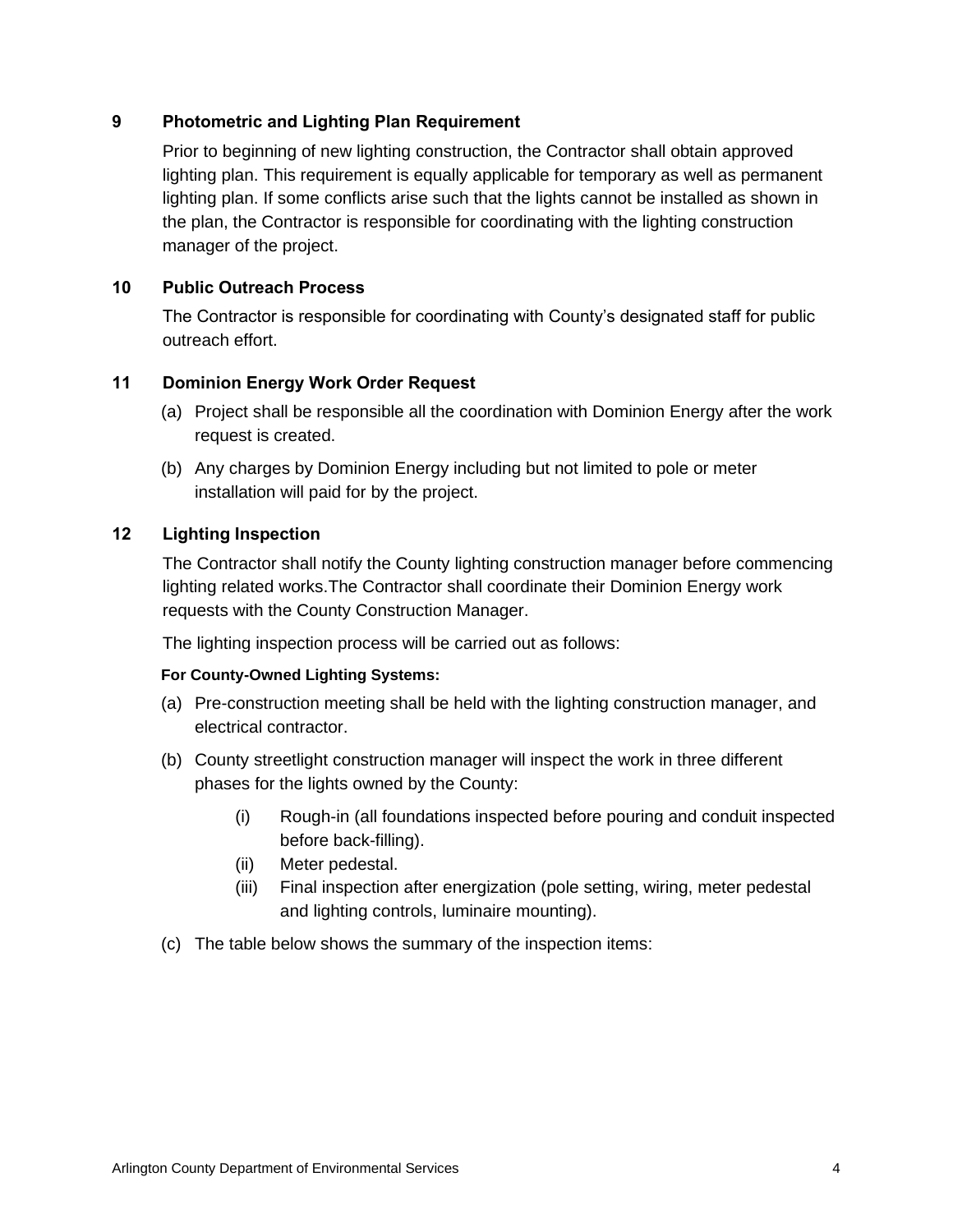#### **Table 1 - Construction Inspection Checklist**

<span id="page-10-0"></span>

| No.            | <b>Rough-In</b>                                                                                                                                                                         | Comments |
|----------------|-----------------------------------------------------------------------------------------------------------------------------------------------------------------------------------------|----------|
| 1              | Location - Pole, junction box and meter pedestal<br>location (project team/contractor to provide<br>documentation)                                                                      |          |
| $\overline{2}$ | Conduit - 2" SCH 40 PVC in open trench or HDPE<br>Schedule 80 (SDR 11) for directional boring                                                                                           |          |
| 3              | <b>Juction Box</b> – Large or Small as shown in the plan                                                                                                                                |          |
| $\overline{4}$ | <b>Pole foundation - Depth, diameter, distance from trees</b><br>and curb, conduit, size and number of rebars,<br>ground wire, ground rod, clamp, anchor bolt size<br>and hole pattern. |          |
|                | Note: If depth of foundation is not possible as per the<br>approved drawing, stop and consult with county<br>lighting construction manager for alternate design.                        |          |

| No. | <b>Meter Pedestal</b>                                                                                                                                            | <b>Comments</b> |
|-----|------------------------------------------------------------------------------------------------------------------------------------------------------------------|-----------------|
|     | <b>Meter pedestal - Location, number and size of breakers,</b><br>ground rods, bell ends, alternating circuits,<br>labelling of the service panel and ohms test. |                 |
|     | <b>Contactor box - Photocell and HOA switch.</b>                                                                                                                 |                 |

| No. | Final                                                                                                                                          | <b>Comments</b> |
|-----|------------------------------------------------------------------------------------------------------------------------------------------------|-----------------|
|     | <b>Poles - Height, wiring, no phasing or pigtail, ground lug,</b><br>terminate all ground wires at the ground lug, 10-<br>amp fuse, bell ends. |                 |
| 2   | <b>Luminaires -</b> Wiring, CityTouch node and its<br>commissioning, doors opening towards the street,<br>through bolts for dual arms.         |                 |
| 3   | "As-Built" Drawings Submission                                                                                                                 |                 |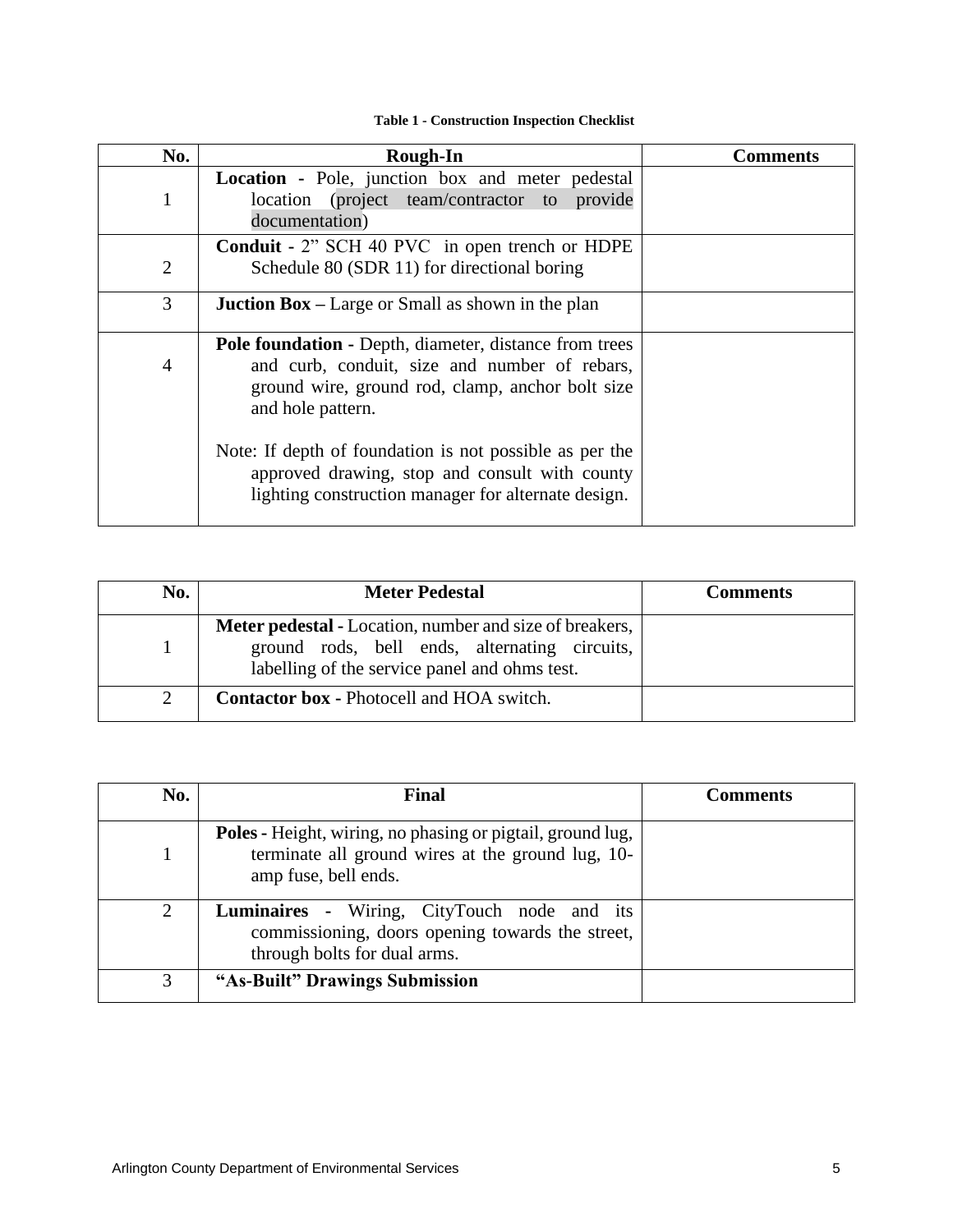#### **For Dominion Energy Owned Lighting Systems:**

(a) County lighting construction manager will inspect pole location and type, type of fixture, and wattage.

## <span id="page-11-0"></span>**13 Equipment Salvage**

- (a) All lighting equipment that is removed shall remain the property of the County. Such property is to be removed from the work site, tagged with date removed and location, and returned by the Contractor. At the County Project Manager's discretion, the Contractor may be directed to dispose of the materials in lieu of salvage.
- (b) Streetlight luminaires are equipped with smart communication device that are specific to a location. When luminaires are removed, all components shall be marked with the pole number before delivering to the County.
- (c) Any equipment shall be returned in the same condition as removed. Contact the Warehouse Coordinator to coordinate delivery.

## <span id="page-11-1"></span>**14 Utilities**

- (a) The utilities shown on the plans are based on records and surface field indications. All utility locations require field verification in cooperation with the affected utility companies and public agencies.
- (b) The Contractor shall follow the guidelines and procedures set forth in the Virginia Professional Excavator's Manual and is responsible for locating utility-related equipment such as gas and electric, and sewer laterals, valve boxes, and manholes and for ensuring that the equipment is properly protected and that signal equipment locations are adjusted accordingly with approval from the County Engineer.
- (c) Miss Utility does not locate private utility laterals. The Contractor is responsible for locating and marking private utilities in the work area or right-of-way prior to excavation. The Contractor is responsible for repairing any damage to private utilities that occurs as a result of construction at no additional cost to the owner.

#### <span id="page-11-2"></span>**15 Job Site Conditions**

The Contractor shall maintain a safe and clean job site throughout construction. Upon project completion, the job site shall be neat and clean with all trash and dirt picked up and barricades removed. Landscaping shall be restored and sidewalks swept as needed. The job site shall be left in as good or better condition than it was before construction.

#### <span id="page-11-3"></span>**16 Required Submittals for Construction**

Prior to beginning construction related activities, the Contractor shall provide submittals for all streetlight and radio communication equipment and poles.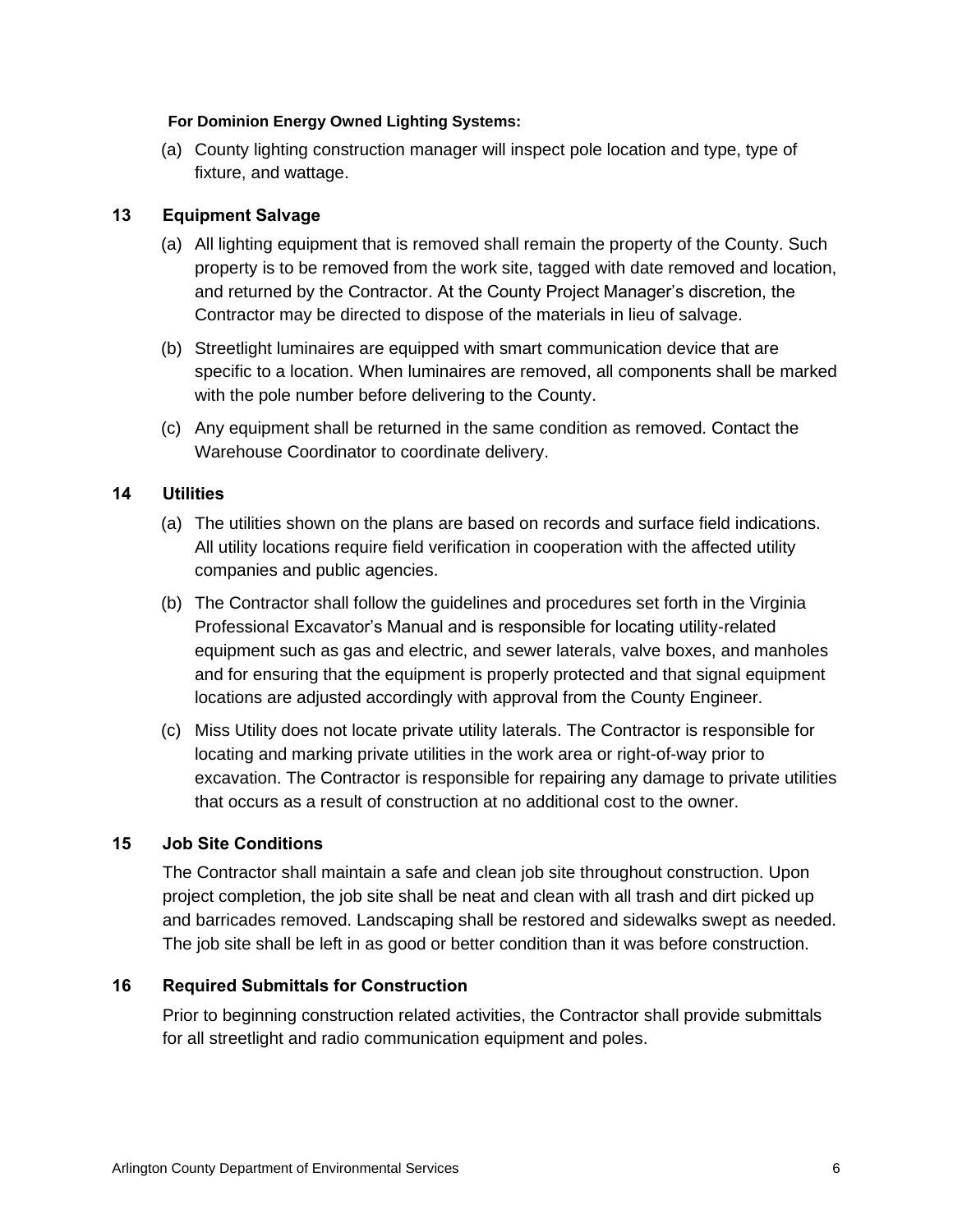The submittals shall detail the products intended for installation and their conformance with VDOT and County specifications. Product compliance with required ASTM, ANSI, NEC, IMSA and other technical specifications shall be outlined on the submittals.

At a minimum, the Contractor is required to provide shop drawings and/or product submittals for:

- (a) Conduits (Refer to AC streetlight specification section 14030)
- (b) Junction boxes (Refer to AC streetlight specification section 14040)
- (c) Conductors & Wiring Appurtances (Refer to AC streetlight specification section 14050)
- (d) Poles and Arms (including caps and bases) (Refer to AC streetlight specification section 14080 and 14090)
- (e) Light fixtures or Luminaires
	- 1. Engine
	- 2. Globes or housing
	- 3. Shorting Caps
	- 4. Photocells/Communication Devices
- (f) Equipment
	- 1. Transformer bases and covers (refer to section 14070)
	- 2. Inline Fuse Holders and Fuses (refer to section 14050, 14080, and 14100)
- (g) Electrical Service (refer to section 14100)
	- 1. Meter Pedestal
	- 2. Central photocell
	- 3. HOA Enclosure
	- 4. Meter Box
	- 5. Circuit Breakers
	- 6. Contactor
- (h) Pole Decals (refer to section 14120)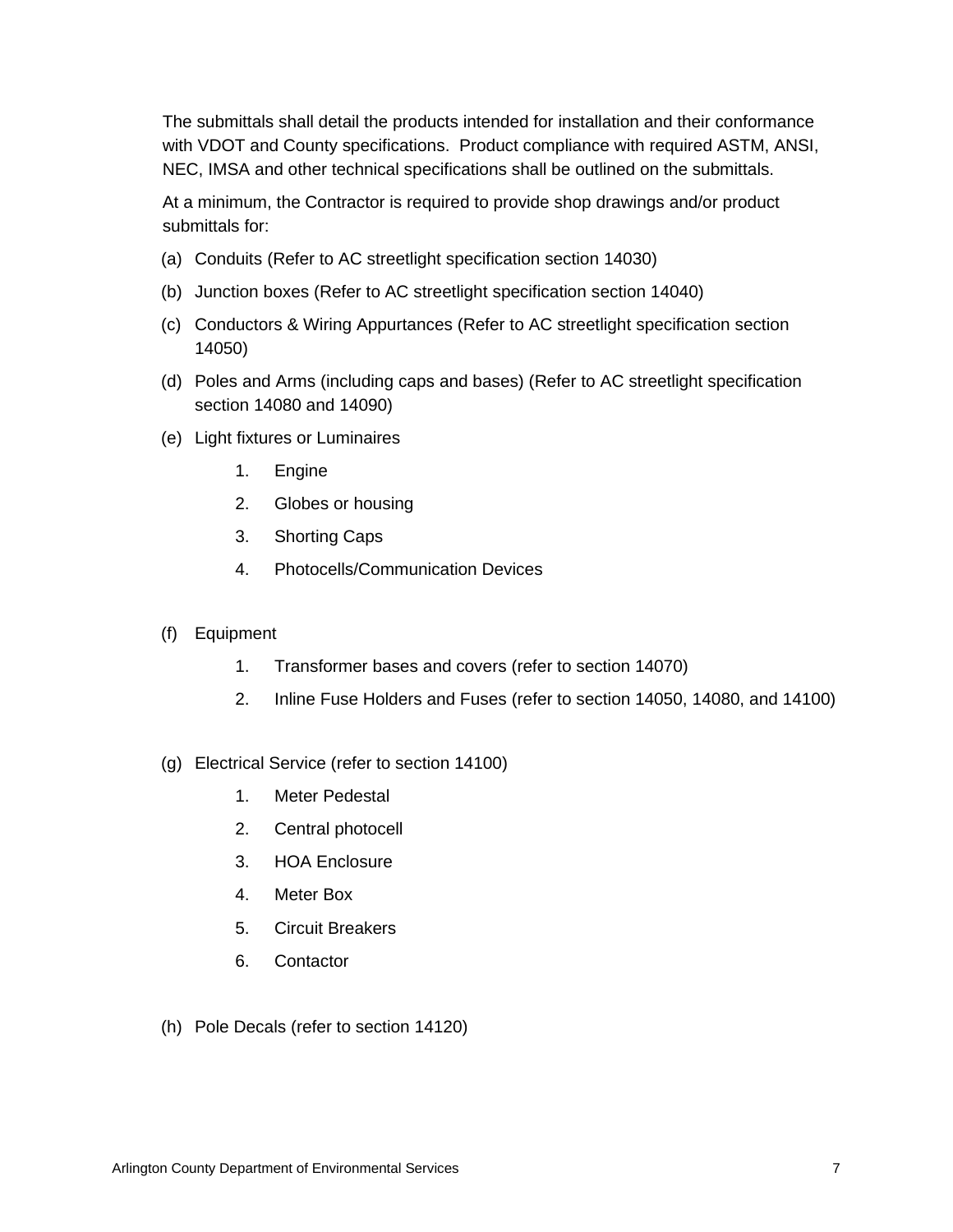# **Section 14030: Lighting Conduit**

## <span id="page-13-1"></span><span id="page-13-0"></span>**1 County Standards**

The detail drawings in the Arlington County Lighting Standards that are applicable to lighting conduit is as follows:

(a) 14030-01 Lighting Conduit Installation

## <span id="page-13-2"></span>**2 Materials**

- (a) Polyvinyl chloride (PVC) conduit shall be schedule 40, or high-density polyethylene (HDPE) Schedule 80 (or SDR 11) as determined on the plan set or as directed by the County representative. All couplings, elbows, bushings, and other conduit fittings shall be of the same quality, strength, and grade of workmanship as the conduit, shall be manufactured expressly for use with the conduit and shall conform to the requirements of the National Electric Code and UL.
- (b) Steel conduit and fittings shall be galvanized and heavy wall and shall meet ANSI C80.1, American National Standard for Electrical Rigid Steel Conduit, and UL 6, Electrical Rigid Metal Conduit – Steel. All couplings, elbows, bushings, and other conduit fittings shall be of the same quality, strength, and grade of workmanship as the conduit and shall be manufactured expressly for use with the conduit.

#### <span id="page-13-3"></span>**3 Execution**

- (a) General Conduit Installation
	- 1. PVC will be installed in open trenches and HDPE will be installed in direction boring application.
	- 2. Where multiple conduits are installed in a single trench the conduits shall be separated by 1 inch of sand or with prefabricated conduit spacing units.
	- 3. Change in direction of conduit shall be accomplished by the use of standard elbows or field bends. Conduit shall be bent without crimping or flattening and shall have a radius of not less than ten (10) times the inside diameter of the conduit. All bends shall meet the requirements of NEC Article 346 for rigid metallic conduit and NEC Article 347 for rigid nonmetallic conduit.
	- 4. There shall not be more than the equivalent of four quarter bends (360 degrees total) between pull points, e.g., conduit bodies and boxes.
	- 5. Steel conduits shall be cut with a roller cutter. Cutting conduits with a hand or power saw shall not be acceptable.
	- 6. The ends of the conduit shall be reamed to remove burrs and rough edges. Cuts shall be made square and true so that the ends will butt or come together for the full circumference thereof.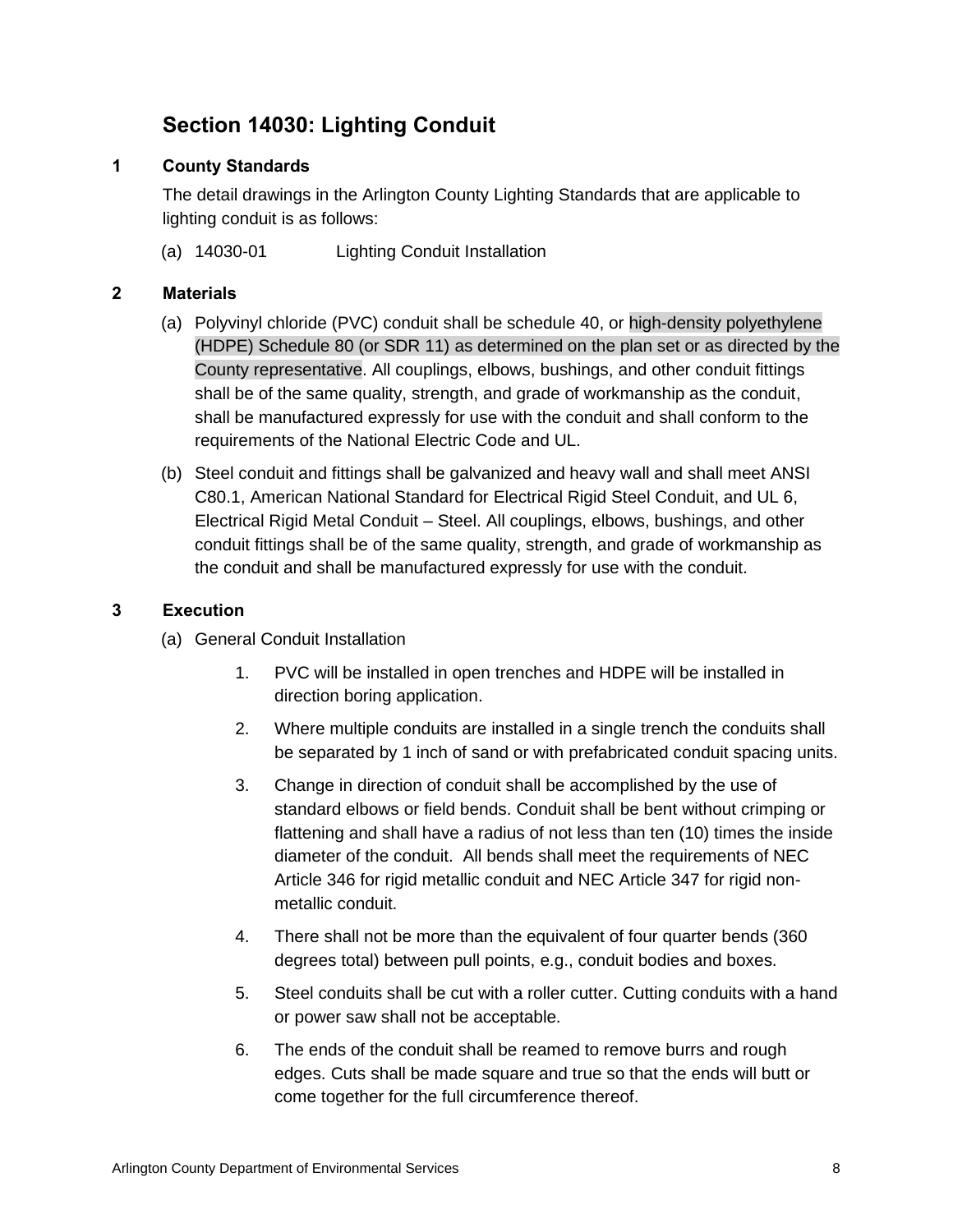- 7. All couplings shall be tightened until the ends of the conduits are brought together, providing a good electrical connection throughout the entire length of the conduit run. All conduit connections shall be finished with threaded ends.
- 8. When conduit is cut and threaded corrosion protection shall be applied to the newly cut threads and ream area. Prior to applying any coating, the Contractor shall ream and thoroughly clean the thread area with a degreaser spray to remove all cutting oil and metal chips. After the threads are clean and dry, a coating of cold galvanizing compound, or a zinc rich galvanizing compound (similar to Rustoleum "Hard Hat" or CRC Instant Cold Galvanize), shall be applied to both the threads and ream area.
- 9. All conduits terminating in a junction box, pole base, or controller cabinet shall be threaded and shall be furnished and installed with grounding bushing. These grounding bushings shall be bonded together with grounding wire. Where non-metallic conduit is used, conduit ends shall have protective end bushings installed.
- 10. Conduit risers shall be rigid metallic conduit and attached using conduit clamps. A rain tight entrance cap with plastic wire entry knockouts shall be installed at the top of each riser. The rigid metallic conduit riser shall extend a minimum of 18" into the ground and shall be continuous to the junction box or foundation.
- 11. A one-quarter inch (1/4") nylon pull line or mule tape as directed by the County streetlight inspector with a minimum tensile strength of 500-lbs. shall be installed in all conduits. At least two feet (2') of pull line shall be extended beyond each end of the conduit run and secured.
- 12. Concrete Encased PVC Conduit for road crossing shall have a minimum of three inches of concrete on top, bottom and sides of the conduit with one and a half inches of spacing between conduits.
- 13. All underground conduit runs shall have a tracer wire (14 AWG stranded thermoplastic high-heat-resistant nylon-coated [THHN]) installed between each termination point. Multiple conduit runs in the same trench shall have tracer wire in at least one conduit.
- 14. All conduits shall terminate in junction boxes such that when cable is pulled and coiled within the junction box there is a minimum clearance of 3 inches between the junction box lid and the conduit and cable. Cable and conduit shall not be crushed or damaged.
- 15. The ends of all metal conduits, existing or new, shall be well reamed to remove burrs and rough edges. Field cuts of existing or new conduit shall be made square and true, and the ends shall butt together for the full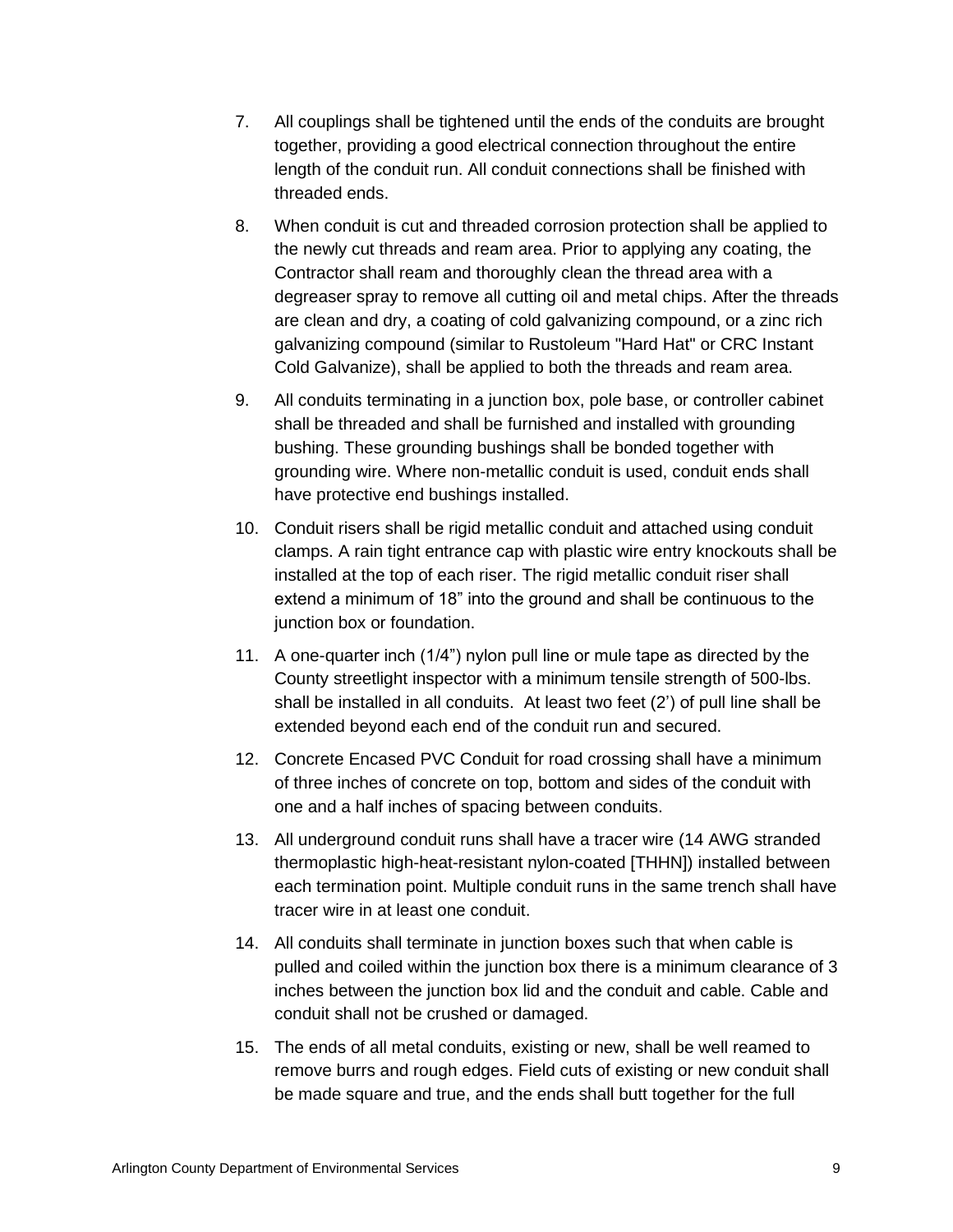circumference of the conduit. Slip joints or running threads will not be permitted for coupling metal conduit. When a standard coupling cannot be used, an approved threaded union coupling shall be used. All couplings shall be screwed tight until the ends of the metal conduits are brought together.

- 16. Where a "stub out" is called for on the plans, a sweeping elbow shall be installed in the direction indicated and sealed with a metallic cap to facilitate locating. The locations of all conduit ends in structures or terminating at curbs shall be marked by a "Y" at least 3 inches high cut into the face of the curb, gutter, or wall directly above the conduit.
- 17. Where factory bends are not used, conduit shall be bent without crimping or flattening, using the longest radius practicable. Conduit bends feeding junction boxes and foundations shall be as shown on the standard details, typically 18 inches.
- 18. Conduits shall always enter a pedestal base, junction box, or any other type structure from the direction of the run only. Conduit connections at junction boxes shall be tightly secured.
- 19. All conduits in junction boxes shall extend a minimum of 2 inches above crushed rock.
- 20. Existing underground conduit to be incorporated into a new system shall be cleared with a mandrel or blown out with compressed air. Clearing conduit shall include but not limited to removal of water, dirt and debris such at allow free passage of conductors.
- 21. Location of new conduit runs shown on the plans are for bidding purposes only and may be changed at the direction of the Engineer.
- 22. All conduit installed, including HDPE pipe, shall be at full depth for the entire conduit run. Ninety-degree sweeps shall not be cut to achieve proper entrance to the junction box. Conduit runs shall have no more than a 180-degree bend.
- (b) Trenching
	- 1. Unless otherwise shown or approved by the Engineer or authorized representative, conduit shall be placed at a minimum depth of 24 inches and a maximum depth of 36 inches within Arlington County right-of-ways. Within VDOT right-of-ways, in accordance with VDOT regulations, all conduits shall be buried with a minimum of 36 inches of cover.
	- 2. All trenching shall conform to Arlington County, Construction Specifications and Standards [\(https://arlingtonva.s3.dualstack.us-east-](https://arlingtonva.s3.dualstack.us-east-1.amazonaws.com/wp-content/uploads/sites/21/2013/12/Construction-Specifications-9-30-13.pdf)[1.amazonaws.com/wp-content/uploads/sites/21/2013/12/Construction-](https://arlingtonva.s3.dualstack.us-east-1.amazonaws.com/wp-content/uploads/sites/21/2013/12/Construction-Specifications-9-30-13.pdf)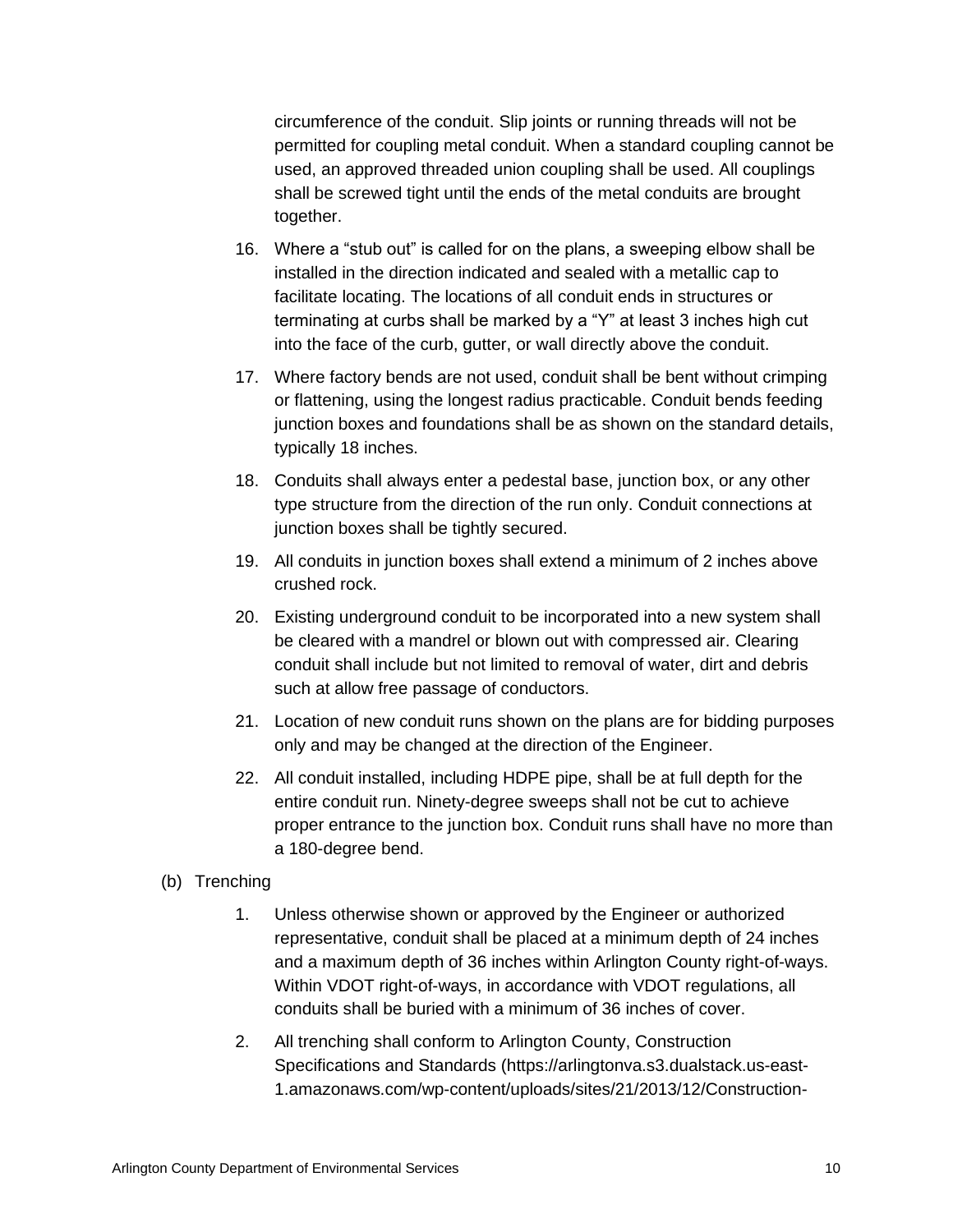[Specifications-9-30-13.pdf\)](https://arlingtonva.s3.dualstack.us-east-1.amazonaws.com/wp-content/uploads/sites/21/2013/12/Construction-Specifications-9-30-13.pdf) Section 02200, Earthwork for Structures and Pipelines and Section 02650, Restoration of Roadway.

- 3. Trenches shall be free of cinders, broken concrete, or other hard abrasive materials prior to conduit placement.
- 4. The Contractor shall take measures to preserve the existing landscaping. When trenching in earth the Contractor shall carefully remove the existing sod and then place the existing sod back into place when the work is complete. The Contractor shall place all earth that has been dug up on a plastic sheet to protect the existing landscaping.
- 5. The Contractor shall completely secure the trench at the end of every working day. The securing can be done by either backfilling or with the use of steel plates.
- 6. Test holes shall be dug in asphalt paving per the Virginia Professional Excavator's Manual and Miss Utility guidelines for test pits. Restoration shall follow VDOT requirements where applicable.
- (c) Boring
	- 1. The Contractor shall be required to dig test pits where new conduit crosses underground utilities, as specified on the plans or as directed by the Engineer, to ensure that adequate utility clearances are met.
	- 2. Bored conduits shall adhere to the same depth requirements as trenched conduits and shall adhere to appropriate clearances from utilities.
	- 3. Boring under the sidewalk/street shall involve boring runs from 30 to 100 feet (typical) or more in length. The Contractor may use the directional bore method instead of trenching and backfilling. Boring may be under asphalt paving, concrete sidewalk, or grass.
- (d) Conduits on wall surface
	- 1. The Contractor shall be required to run conduits on wall (horizontal or vertical) surfaces such as in including but not limited to, retaining walls, tunnels, bridge abutments, as specified on the plans or as directed by the Engineer, or authorized representative.
	- 2. The Contractor will be responsible for the labor and material to secure conduits to the aforementioned surfaces with the means and methods approved by the Engineer, or authorized representative.

## <span id="page-16-0"></span>**4 Measurement and Payment**

(a) *Furnish and Install Steel Riser for Wooden Poles* shall be measured and paid for on a linear-foot basis. Installation shall include steel riser conduit, fittings, hardware, all mounting hardware, weather protection, staples to secure conduit.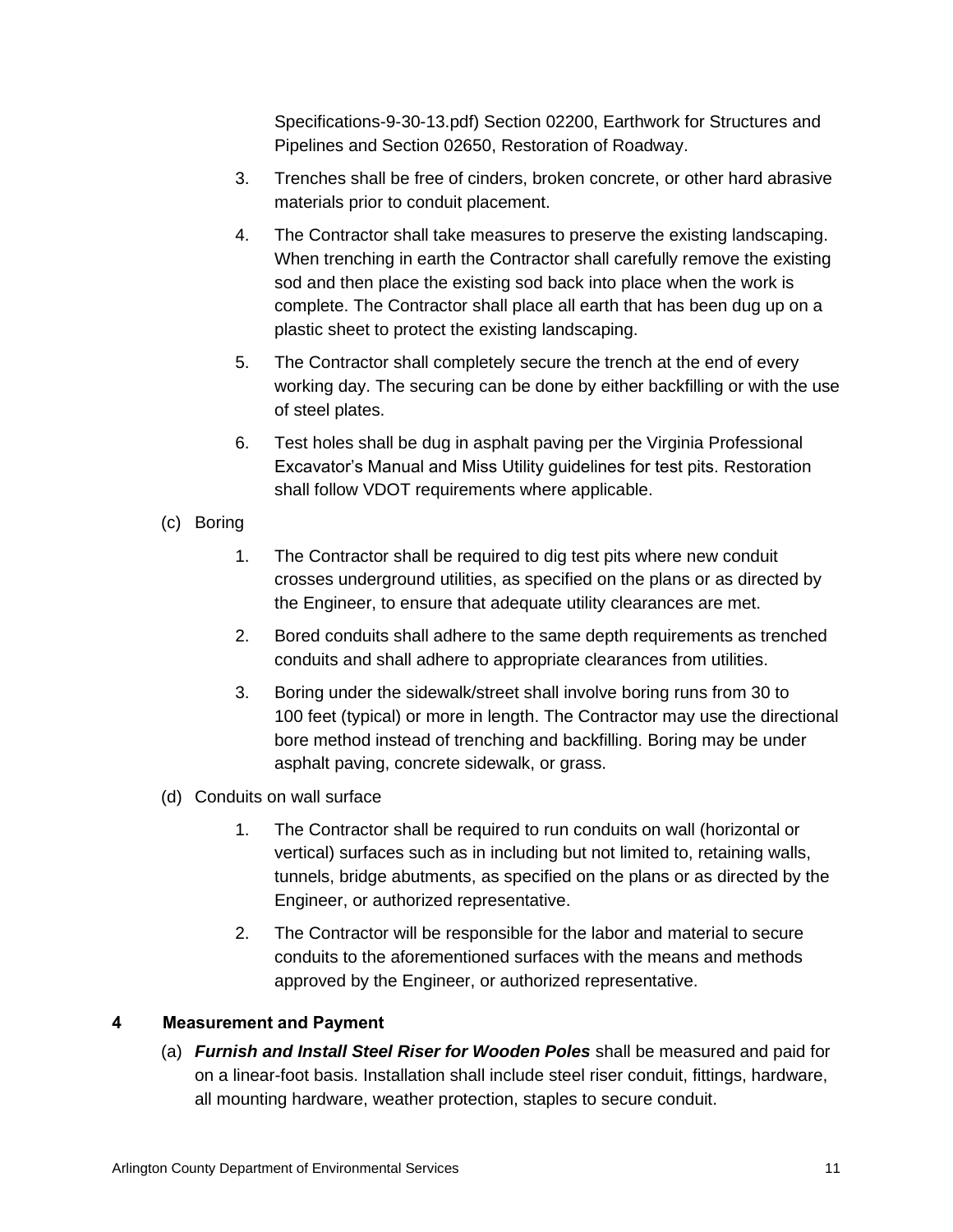- (b) *Furnish and Install Conduit on Wall Surfaces* shall be measured and paid for on a linear-foot basis. Installation shall include conduit, fittings, hardware and other equipment necessary for the installation and securing the conduits to those surfaces.
- (c) *Furnish and Install Direct Bore Conduit* shall be measured and paid for on a linear-foot basis. Installation shall include conduit, fittings, pull ropes.
- (d) *Furnish and Install Conduit in Trench* shall be measured and paid for on a linearfoot basis. Installation shall include the cost of excavating the trench, installing conduit, fittings, and pull ropes, bedding and backfill, and restoration. The cost of trenching shall not be impacted by the means of installation. For example, hand digging and mechanical excavation shall be at the Contractor's discretion and shall not impact the price.
- (e) *Furnish and Install Lighting Ductbank* shall be measured and paid for on a linearfoot basis. Installation shall include trenching, conduits, fittings, pull ropes, connection and materials needed connect to junction boxes or adjacent conduits. Any concrete encasing shall be incidental to the cost of installing road-crossing conduit.
- (f) *Test Pit* shall be measured and paid for per each. The cost of restoration shall be incidental to this item.
- (g) The cost of restoration shall be included in the unit costs for all items in this section. Restoration shall include, but shall not be limited to, concrete work, asphalt repair, pavers, and sod. Replacement of concrete and asphalt due to boring or trenching shall be incidental to the cost of installing the conduit.
	- 1. Restoration in asphalt areas shall include perimeter seal where required by VDOT.
	- 2. Concrete panels shall be removed to the nearest control joint and replaced. No concrete patching will be allowed.
	- 3. Restoration of paver areas shall include grouted or sand based pavers as needed.
- (h) *Clear Existing Conduit* shall be measured and paid for on a linear-foot basis.
- (i) *Remove Conduit* shall be measured and paid for on a linear-foot basis and shall include removing conduits, fitting, pull tapes.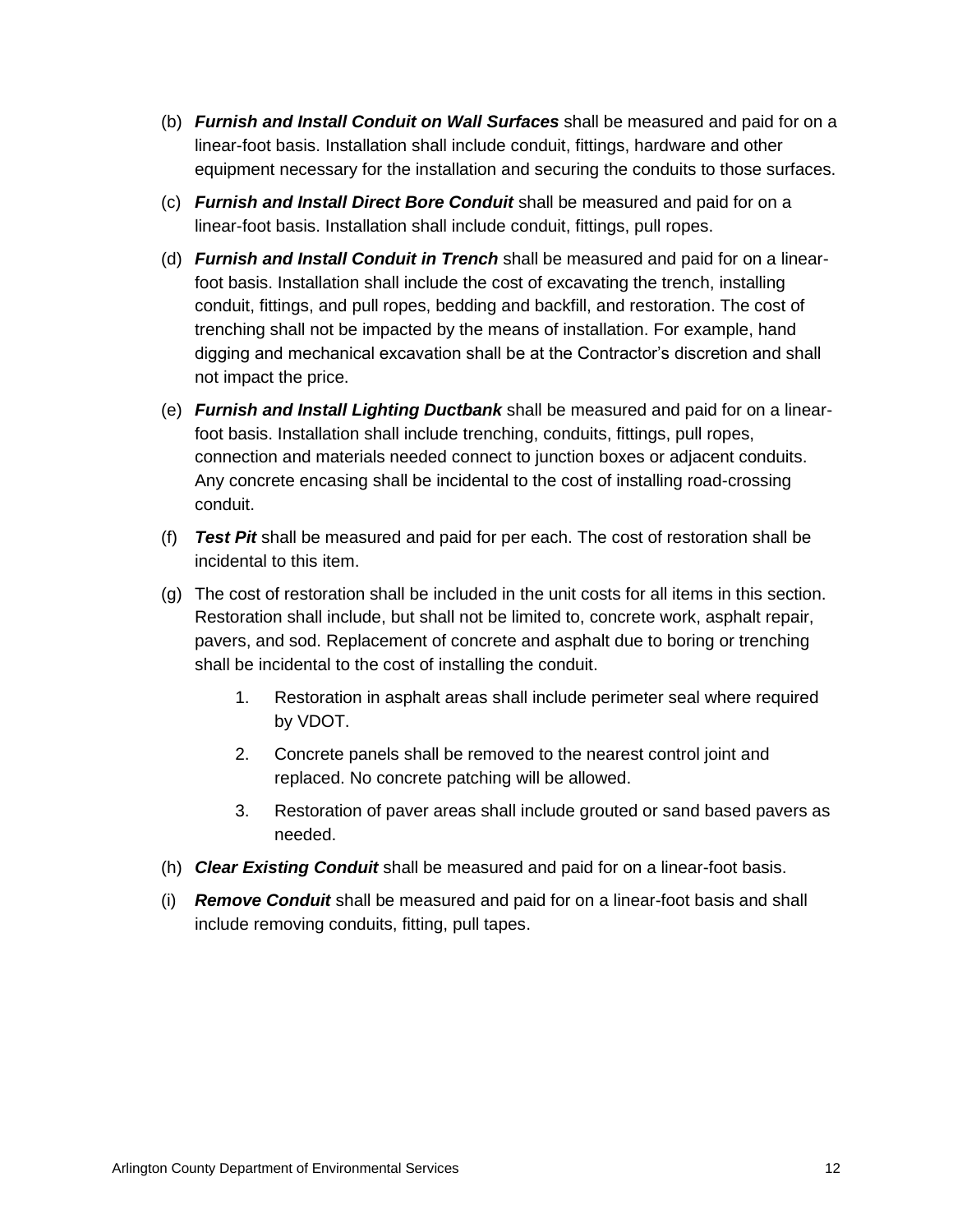## <span id="page-18-0"></span>**Section 14040: Junction Boxes**

#### <span id="page-18-1"></span>**1 County Standards**

The detail drawings in the Arlington County Lighting Standards that are applicable to junction boxes are as follows:

- (a) 14040-01 Small Junction Box
- (b) 14040-02 Large Junction Box

#### <span id="page-18-2"></span>**2 Materials**

- (a) Small junction boxes shall be 12"X12" Quazite PC1212HA00 (lid) and PC1212BA12 (box), or approved equal typically installed in residential areas.
- (b) Large junction boxes shall be 13"X24" Quazite PT1324HA00 (lid) and PT1324BA18 (box), or approved equal typically installed in commercial areas.
- (c) Wallmount junction boxes shall be 10"X8"X4" Stahlin J1008HW, or approved equal.
- (d) All the lids for in-ground junction boxes shall be non-skid and shall be marked "STREETLIGHT".

#### <span id="page-18-3"></span>**3 Execution**

- (a) Execution shall consist of providing the specified box, any required excavation to install the box, installing required conduits into the box, and patching conduit entrance holes per County Standards.
- (b) Junction boxes shall be placed at a maximum spacing of 300'. A junction box shall be provided at each turn more than 30 degrees and each roadway crossing.
- (c) All conduits entering a junction box shall enter the box from the bottom using a sweep.
- (d) Conduits shall enter the bottom of junction box at the depth of the conduit run and extend a minimum of 2 inches and a maximum of 3 inches into the structure. All conduits in junction boxes shall extend a minimum of 2 inches above the aggregate.
- (e) All junction boxes shall be set on a drainage course with a minimum of depth of 12 inches. The gravel shall extend a minimum of 6" laterally beyond the footprint of the box per the standard details.
- (f) The top of the junction box shall be installed flush with the grade unless otherwise specified on the plans.
- (g) Removing a junction box shall include removing the junction box, capping or removing conduits, and final restoration.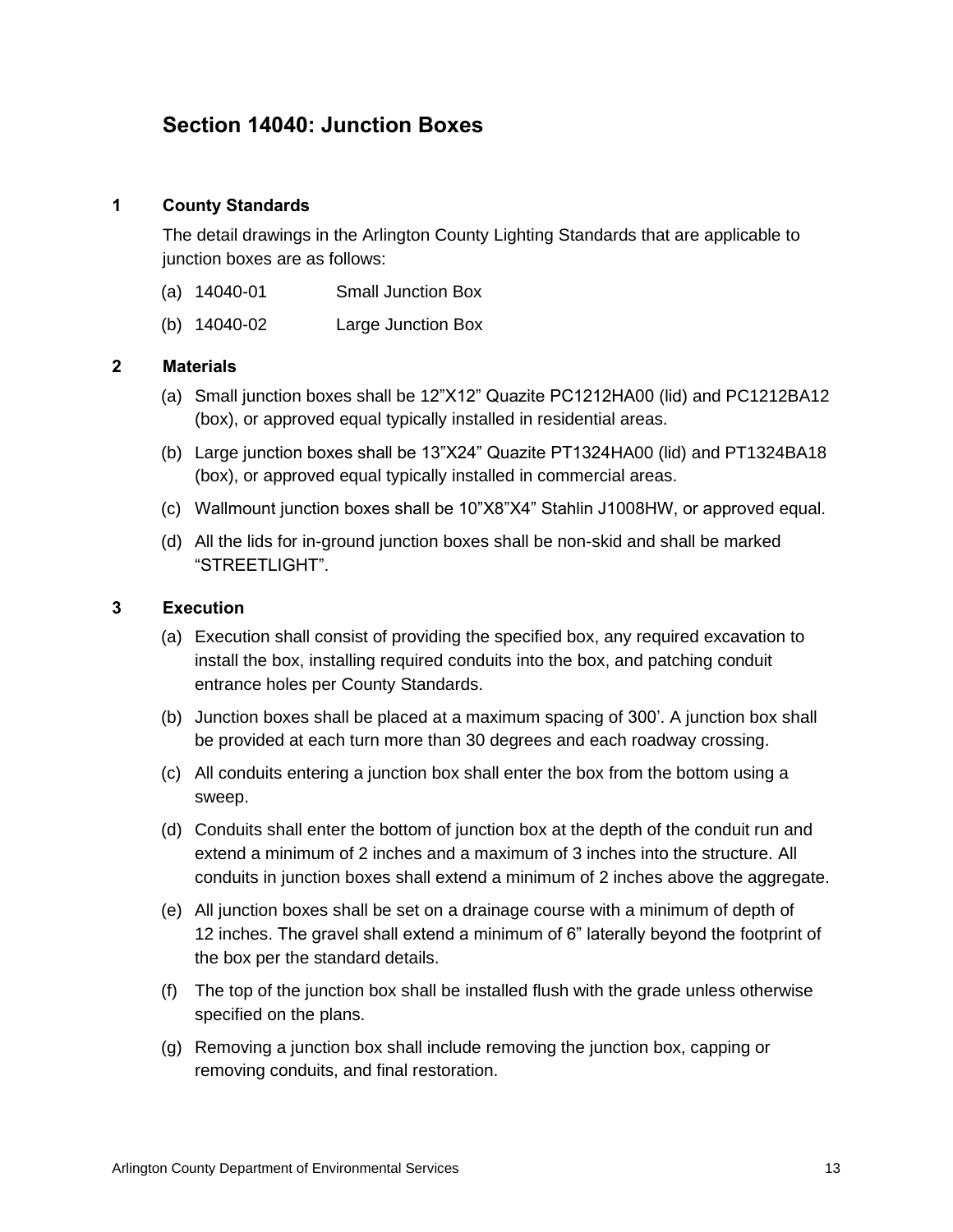(h) Adjusting a junction box to grade shall include excavating around the existing box, re-setting the existing box, re-working conduits, and compacting around the box as needed.

## <span id="page-19-0"></span>**4 Measurement and Payment**

- (a) *Furnish Junction Box* shall be measured and paid for per each. The price for a junction box shall include the box, and any hardware required for installation.
- (b) *Furnish Junction Box Lid* shall be measured and paid for on a per-unit basis and shall include all bolts and necessary hardware required for installation.
- (c) *Install Junction Box* shall be measured and paid for per each. All materials associated with junction box installation, including lid, gravel base, shall be incidental. Restoration of damaged grass, pavers, concrete, asphalt, or other areas shall be incidental.
- (d) *Furnish and Install Wallmount Junction Box and Cover* shall be measured and paid for on a per-unit basis and shall include all necessary hardware required for installation including cover, securing to the wall surface.
- (e) *Install Junction Box Lid* shall be measured and paid for per each.
- (f) *Enter Existing Junction Box* shall be measured and paid for per each. Payment for entry into junction boxes shall be the same regardless of the type of junction box entered or the number of conduits connected. Restoration of damaged grass, pavers, concrete, asphalt, or other areas shall be incidental.
- (g) *Remove Junction Box* shall be measured and paid for per each. The disposal of the box shall be incidental to the item. Restoration of damaged grass, pavers, concrete, asphalt, or other areas shall be incidental.
- (h) *Adjust Existing Junction Box to Grade* shall be measured and paid for per each. Payment for adjustment of junction boxes shall be the same regardless of the type of junction box adjusted or the number of conduits within the box. Restoration of damaged grass, pavers, concrete, asphalt, or other areas shall be incidental.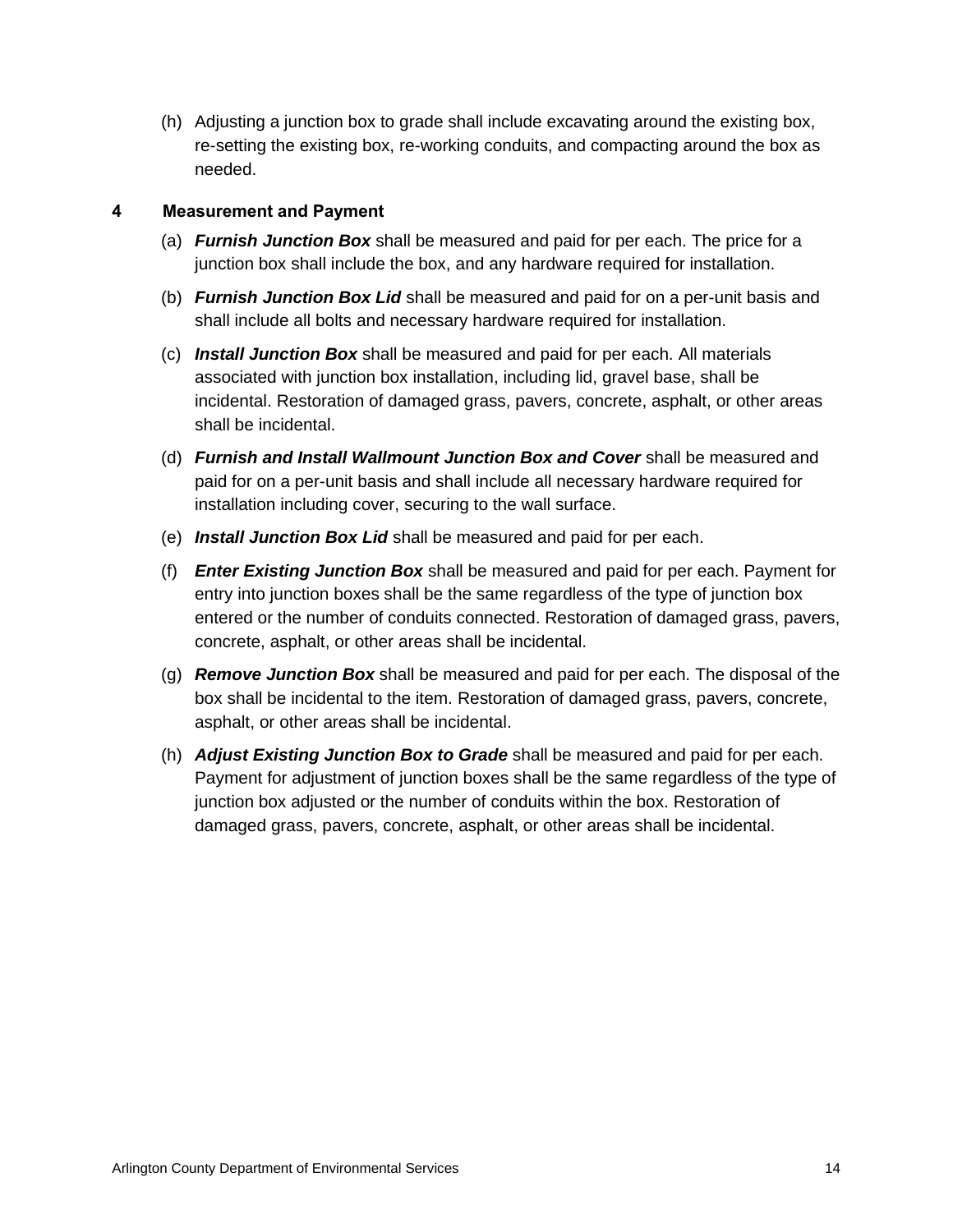# **Section 14050: Lighting Conductors**

## <span id="page-20-1"></span><span id="page-20-0"></span>**1 County Standards**

The detail drawings in the Arlington County Lighting Standards that are applicable to light pole wiring is as follows:

(a) 14050-01 Light Pole Wiring Detail

## <span id="page-20-2"></span>**2 Materials**

- (a) Unless required by the voltage drop calculation, lighting conductors from the service disconnects (load side) to the base of each light pole shall be minimum gage of #6 copper stranded XHHW-2 including grounding conductor.
- (b) All wires inside of poles shall be #12/2c solid copper UF-B with ground wire. This type of cable shall be used between the terminal block of the luminaire and the splice at the pole base.
- (c) Unless directed otherwise, all conductors shall be designed and installed for 120VAC. Wiring shall be done as per the designed voltage and no phasing tape will be allowed.
- (d) There will be five conductors with two circuits (A & B), two neutral, and one ground. The cable shall be colored as follows:
	- 1. Circuit A Black
	- 2. Circuit B Red
	- 3. Neutral White
	- 4. Ground Green
- (e) The wiring for the luminaires shall be installed on the two alternating circuits. For example, sixteen (16) poles shall be installed as follows:
	- 1. Luminaire Numbers 1, 3, 5, 7, 9, 11, 13 and 15 shall be installed on A circuit, and Luminaire Numbers 2, 4, 6, 8, 10, 12, 14 and 16 shall be installed on the B circuit and alternate circuit.
- (f) All conductor splicing accessories shall be watertight and weatherproof.

#### <span id="page-20-3"></span>**3 Execution**

- (a) This work will involve providing and running conductors in conduits, inside junction boxes or existing poles and arms. The work will also include making necessary circuit connections to new conductors or existing conductors, securing terminals with weather proof splices.
- (b) All conductors shall be installed in a neat and workmanlike manner, with care being taken that conductors are not kinked, scarred, or damaged during installation.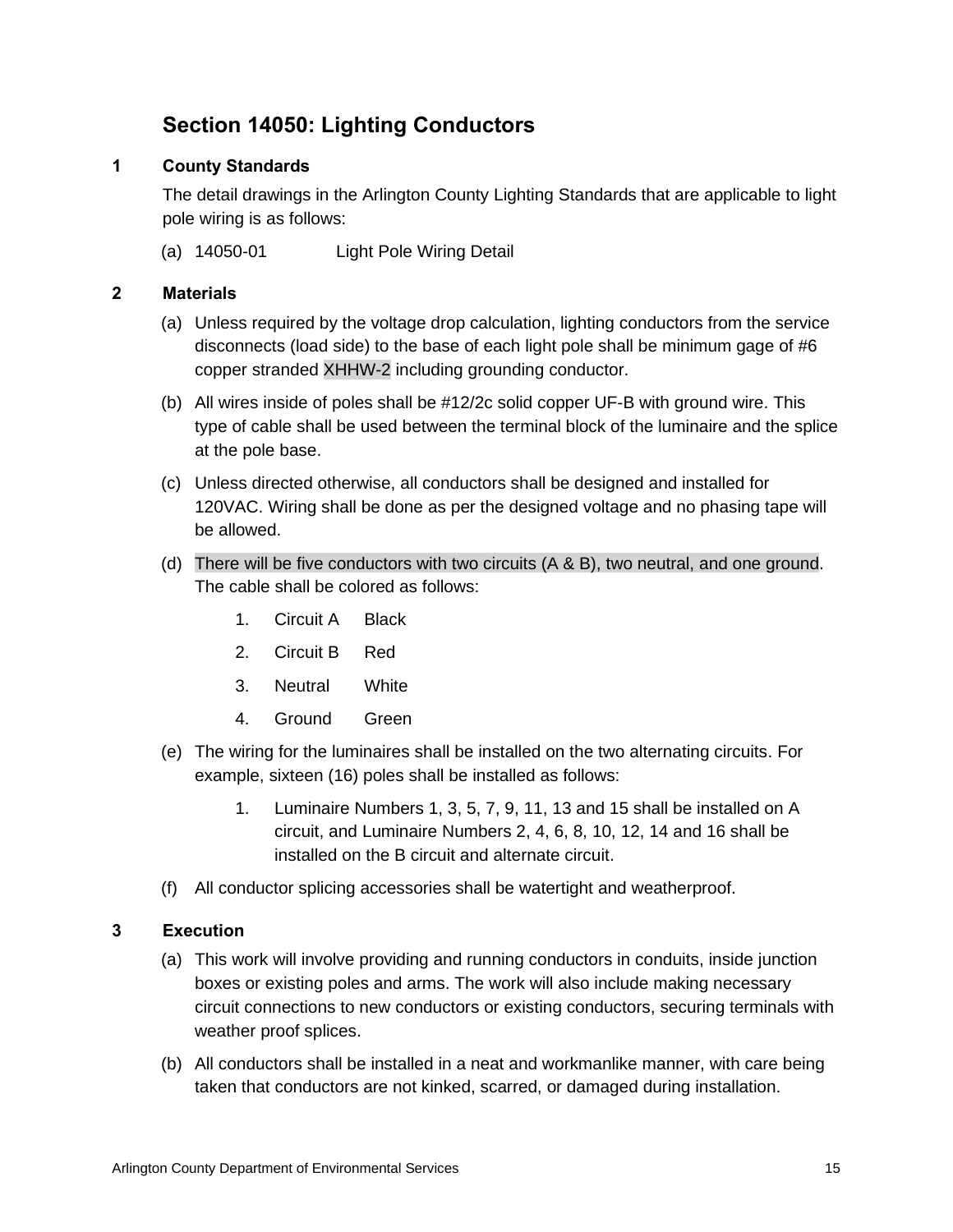- (c) All branch circuit, load and service wires shall be color coded in accordance with NEC and the COUNTY requirements.
- (d) Conductors shall be installed with their slack length coiled in junction boxes. Five (5) feet of conductors shall be coiled inside the junction box. Additionally, the Contractor shall install 4' slack of alternate circuit conductor in the base of poles where there is no junction box present between alternate poles.
- (e) Conductors shall be continuous and no splices shall be made except within junction boxes or pole bases.
- (f) Conductors shall be pulled by hand and without aid of block and tackle or any other mechanical devices.
- (g) Only approved pulling compounds such as powdered soapstone or talc, which will in no way damage the insulation on the conductors or hasten its aging may be used to facilitate the pulling of wire into conduit.
- (h) Unless otherwise approved by the Engineer, wiring shall not occupy more than 40% of the inside area of throughout the conduit. The Contractor shall verify the existing conduit is less than 40% full prior to pulling new conductors through. If more than 40% of the inside area is occupied, the Contractor shall provide additional conduit to satisfy this requirement.
- (i) The Contractor shall proof new conduits prior to pulling conductors to ensure the conductors can be pulled without damaging existing conductors.
- (j) The Contractor shall replace pull ropes if used to install new cables in existing conduits. If no pull rope existed in the conduit, a new pull rope shall be installed.
- (k) Conductors shall not be spliced within conduits. Wiring shall conform to the appropriate articles of the NEC wiring within junction boxes, and similar equipment and shall be neatly arranged.
- (l) Each light pole shall be equipped with breakaway fuse holders containing a 10amp fuse. Fuse holder shall be Ferraz Shawmut model number FEB-11-11-BA (http://www.ferrazfuses.com/cms\_admin/fckeditor/editor/filemanager/connectors/php/ bin/Fuse%20BLK%20Cls%20CC%20Midget%20Fuse%20FEB-FEC-FEX-FEY.pdf) or approved equal and shall be installed only on the hot leg at the base of each pole.
- (m) A continuous grounding conductor shall be installed for grounding purposes. Splicing of the grounding conductor shall not be permitted.
- (n) There shall be two ground rods adjacent to the service equipment separated by six feet and connected with bare copper #6 conductor.
- (o) For wiring light poles, the Contractor shall splice each conductor at the base of the pole and terminate the other end(s) of the cable(s) on the terminal block of the luminaire(s). The Contractor shall also make all necessary grounding connections.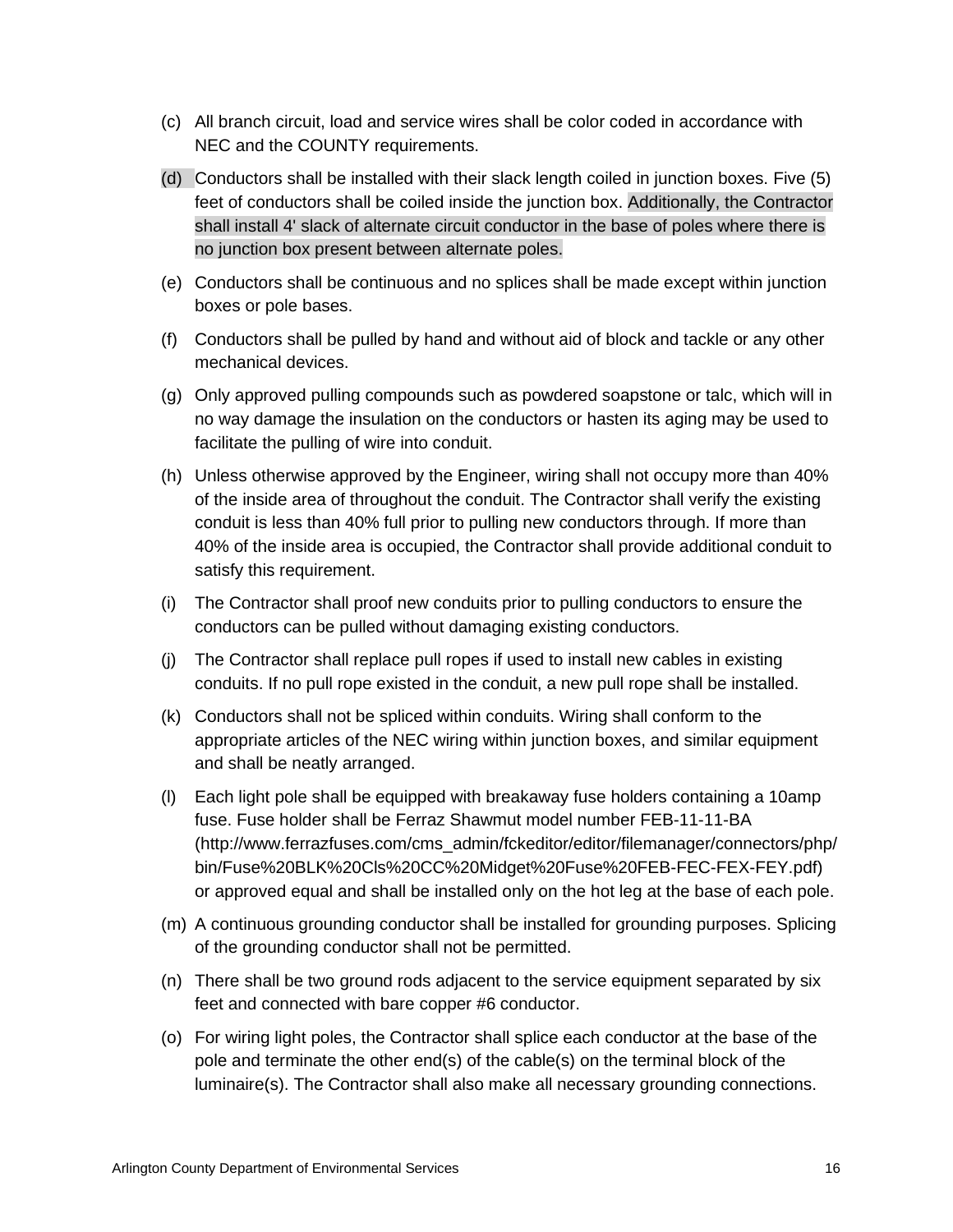(p) Removal of lighting conductor in conduit shall consist of removing and disposing of the conductors in an existing conduit.

## <span id="page-22-0"></span>**4 Measurement and Payment**

- (a) *Furnish Conductor* shall be measured and paid for on a linear foot basis.
- (b) *Install Conductor* will be measured and paid for on a linear foot basis. Several conductors pulled into a single conduit at the shall be measured by the length of the pull rather than the total length of the conductors installed. Cost for pulling conductors shall include all connectors, splice enclosures, or other appurtenances required for making the electrical connections.
	- 1. The cost of installing or replacing pull rope shall be incidental to the cost of pulling conductor.
- (c) *Install Conductor in Light Pole* shall be measured and paid for per each. The price shall include 2 sets of cables for two luminaires and the price shall apply to either a streetlight or a roadway light. The fuse and fuse holder, splice enclosure, and any other required electrical appurtenances required to make the electrical connections shall be incidental.
- (d) *Remove Conductor* shall be measured and paid for on a linear foot basis. Several conductors removed from a single conduit, arm, or pole shall be considered a single item.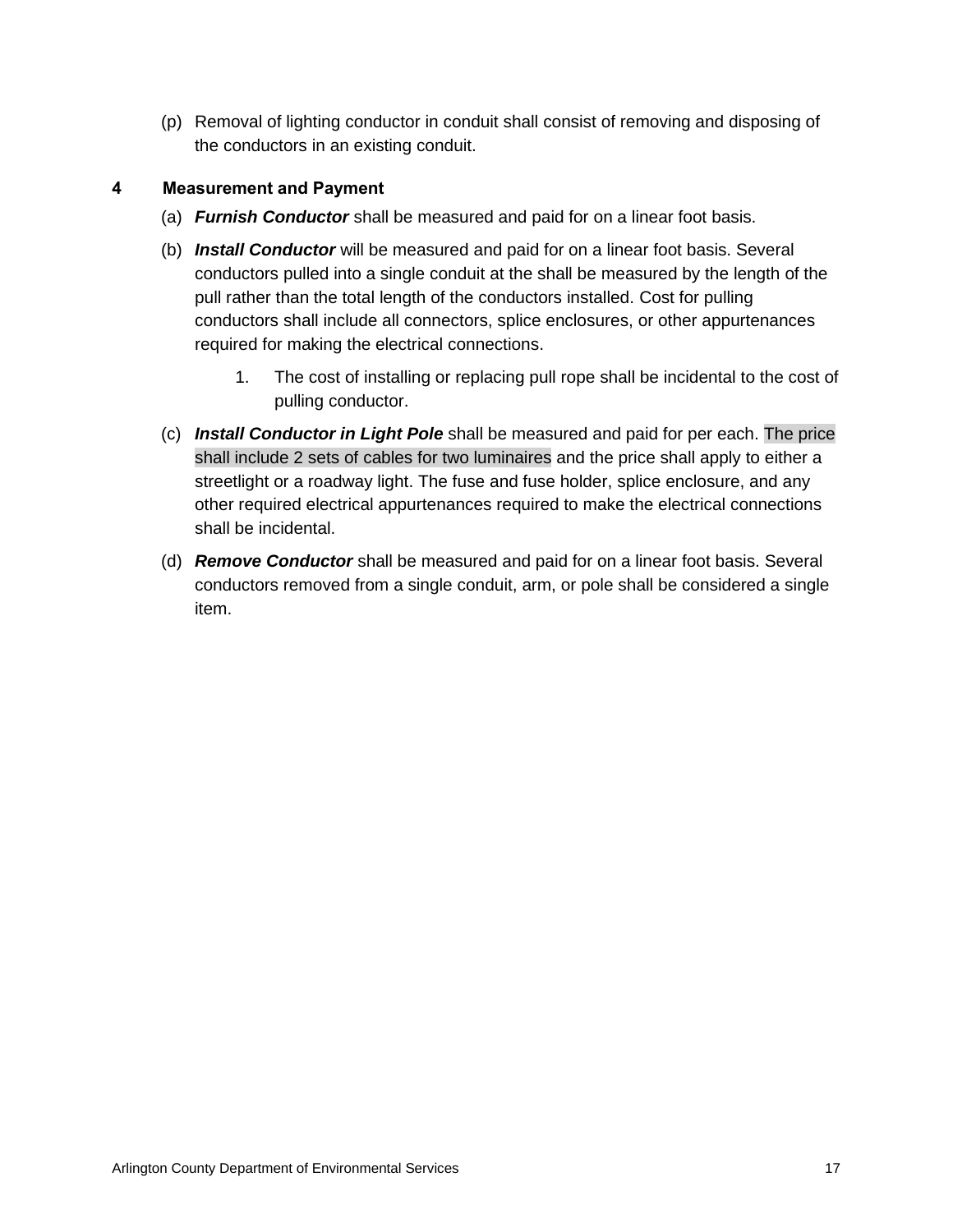# **Section 14060: Foundations**

## <span id="page-23-1"></span><span id="page-23-0"></span>**1 County Standards**

The standards in Arlington County Lighting Standard that are applicable to foundations are as follows:

|     | $(a)$ 14060-01   | <b>Streetlight Pole Foundation Standard Depth</b>      |
|-----|------------------|--------------------------------------------------------|
|     | (b) $14060 - 02$ | <b>Streetlight Pole Foundation Shallow Depth</b>       |
| (c) | 14060-03         | Roadway Light Pole Foundation                          |
| (d) | 14060-04         | Roadway Light Pole Foundation Shallow Depth - Option 1 |
| (e) | 14060-05         | Roadway Light Pole Foundation Shallow Depth - Option 2 |

#### <span id="page-23-2"></span>**2 General**

- (a) Foundations for streetlight poles shall be poured in accordance with the drawings in the Arlington County Construction Standards & Specifications and Arlington Virginia Department of Environmental Services Streetlight Specifications unless otherwise specified by the Engineer.
- (b) Specifications for streetlight pole foundations shall follow 14060-01 through 14060-04 of the County's streetlight specification unless directed otherwise by the County's authorized representative prior to the construction.

#### <span id="page-23-3"></span>**3 Materials**

- (a) Concrete shall be mixed and poured in in-site accordance with Section 03100 of the Arlington County Construction Standards & Specifications [\(https://arlingtonva.s3.dualstack.us-east-1.amazonaws.com/wp](https://arlingtonva.s3.dualstack.us-east-1.amazonaws.com/wp-content/uploads/sites/21/2013/12/Construction-Specifications-9-30-13.pdf)[content/uploads/sites/21/2013/12/Construction-Specifications-9-30-13.pdf\)](https://arlingtonva.s3.dualstack.us-east-1.amazonaws.com/wp-content/uploads/sites/21/2013/12/Construction-Specifications-9-30-13.pdf)
- (b) Concrete shall be of Class A3 air entrained General Use with 3,000 PSI unless otherwise noted.
- (c) The reinforcement bars shall at least meet ASTM A65 GR. 10.

#### <span id="page-23-4"></span>**4 Execution**

(a) Foundation demolition shall consist of the demolition of light pole foundation to a 12" depth below the finished grade. Demolition shall include breaking out concrete and removing anchor bolts, conduits, conductors, and reinforcing steel, if any. Any conduit runs associated with a demolished foundation shall be capped or abandoned as called for on the design plans.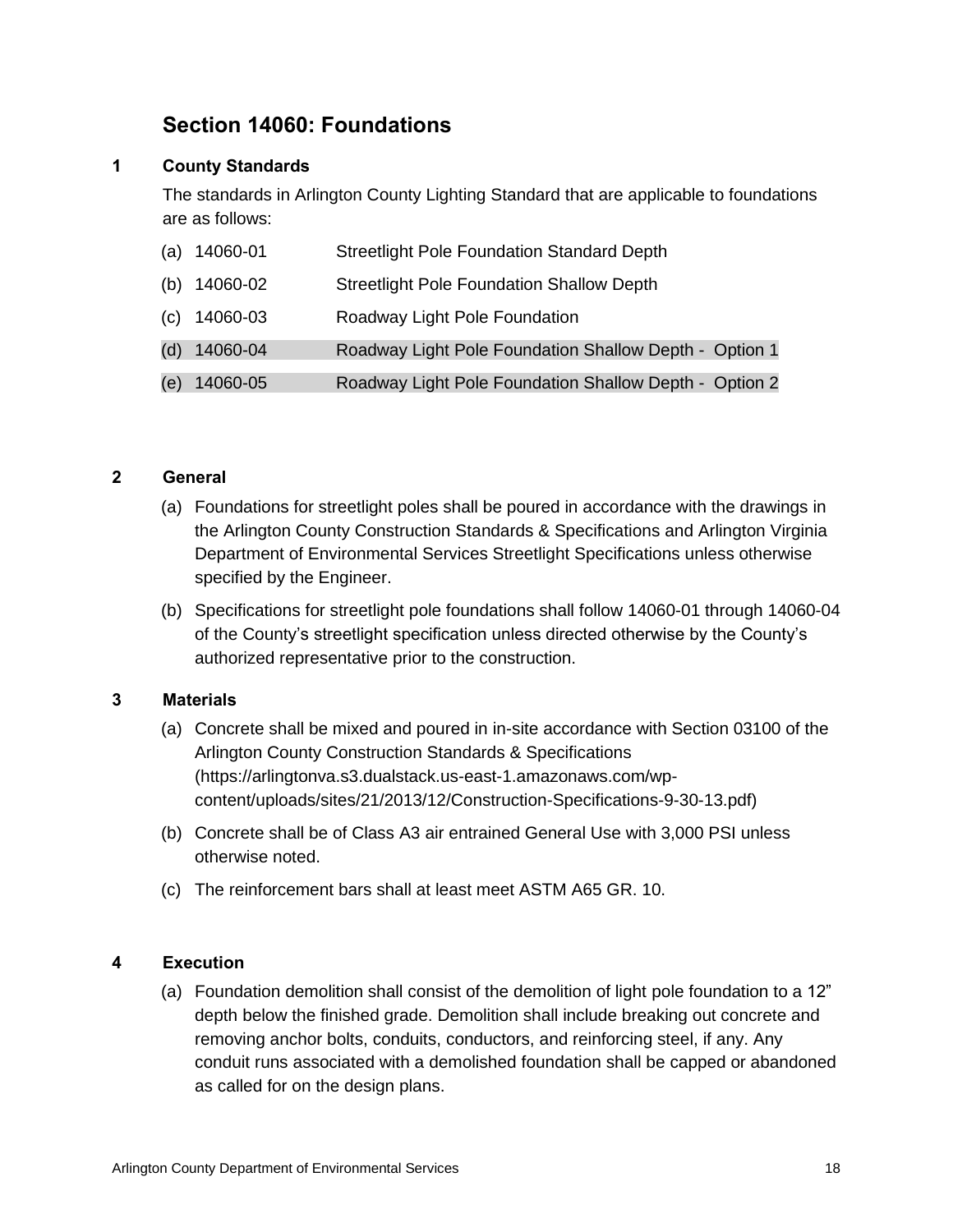- (b) Foundation removal shall include removal of the entire foundation, removing anchor bolts, conduits, conductors, and reinforcing steel, if any. Any conduit runs associated with a removed foundation shall be capped or abandoned as called for on the design plans.
- (c) Light pole foundations shall have up to two (2) 2" and one (1) 1" PVC conduit.
- (d) Pole foundations shall be poured in forms such as Sonotube, or approved equal. Such forms shall be used for the entire depth of the foundation for STREETLIGHTS. Forms shall be rigid and must be securely braced in place and inspected before the concrete is poured. Conduit ends and anchor bolts shall be placed in proper position and in a template until the concrete sets.
- (e) Test holes shall be dug in asphalt paving per the Virginia Professional Excavator's Manual and Miss Utility guidelines for test pits.
- (f) Forms shall be true to line and grade. Tops of foundations shall be 1" above finished grade, smooth, brushed and chamfered. The Contractor is responsible for coordinating on any adjacent project to confirm correct final grades.
- (g) The Contractor shall contact the County for the inspection of forms and reinforcing cage prior to pouring concrete. Stirrups shall be installed on all foundations.
- (h) Anchor bolts shall conform to the manufacturer's specifications. Shims or other similar devices for plumbing or raking will be permitted. Stirrups shall be installed on all foundations.
- (i) Whenever excavation for a foundation requires removal of excess ground material, the excavation shall be backfilled to within 12 inches of ground level with the same type of concrete that is used for the foundation.
- (j) All foundations shall be hand floated until the top is smooth and level.
- (k) Pole foundations shall be poured against undisturbed earth. Cast-in-place foundations shall be poured monolithically.
- (l) The Contractor shall not leave foundation holes uncovered or unprotected. The Contractor is responsible for ensuring pedestrian safety throughout the installation of the foundation.
- (m) A 5/8-inch copper-clad grounding rod shall be installed outside the foundation. The contact length shall be per NEC Article 250. Generally, the ground rod shall be below moisture level with minimum soil contact of 8', or 45 degree angle, or laid 30" deep horizontally.
- (n) The grounding conductor attached to the rebar cage and the ground rod shall be #6 bare copper. The grounding conductor shall be connected using clamp Arlington Industries, Inc catalog number 719DB, or approved equal.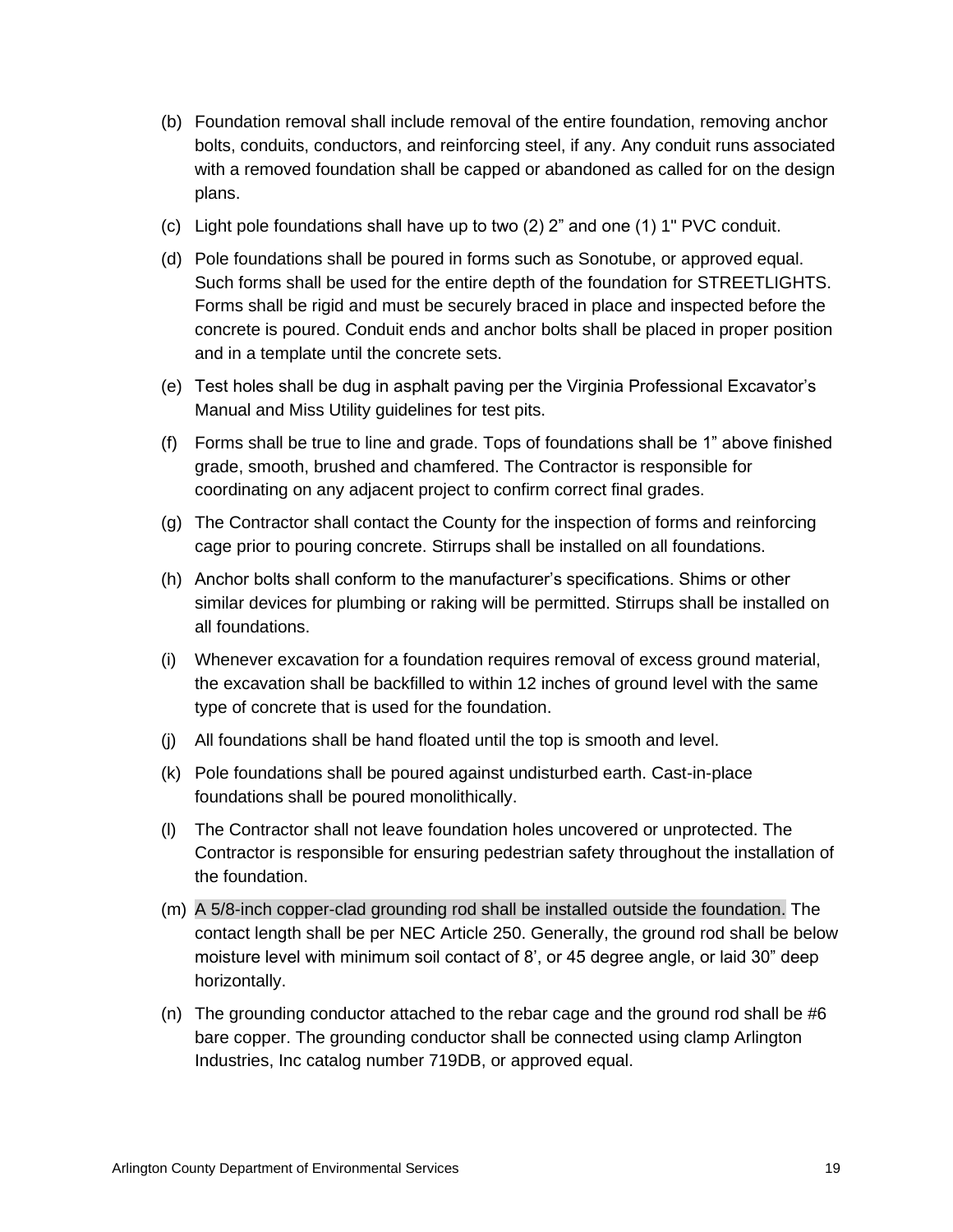(o) The Contractor shall notify the County immediately upon encountering unusual or unsuitable sufbsurface conditions.

## <span id="page-25-0"></span>**5 Measurement and Payment**

- (a) *Install Foundation* shall be measured and paid for per each foundation shall include concrete, reinforcing steel, stub-outs, anchor bolts, bolt circle templates, ground rods, grounding equipment, conduits, excavating, backfilling, compacting, disposing of surplus and unsuitable materials, and restoring existing areas.
	- 1. All reinforcement shall be incidental to the pay item for which a foundation is required. Grounding rods shall be installed as indicated in the standard details and shall be incidental to the installation pay item.
	- 2. If a foundation is installed to the incorrect grade, the Contractor shall remedy the error by removing the foundation and replacing the entire structure.
- (b) *Enter Existing Foundation* shall be paid for at the unit price for each foundation entered, regardless of the number of conduits being installed.
- (c) *Install Anchor Bolts in Existing Foundation* shall be paid for at the unit price for each anchor bolt installed.
- (d) *Demolition of Existing Foundation* shall be measured and paid for at the contract unit price for each type of demolition.
- (e) *Removal of Existing Foundation* shall be measured and paid for at the contract unit price for each type of demolition.
- (f) In all items above, the cost of restoration shall be included in the unit costs. Restoration includes, but is not limited to, concrete work, asphalt repair, pavers, and sod.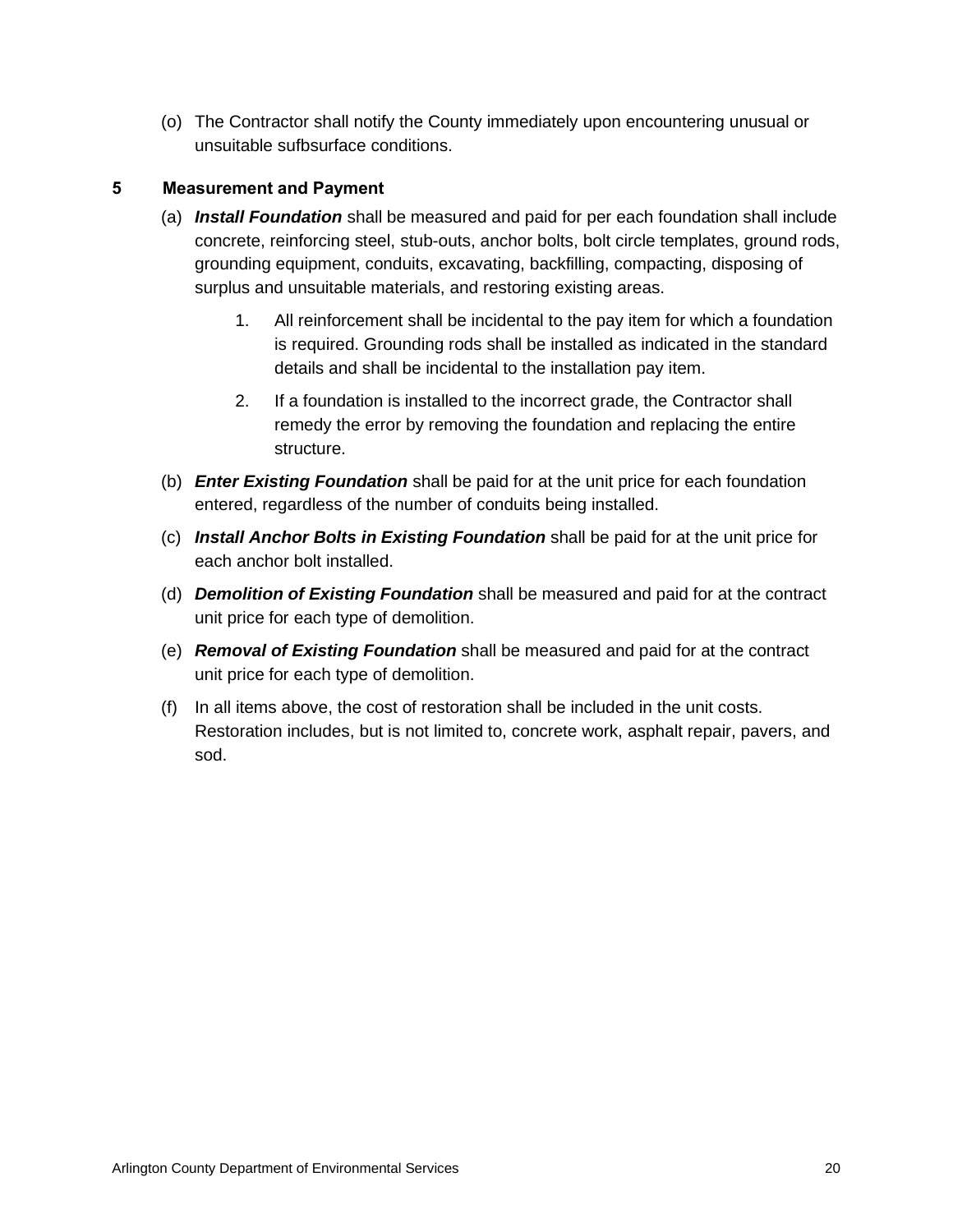# <span id="page-26-0"></span>**Section 14070: Light Pole Base**

## <span id="page-26-1"></span>**1 County Standards**

The standards in Arlington County Lighting Standards that are applicable to light pole bases are as follows:

(a) 14070-01 Transformer Base

#### <span id="page-26-2"></span>**2 General**

This section describes minimum acceptable design and installation standards for streetlight and transformer base.

- (a) The composite clamshell base shall meet ANSI/NEMA (American National Standard Institute/National Electrical Manufacturing Association) specification ANSI C136.20- 2012.
- (b) The CONTRACTOR shall provide to Arlington County a written warranty against any defects in materials and workmanship for a period of one year from the time of delivery to the Arlington County. For warranty repairs, all costs of labor, parts and transportation to and from the CONTRACTOR shall be borne by the CONTRACTOR.

#### <span id="page-26-3"></span>**3 Materials**

#### (a) **Clamshell Base**

- (i) Clamshell bases shall only be installed for direct-buried decorative posttop composite streetlight pole.
- (ii) The clamshell base shall be Washington style that is approximately 24" in height, and shall have a base diameter of 20" and closely resembles the base shown in the composite direct-buried pole drawing.
- (iii) The clamshell base shall fit at the base of fluted 12 feet pole with top diameter of 4.5" and taper of 0.2" per foot.
- (iv) The color of the poles will be specified in the order. There shall not be any difference in prices in color specified herein.
	- 1. Bronze color will be Federal Standard 30108.
	- 2. Black color will be Federal Standard 27038.

#### (b) **Transformer Base**

- (i) Transformer base shall be as per ASTM B108 (356-T6).
- (ii) Transformer base shall have the follow nominal dimension: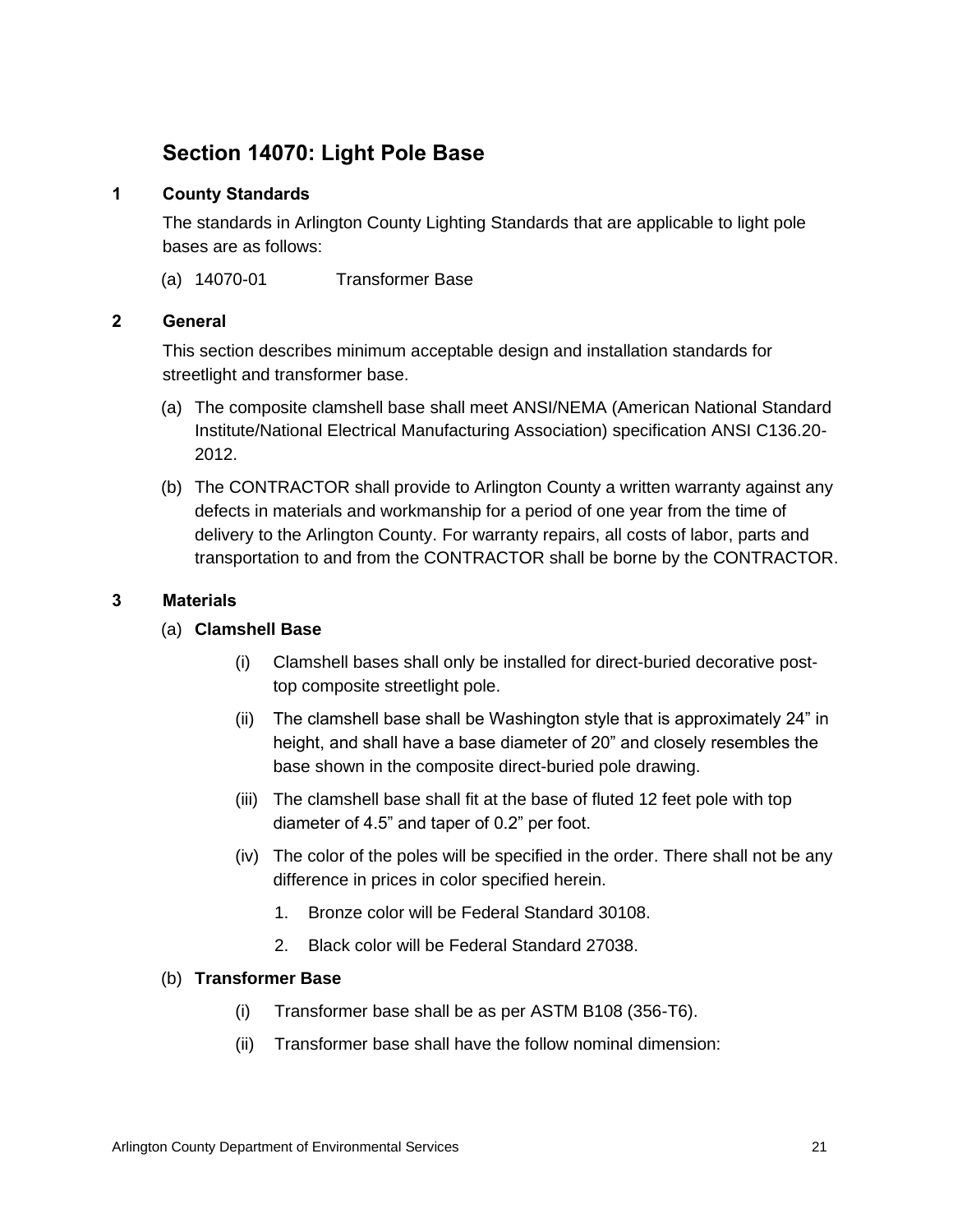<span id="page-27-0"></span>

| Height | <b>Bottom Bolt Circle</b> | <b>Top Bolt Circle</b> |
|--------|---------------------------|------------------------|
| 17"    | 13" to $15"$              | 10-1/2" to 13-1/2"     |
| 20"    | 13 $"$ to 15 $"$          | 11" to 13"             |

**Table 2 - Transformer Base Sizes**

(iii) Aluminum transformer base shall be hinged or anti-theft screwed door with stainless steel fastener specified in the order.

- (iv) Color (as specified):
	- 1. Aluminum transformer bases shall be galvanized and non-painted.
	- 2. Black poles shall be powder coated in Federal Standard(595C) 27038

## (c) **Plastic Transformer Base Cover**

- (i) Plastic replacement doors for lighting pole bases shall be fabricated from tough hi-density UV inhibited plastic for impact resistance.
- (ii) The plastic cover shall withstand temperature extremes of -78 $^{\circ}$  to +150 $^{\circ}$ Fahrenheit.
- (iii) Plastic transformer base cover shall be anti-theft screwed door with stainless steel fastener specified in the order.

<span id="page-27-1"></span>

| Application            | <b>Bottom Width</b> | Top Width | Height |
|------------------------|---------------------|-----------|--------|
| For 17" T-Base   9.75" |                     | 9.25"     | 11.75" |
| For 20" T-Base   9.75" |                     | 9.25"     | 13.50" |

**Table 3 – Plastic Transformer Base Cover Sizes**

- (iv) Color (as specified):
	- 1. Silver poles shall be in Federal Standard(595C) 26440.
	- 2. Black poles shall be powder coated in Federal Standard(595C) 27038

#### (d) **Aluminum transformer base cover**

- (i) Transformer base cover shall be as per ASTM B108 (356-T6).
- (ii) Aluminum transformer base cover shall be hinged or anti-theft door with stainless steel fastener specified in the order.

<span id="page-27-2"></span>

| <b>Application</b>     | <b>Bottom Width</b> | <b>Top Width</b> | Height |
|------------------------|---------------------|------------------|--------|
| For 17" T-Base   9.75" |                     | 9.25"            | 11.75" |
| For 20" T-Base   9.75" |                     | 9.25"            | 13.50" |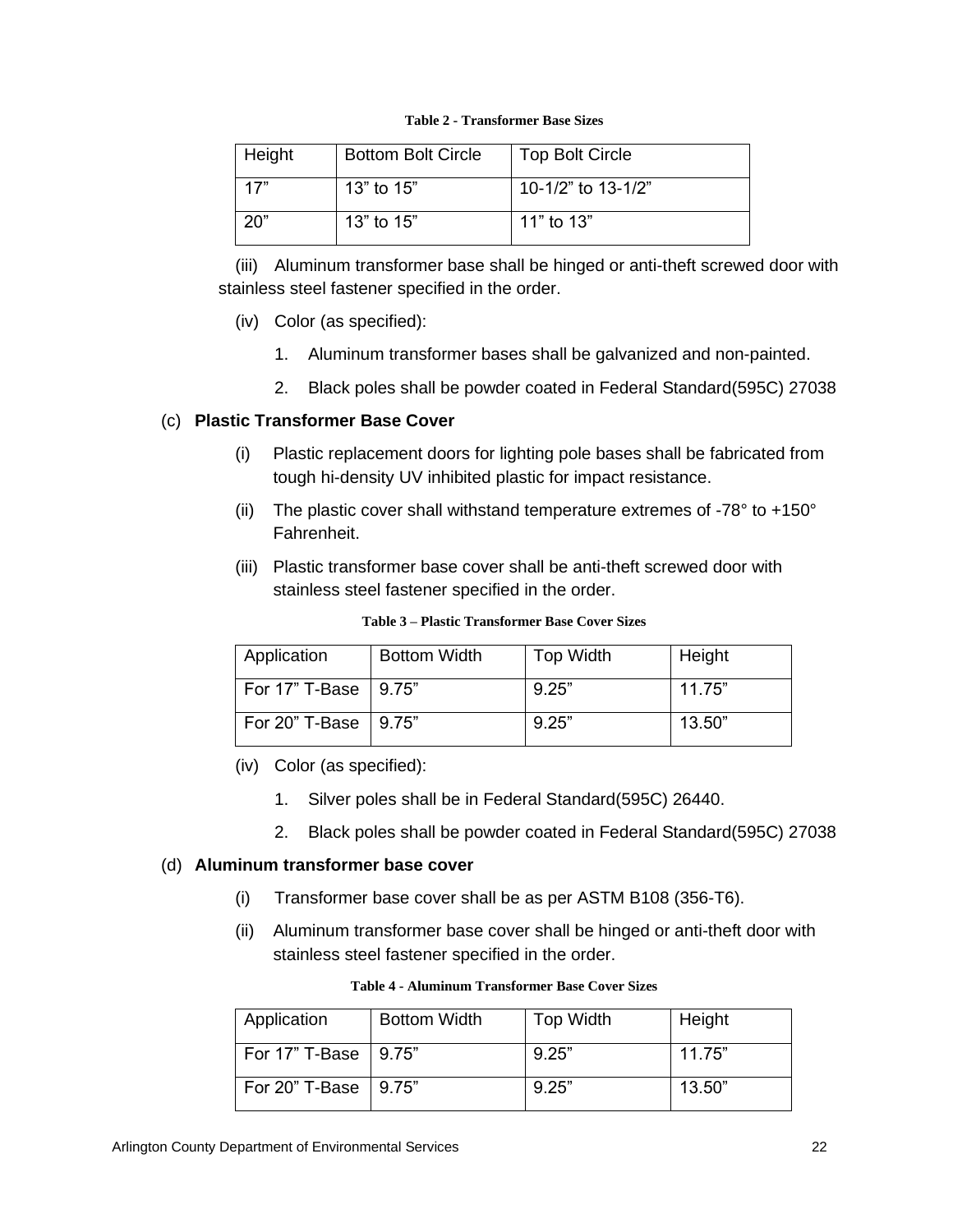- (iii) Color (as specified):
	- 1. Aluminum transformer base covers shall be galvanized and nonpainted.
	- 2. Black aluminum transformer bases shall be powder coated in Federal Standard(595C) 27038

## <span id="page-28-0"></span>**4 Execution**

- (a) Clamshell base shall be installed in compacted soil and on leveled ground.
- (b) The Contractor shall make sure the clamshell base is secured properly and fits tightly around the pole shaft.
- (c) The transformer bases shall be securely installed on concrete foundations using shims for leveling purposes.
- (d) The bases shall be installed with the door opening on the sidewalk side where applicable.
- (e) The transformer base covers shall be secured either by the hinge provided by the manufacturer or proper screws to make them anti-theft.
- (f) The Contractor will be responsible for proper disposal of removed items unless otherwise instructed by the County.

#### <span id="page-28-1"></span>**5 Measurement and Payment**

- (a) *Furnish Clamshell Base* shall be measured and paid for per each and shall include all mounting hardware and connectors required for installation.
- (b) *Furnish Transformer Base* shall be measured and paid for per each and shall include all mounting hardware and connectors required for installation.
- (c) *Furnish Plastic Transformer Base Cover* shall be measured and paid for per each and shall include all mounting hardware and connectors required for installation.
- (d) *Furnish Aluminum Transformer Base Cover* shall be measured and paid for per each and shall include all mounting hardware and connectors required for installation.
- (e) *Install Clamshell Base* shall include labor, mounting, aligning, levelling, and securing to the ground and to the direct-buried pole.
- (f) *Install Transformer Base* shall include labor, mounting, aligning, levelling, and securing to the concrete foundation.
- (g) *Install Plastic Transformer Base Cover* shall include labor, mounting, securing to the transformer base.
- (h) *Install Aluminum Transformer Base Cover* shall include labor, mounting, securing to the transformer base.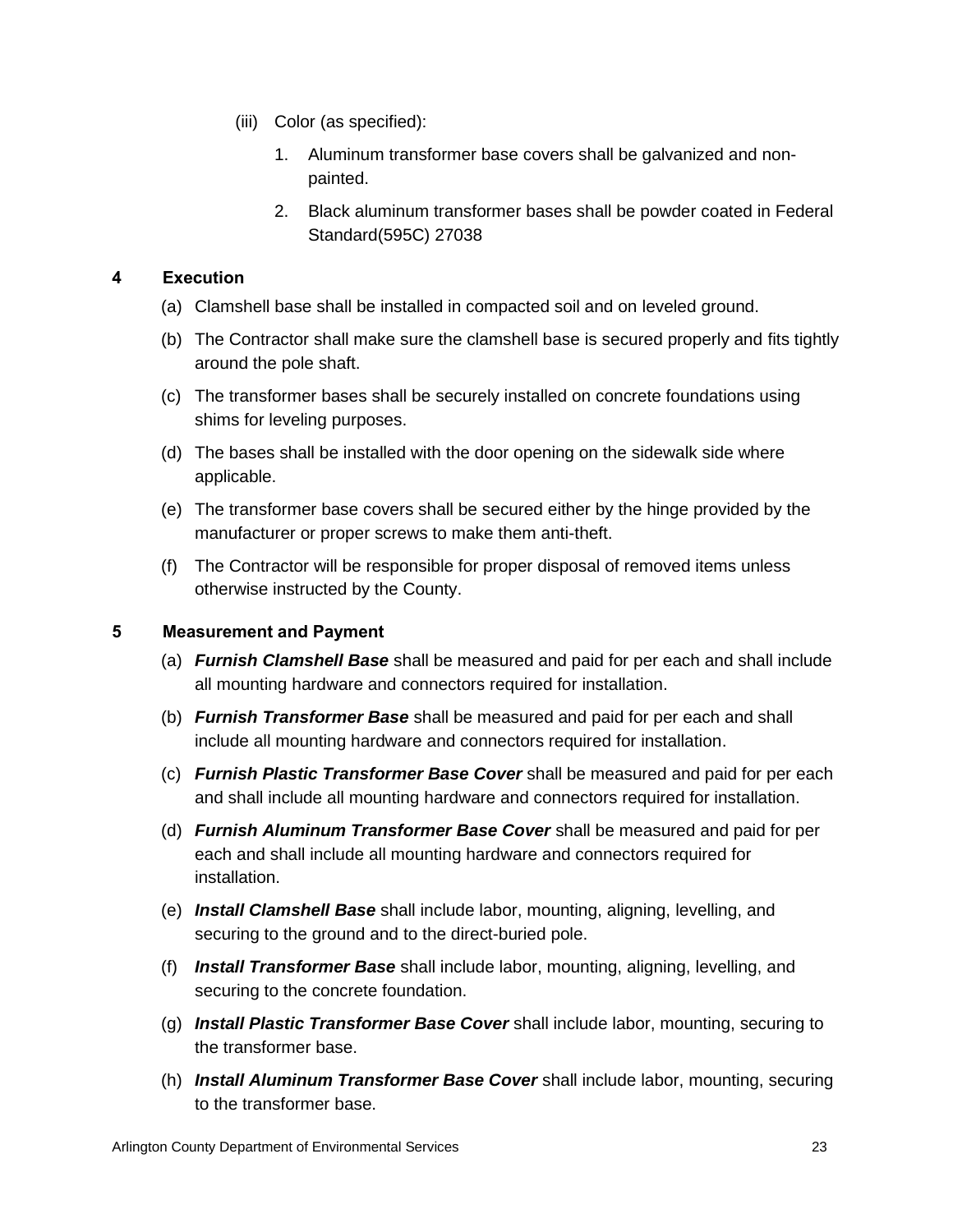- (i) *Remove Clamshell Base* shall be measured and paid for at the contract unit price for each base.
- (j) *Remove Transformer Base* shall be measured and paid for at the contract unit price for each base.
	- 1. The removal of transformer base covers shall be incidental to the transformer base removal. No separate payment will be made for any types of covers.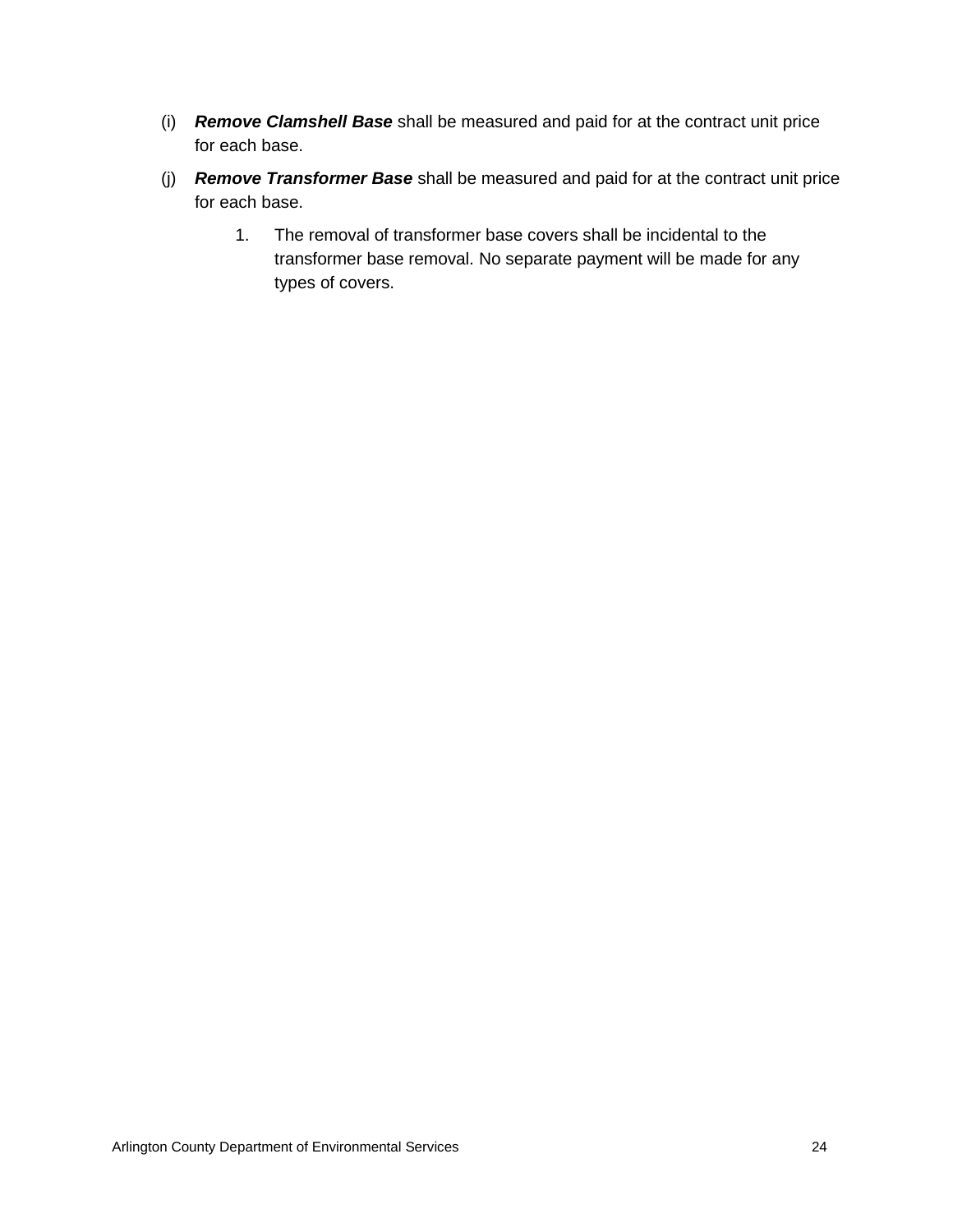# **Section 14080: Light Poles**

## <span id="page-30-1"></span><span id="page-30-0"></span>**1 County Standards**

The standards in Arlington County Lighting Standards that are applicable to light pole are as follows:

| (a) | 14080-01 | Decorative Post-Top Composite Streetlight Pole (Direct-Buried) |
|-----|----------|----------------------------------------------------------------|
| (b) | 14080-02 | Decorative Post-Top Composite Streetlight Pole                 |
| (c) | 14080-03 | Decorative Post-Top Aluminum Streetlight Pole                  |
| (d) | 14080-04 | Octaflute Aluminum Roadway Light Pole                          |
| (e) | 14080-05 | Octaflute Aluminum Roadway Light Pole Details                  |
| (f) | 14080-06 | Round Tapered Composite Roadway Light Pole (Direct-Buried)     |
| (g) | 14080-07 | Round Tapered Composite Roadway Light Pole                     |

## <span id="page-30-2"></span>**2 General**

- (a) This section describes minimum acceptable design and installation standards for composite and aluminum poles for streetlights.
- (b) There will be major categories of poles; roadway light poles and streetlight poles. The **roadway light poles** are wooden poles, and composite poles that have mounting height of 25' or higher. **Streetlight poles** are defined as decorative posttop poles with mounting height 16' or less.
- (c) The composite poles shall meet ANSI/NEMA (American National Standard Institute/National Electrical Manufacturing Association) specification ANSI C136.20- 2012.
- (d) The Contractor shall provide the County with a written warranty against any defects in materials and workmanship for a period of 1 year from the time of delivery to the County.
- (e) For warranty repairs, all costs of labor, parts, and transportation to and from the Contractor shall be borne by the Contractor.
- (f) Provide a temporary identification tag with purchase order, project name, and pole height affixed to the pole bases. This tag will be used for identification for stocking purposes only and will be removed during installation.

## <span id="page-30-3"></span>**3 Materials**

## (a) **Decorative Post-Top Composite Streetlight Pole**

## (i) **Pole Options**

Decorative post-top composite streetlight poles shall be available in two (2) designs: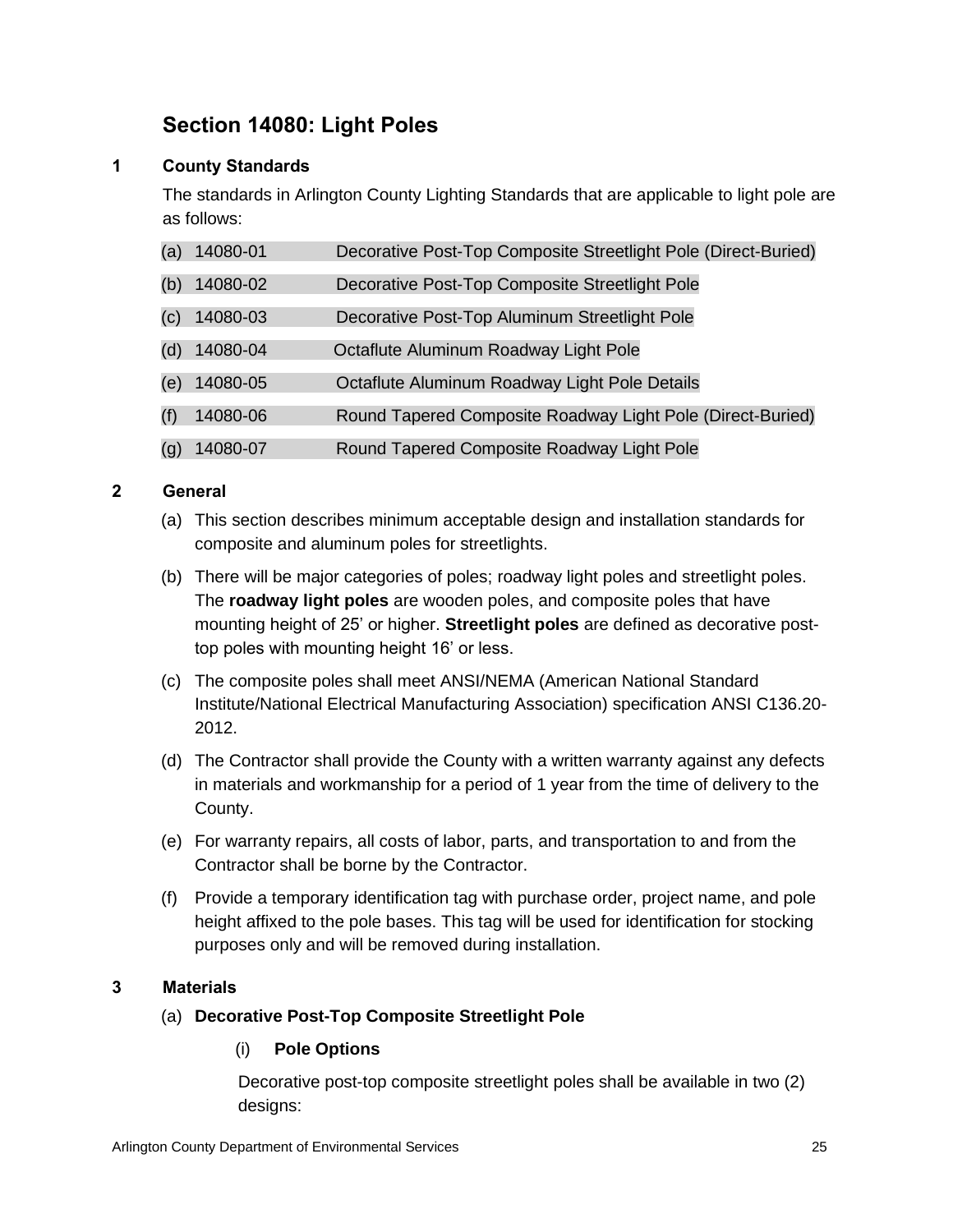- 1. Direct-buried installation
- 2. On-foundation installation

#### (ii) **Details**

- 1. Pole must be capable of handling aluminum dual arms with two fixtures, as detailed in Arlington County Lighting Specifications.
- 2. Poles shall be designed for twin luminaires with a weight and EPA of 50 lbs. @ 2.2 square foot each and a 1075 cross arm with a weight and EPA 50 lbs. and @ 2.8 square foot.
- 3. The outer fluted shell shall be constructed of advanced RP/C composites and incorporated with the inner filament-wound structural member to form a high-strength shaft.
- 4. The post inner structural member shall be constructed from continuous Composite filaments combined with thermosetting polyester resin.
- 5. The Composite resin ratio of the inner structural member shall be helically wound under tension first at a relatively high angle (65-85 degrees) to the longitudinal axis of the structural member with alternate layers of filaments in opposite directions.
- 6. Decorative post-top composite streetlight poles shaft shall have a 3 inch long tenon with an outer diameter of 3 inches.
- 7. Decorative post-top Composite streetlight poles shaft shall have a minimum wall thickness of 5/32" and shall be reinforced in areas of hand holes.

#### (iii) **Finish**

There shall be two color categories of decorative post-top Composite poles as specified in the order:

- 1. Bronze color will be Federal Standard 30108.
- 2. Black color will be Federal Standard 27038.
- 3. Top coat shall be Polyurethane stabilized with ultra-violet inhibitors.
- 4. The resin shall contain pigment to match the finish coat of the post.

#### (b) **Decorative Post-Top Composite Streetlight Pole (Direct-Buried)**

(i) **Details**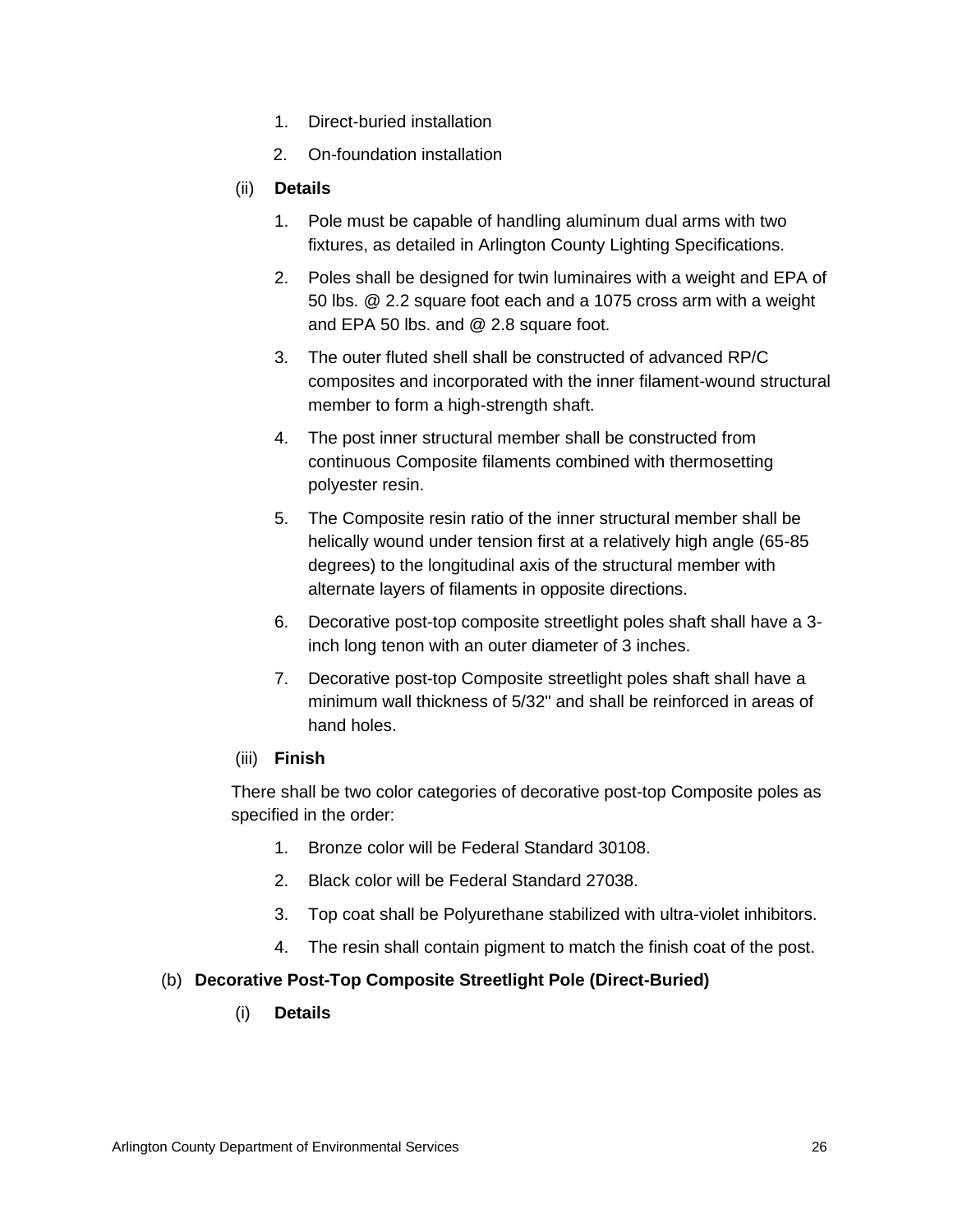- 1. Direct-buried shaft will comprise of two pieces; pole shaft and clamshell base. However, the clamshell base will be a separate pay item.
- 2. The clamshell base shall be Washington style that is approximately 24" in height, and shall have a base diameter of 20" and closely resembles the base shown in the composite direct-buried pole standards 14080-01.

## (ii) **Construction Standards**

- 1. Direct-buried shaft shall be minimum of 48" deep from the base of the pole and 5" square cross section.
- 2. Direct-buried streetlight poles shall be fluted above grade with a 16' total length. The fluted part of the pole shall have a taper rate of 0.20 inches per foot. The top diameter of the pole shall be 4.5" Minimum.
- 3. Direct-buried streetlight poles shall have deflection of no more than 5% of above ground length with 100 lbs. of top load.
- 4. There shall be one size category of Direct-buried Decorative Post-Top Composite poles as specified in the order:

(a) 12 ft.

#### (iii) **Wire Entrance on Pole Shaft**

1. There shall be a 2  $\frac{1}{2}$ " X 6" hole for cable entrance with center point of the hole at 24" height from the ground level.

#### (c) **On-Foundation Decorative Post-Top Composite Streetlight Pole**

#### (i) **Details**

There shall be three size categories of on-foundation decorative post-top Composite poles as specified in the order:

- 1. 12 ft.
- 2. 14 ft.
- 3. 16 ft.

## (ii) **Hand Hole**

The hand hole opening shall be no smaller than 3.5" wide at the top by 5.5" at the bottom by 6.5" high. The hand hole cover shall be non-corrosive metal and painted to match the color of the post.

#### (iii) **Decorative Anchor Base**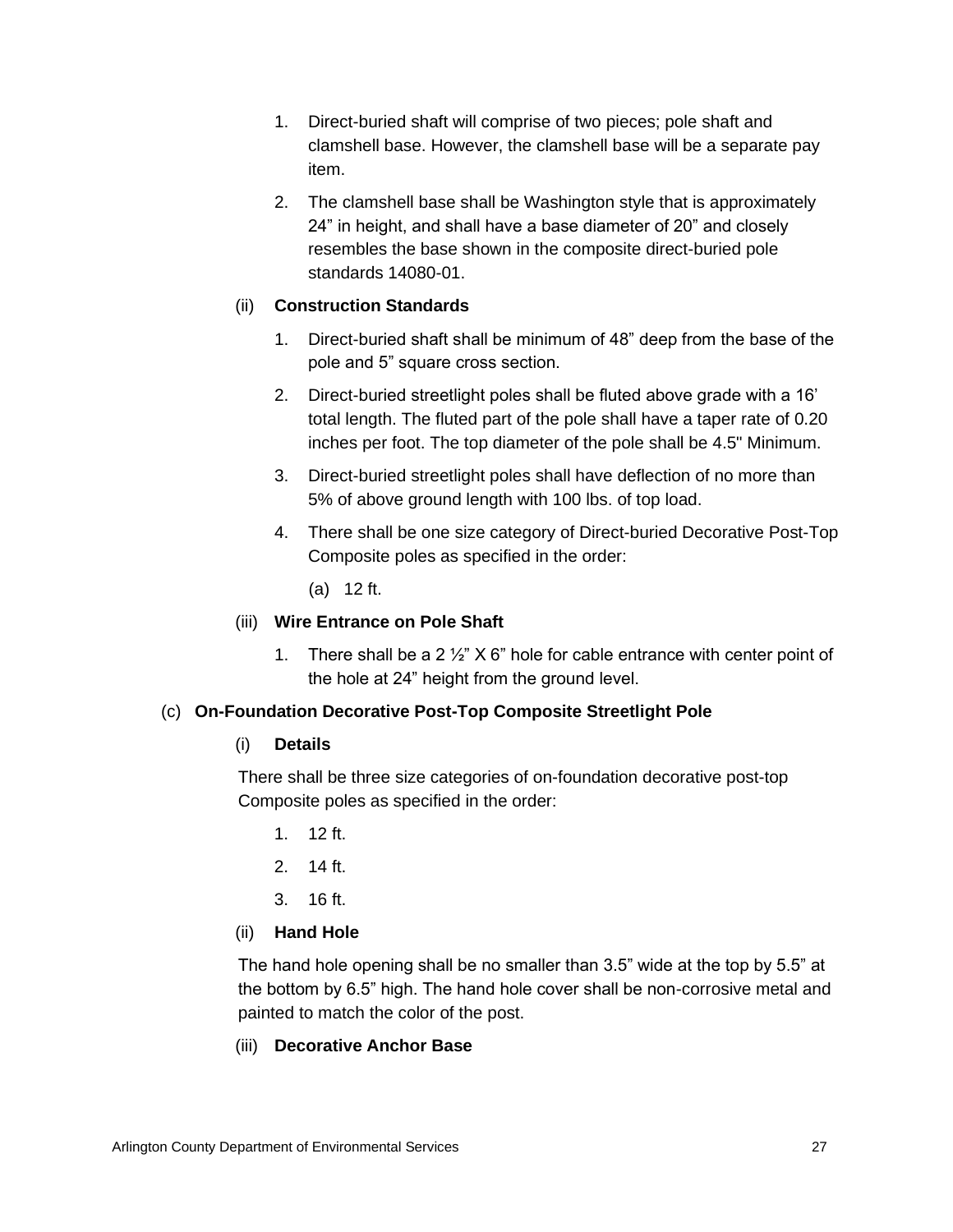- 1. The base shall be Washington style that is approximately 24" in height, and shall have a base diameter of 20" and closely resembles the base shown in the composite direct-buried pole drawing.
- 2. The base shall resemble to the details shown in the County standard documents.
- 3. The hand hole opening shall be no smaller than 3.5" wide at the top by 5.5" at the bottom by 6.5" high. The hand hole cover shall be noncorrosive metal and painted to match the color of the post.
- 4. The anchor base plate shall have four 2" x 1" slotted holes at 90 degrees to accommodate 3/4" anchor bolts. The anchor bolt circle shall be 12" to 15".

## (d) **Decorative Post-Top Aluminum Streetlight Pole**

## (i) **Details**

- 1. The entire assembly shall be designed to meet the requirements of the 1994 American Association of State Highway and Transportation Officials (AASHTO) for an 80-mph wind zone with a 1.3 gust factor (104 mph).
- 2. The product to be provided shall be of the same appearance and meet the requirements as shown in the drawings.
- 3. The entire pole assembly shall be heat treated to a T6 temper.
- 4. All welds shall be meet the requirements of AWS D1.2.
	- a. Poles shall be designed for twin luminaires with a weight and EPA of 50 lbs. @ 2.2 square foot each and a 1075 cross arm with a weight and EPA 50 lbs. and @ 2.8 square foot.
	- b. Poles shall be provided with Triglycidyl Isocyanurate (TGIC) polyester powder at a minimum thickness of 2.0 mils for protective coating.
	- c. There shall be three color categories of Decorative Post-Top aluminum poles as specified in the order:
		- (i) Green poles shall be powder coated in Federal Standard(595C) 14115.
		- (ii) Black poles shall be powder coated in Federal Standard(595C) 27038
		- (iii) Bronze poles shall be powder coated in Federal Standard(595C) 30108
- (ii) **Shaft**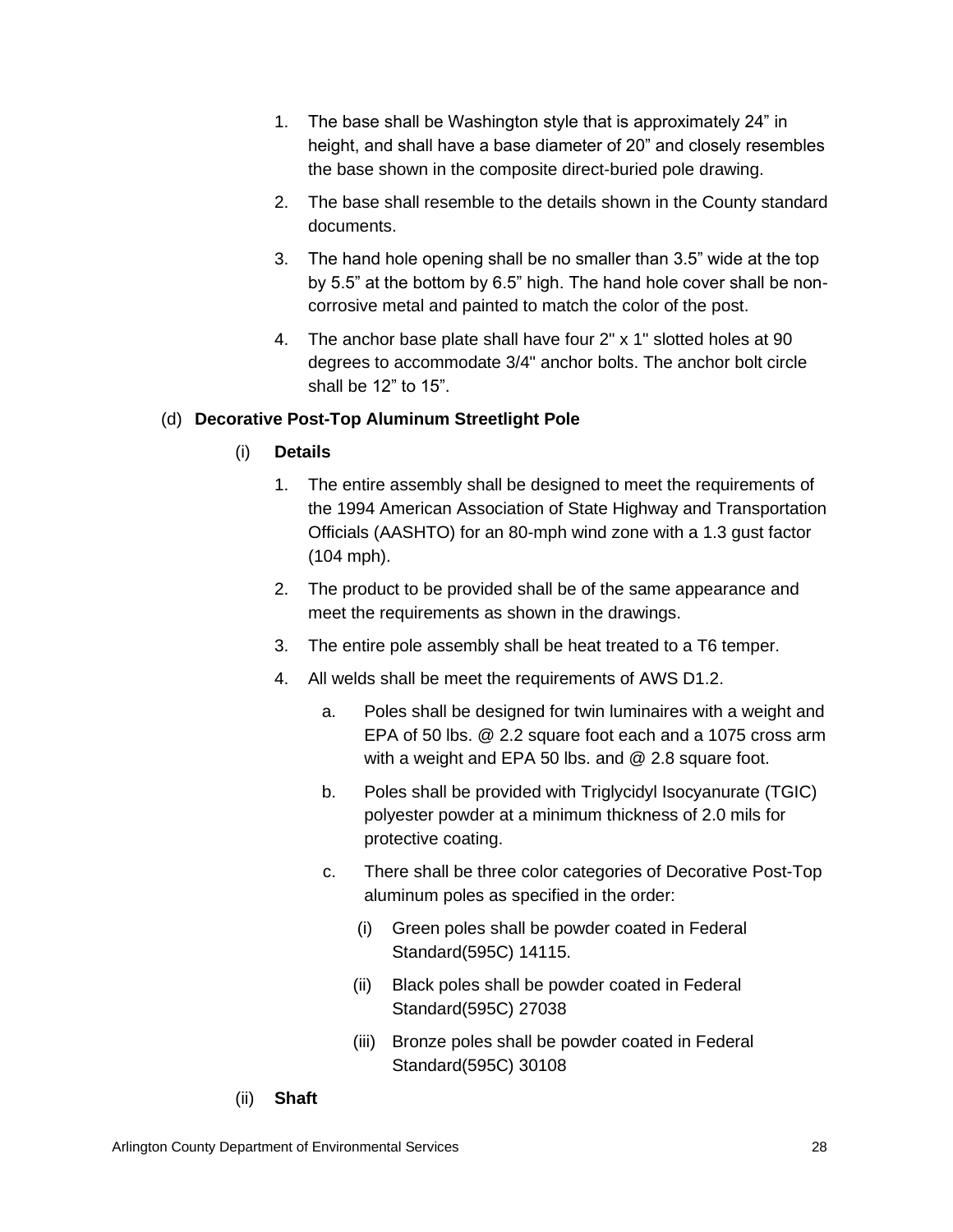| Material                           | $=$ Cold rolled 6063-T4 aluminum monotube            |
|------------------------------------|------------------------------------------------------|
| Length                             | $= 12'$ , 14', and 16'                               |
| Bottom pole diameter               | $= 7.08"$                                            |
| Top pole diameter                  | $= 5.09$ ", 5.37", or 5.65" depending on pole height |
| Shape                              | $= 16$ -flutes tapered                               |
| Flute crest radius                 | $=$ Not to exceed wall thickness                     |
| Minimum wall thickness $= 0.188$ " |                                                      |

#### (iii) **Ornamental Base**

The ornamental base shall be welded to the pole shaft.

| Material                                | $=$ Cast aluminum 356 T6 alloy                |
|-----------------------------------------|-----------------------------------------------|
| Height                                  | $= 21 - 3/8"$                                 |
| Bottom diameter                         | $= 20"$                                       |
| Top diameter                            | $= 8 - 1/4"$                                  |
| <b>Bolt circle</b>                      | $= 15"$                                       |
| <b>Bolt holes</b>                       | = Accommodate $\frac{3}{4}$ " diameter bolts  |
| Bottom conduit opening $= 8$ " diameter |                                               |
| Access door                             | = Cast aluminum secured with tamper resistant |
|                                         | screws                                        |
| Access door min. size                   | $= 5" \times 9" \times 6 - 1/2"$              |

An access door anti-theft chain shall attach the door to the base.

## (iv) **Pole Top Tenon**

| Material             | $= 6063$ alloy       |
|----------------------|----------------------|
| Length               | $= 3"$               |
| Outside diameter     | $= 3"$               |
| Inside wire entrance |                      |
| hole diameter        | $= 1.25$ " or larger |
|                      |                      |

#### (e) **Decorative Post-Top Steel Streetlight Pole**

## (i) **Details**

- 1. Decorative Post-Top steel pole shall be designed in accordance with 2009 AASHTO "Standard Specifications for Structural Support for Highway Traffic Signals" for 115mph wind zone.
- 2. Pole tube shall be fluted and in chemical and physical properties of ASTM A595 GRA.
- 3. Pole hardware shall be stainless steel in AISI 300 Series (18-8) grade.
- 4. Pole base shall be in cast aluminum ASTM-B26 (356.0F).
- 5. Steel pipe shall be in ASTM-A53Grade B or A 500 GRB with 16 flutes.
- 6. Handhole frame shall be in A27 GR65-12 and cover shall be in C1010 STL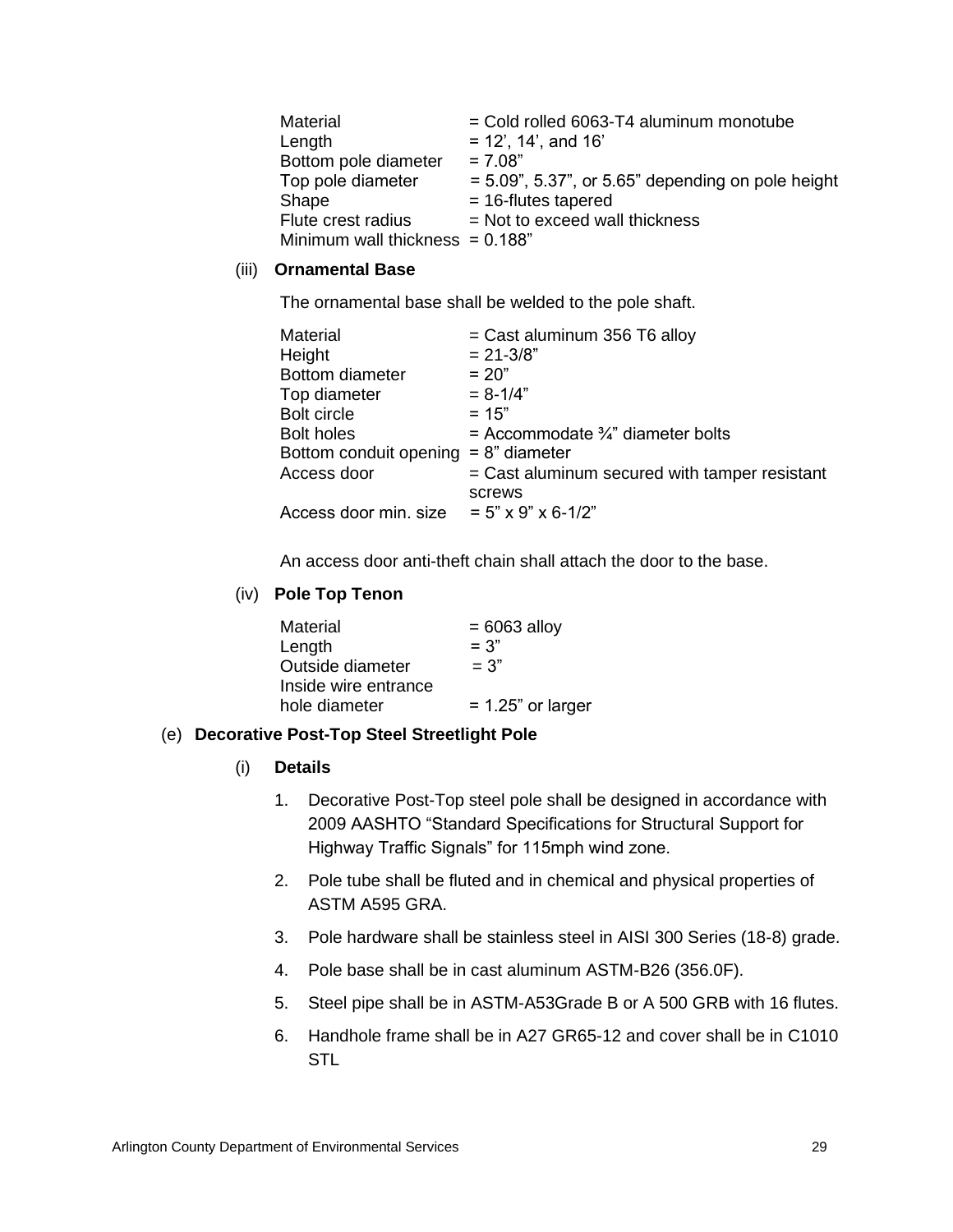## (ii) **Construction**

- 1. Pole top shall have a 3" deep and 3" outside diameter tenon.
- 2. Pole shall have 3"X5" curved handhole framed with ½"-13 ground lug and handhole cover.
- 3. Pole base plate shall a slotted bolt circle of 12" diameter.

## (iii) **Finish**

There shall be two color categories of Decorative Post-Top Composite poles as specified in the order:

- 1. Bronze poles will be Federal Standard(595C) 30108
- 2. Black poles will be Federal Standard(595C) 27038

## (f) **Octaflute Aluminum Roadway Light Pole**

## (i) **Pole Options**

Octaflute aluminum roadway light poles shall be available in two (2) designs:

- 1. Dual arm installation
- 2. Rear mount installation

Mounting height is the vertical distance from the base of the lighting pole to the center of the luminaire arm at the point of luminaire attachment.

## (ii) **Details**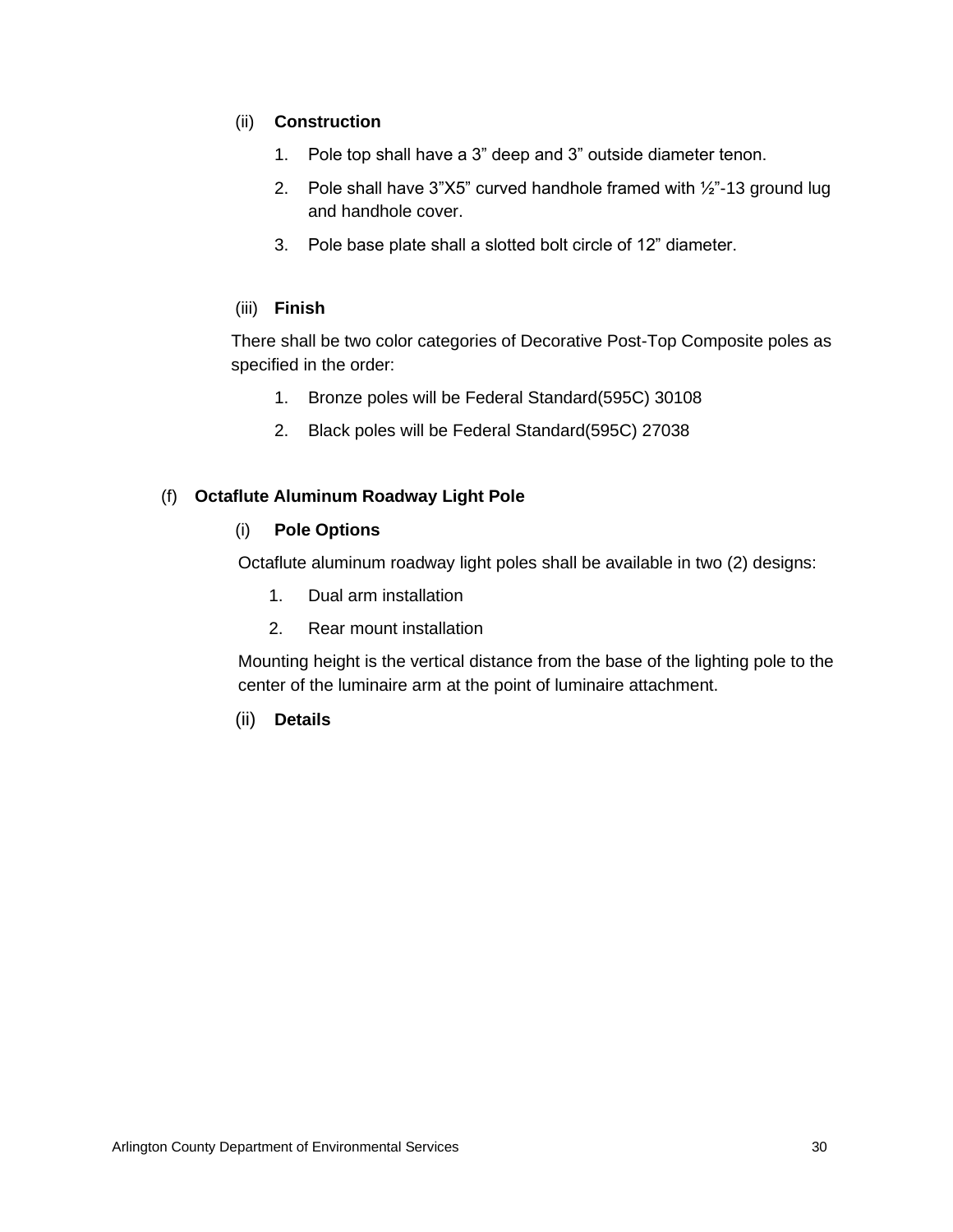- 1. The entire assembly shall be designed to meet the requirements of the 1994 American Association of State Highway and Transportation Officials (AASHTO) for an 80-mph wind zone with a 1.3 gust factor (104 mph).
- 2. The entire pole assembly shall be heat treated to a T6 temper.
- 3. All welds shall meet the requirements of AWS D1.2.
- 4. The shaft shall be constructed of ASTM B210, B221, B241 or B429 (6063-T6) Aluminum.
- 5. The 30' Mounting Height Octaflute Aluminum Poles shall be designed such that the mounting height will be at 30' including the 17" transformer base.
- 6. The flute crest radius shall not to exceed wall thickness.
- 7. The ornamental shoe base shall be welded to the pole shaft.
- 8. The ornamental shoe base shall be constructed of Cast Aluminum, ASATM B209 (6061-T6)
- 9. The ornamental shoe base shall have square diameter of 11.5", and bolt circles shall be 11"-12".
- 10. The options for octaflute aluminum pole color will be specified in the order:
	- b. Aluminum roadway light poles shall be galvanized and nonpainted
	- c. Black poles shall be powder coated in Federal Standard(595C) 27038

# (g) **Octaflute Dual Arm Aluminum Roadway Light Pole**

# (i) **Details**

- 1. Each 30' mounting height octaflute aluminum poles shall be provided with 2-bolt simplex on both sides of the pole to accommodate dual luminaire arms.
- 2. Simplex shall have at least two bolt holes and minimum of 2-9/16" hole in pole that are structurally sufficient.
- 3. Contractor shall provide one set of covers per pole for simplex mount accompanied by hardware to secure cover to the mount. The color of such covers shall match the pole color.

# (h) **Octaflute Rear Mount Aluminum Roadway Light Pole**

(i) **Details**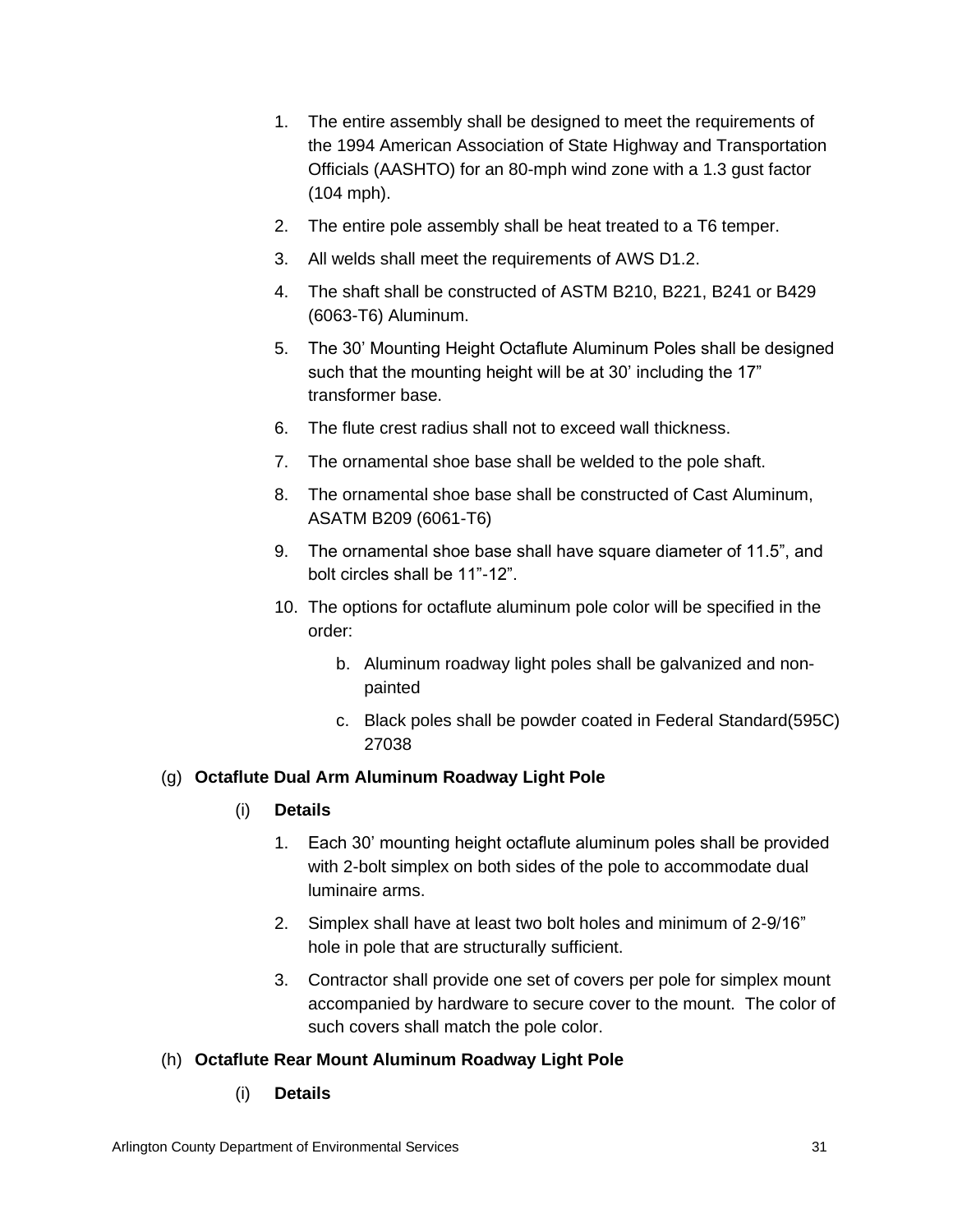- 1. 30' mounting height octaflute aluminum poles with a rear-mount posttop luminaire shall have a simplex to accommodate a single decorative post-top luminaire at the rear of the pole.
- 2. The height at the center of the simplex on the rear side of the pole shall be 11'.

# (i) **Round Tapered Composite Roadway Light Pole**

# (i) **Pole Options**

Round tapered composite roadway light poles shall be available in two (2) designs:

- 1. Direct-buried installation
- 2. On-foundation installation
	- b. The shaft shall be constructed of a commercial grade of "E" glass or better.
	- c. The surface of the shaft shall be smooth and consist of a saturated polyester surfacing veil of 18–20 mils minimum thickness and a 10-mil resin layer.
	- d. The resin shall be unsaturated polyester resin containing UV inhibitor and pigment throughout. A minimum of 1.5 mil urethane coating shall be applied to the surface of the pole shaft. 1.0.4 The surfacing veil and structural fibers shall be saturated in a singular process with the same resin, ensuring molecular bonding between structural layers and the protective layer.

# (ii) **Pole Sizes**

There shall be two size categories of round tapered composite roadway light poles as specified in the order:

- 1. 25 ft. mounting height
- 2. 30 ft. mounting height
	- a. All round tapered shafts shall be centrifugally cast to ensure a dense void-free wall and a smooth surface.
	- b. On-foundation round tapered poles shall have a galvanized steel base with an internal sleeve design which provides a mechanical lock with the pole shaft.
	- c. Direct-buried poles shall be breakaway-worthy meeting current American Association of State Highway and Transportation Officials (AASHTO) frangibility requirements.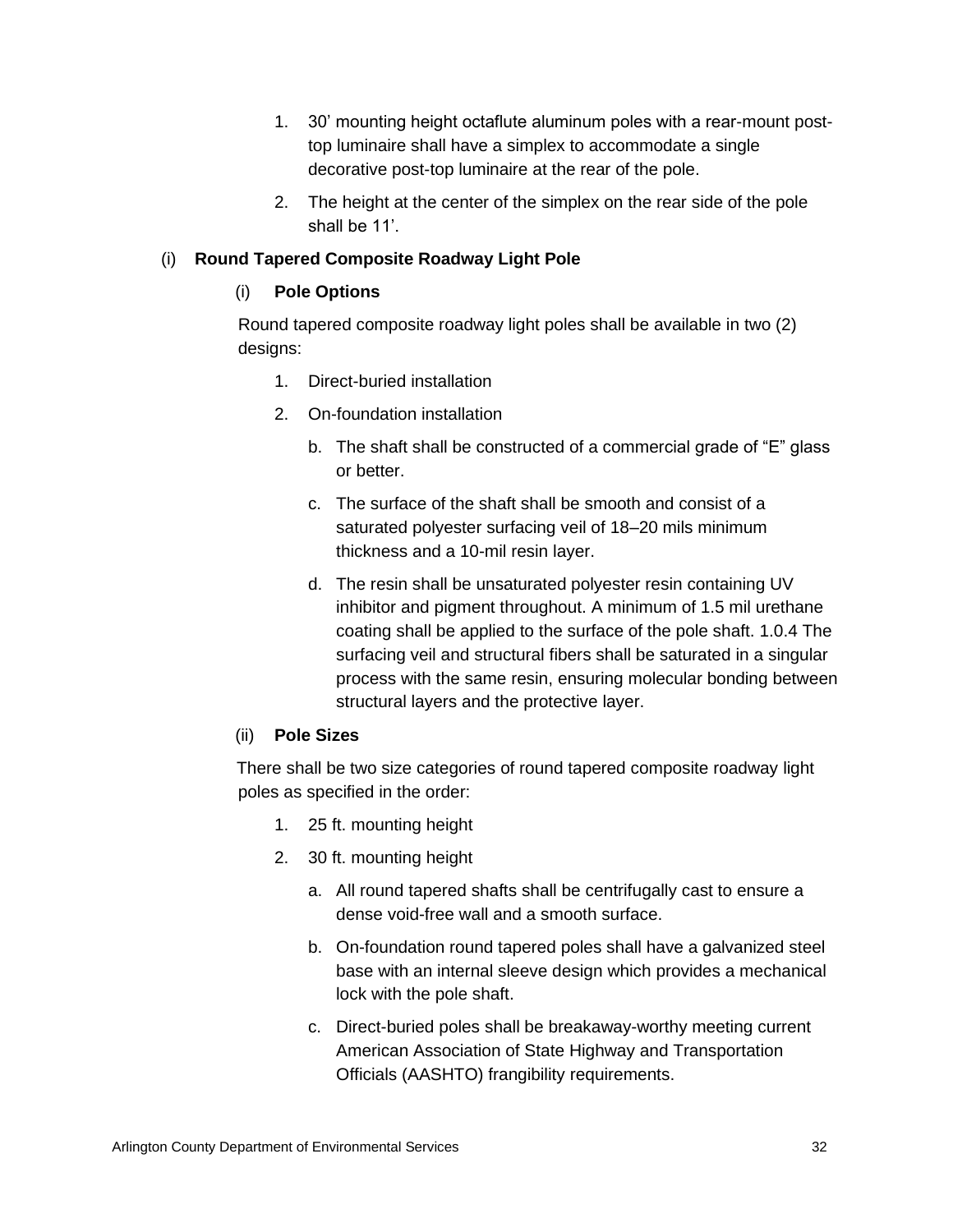- d. The pole surface shall be smooth and have a uniform taper of 0.216 inches per foot. Poles shall be drilled at the factory to accommodate dual arms.
- e. The shaft shall be constructed in one piece for lengths as specified. A non-conductive pole cap shall be supplied for luminaire arm and side mount poles.

# (iii) **Finish**

Top coat shall be Polyurethane stabilized with ultra-violet inhibitors. The resin shall contain pigment to match the finish coat of the post. The color shall be Federal Standard Black 27038 for round tapered Composite poles.

# (iv) **Hand Hole**

A handhole, nominal 4 in. x 12 in., with a painted cover shall be supplied, including fasteners. All handhole covers, fasteners and exposed handhole reinforcement shall be non-metallic.

# (v) **Wire Entrance**

Direct-buried round tapered Composite poles shall have two, 2.375" diameter wire entry holes, located 24" below ground line, 180 degrees apart. Both holes shall be perpendicular to the side for mounting of the arm(s), where arms are applicable.

# (vi) **Performance**

The pole and arm(s) shall be able to withstand AASHTO Standards of 25-year mean recurrence interval wind velocities for the area where the pole is specified to be used. Static deflection shall meet the following criteria:

- 1. Deflection shall not exceed one (1) percent of above ground pole length.
- 2. The difference in deflection within any 1-foot increment shall not exceed 0.35 in. Under maximum specified wind conditions, the pole tip deflection shall not exceed 10 percent of above ground pole length.
- 3. The pole shall be resistant to long term flexural fatigue failure.
- 4. There shall be no significant change in visual appearance or mechanical properties after one million cycles of altering force applications, which force produces a deflection amplitude equal to or greater than the deflection produced by peak wind speed of 46 mph.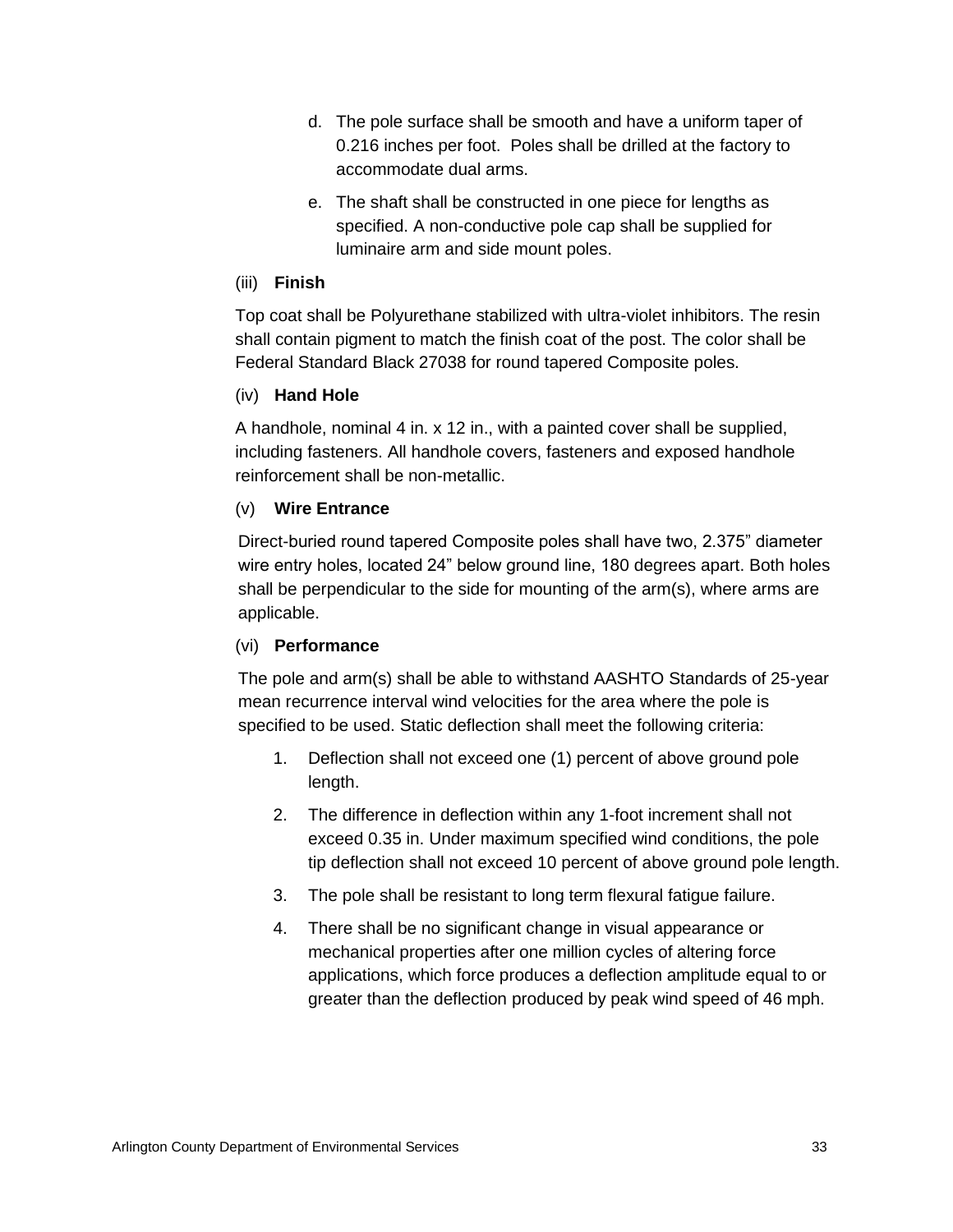# **4 Execution**

- (a) Pole installation work shall include installation by method of direct burial or on a concrete foundation (a separate pay item), setting the pole and back filling and compaction in the case of direct-buried poles, installing a fuse (10 amp) in the pole base and connecting all wires necessary.
- (b) Direct-buried poles shall be installed by opening holes 6" wider than the butt of the pole. Suggested depths for direct-buried poles are as follows:

Wooden Roadway Light Pole  $= 5'$ Composite Roadway Light Pole  $= 5'$ Composite Streetlight Pole  $= 4'$ 

- (c) Direct-buried poles shall be installed after removing protective wrapping or any other tags and by lowering the butt side in the hole. Poles shall then be held upright according to the soil condition where good soil can be used for backfilling but the poor soil, sandy or that often retains water, may need to supplemented with crushed aggregate or concrete for backfill.
- (d) Direct-buried poles shall be plumbed from two position at 90 degree apart and placed with 4" to 6" of backfill into the hole and tamped thoroughly. While continuing to support the pole plumb, again continue to apply a 4" to 6" of backfill and tamping until the backfill is done 2" to 3" above the grade and all conductors shall be connected at the handhole.
- (e) **On-foundation** poles are poles that are installed on concrete foundation (separate pay item).
- (f) A junction box shall be installed at the base of each wooden pole. Junction box will be separate pay item.
- (g) The Contractor is also required to trim all tree branches up to a height of 20 feet and maintain a clear width of 5 feet from all light fixtures.
- (h) A continuous grounding conductor shall be installed for grounding purposes.
- (i) The Contractor shall drive and set the **wooden poles** with care so as not to damage. All damages will be repaired and/or replaced at no additional cost to the County. All debris generated as part of the Work will be disposed of by the Contractor at no additional cost. The pole installation will also involve running conductor and 1" steel riser.
- (j) Decorative streetlight light poles on foundation shall be installed after the foundation is sufficiently cured based on the type of concrete used. Poles shall be mounted directly on foundation and levelled using shims.
- (k) Pole painting on-site shall involve thoroughly washing with an abrasive cleanser using liquid soluble salt remover detergent followed by alkaline detergent together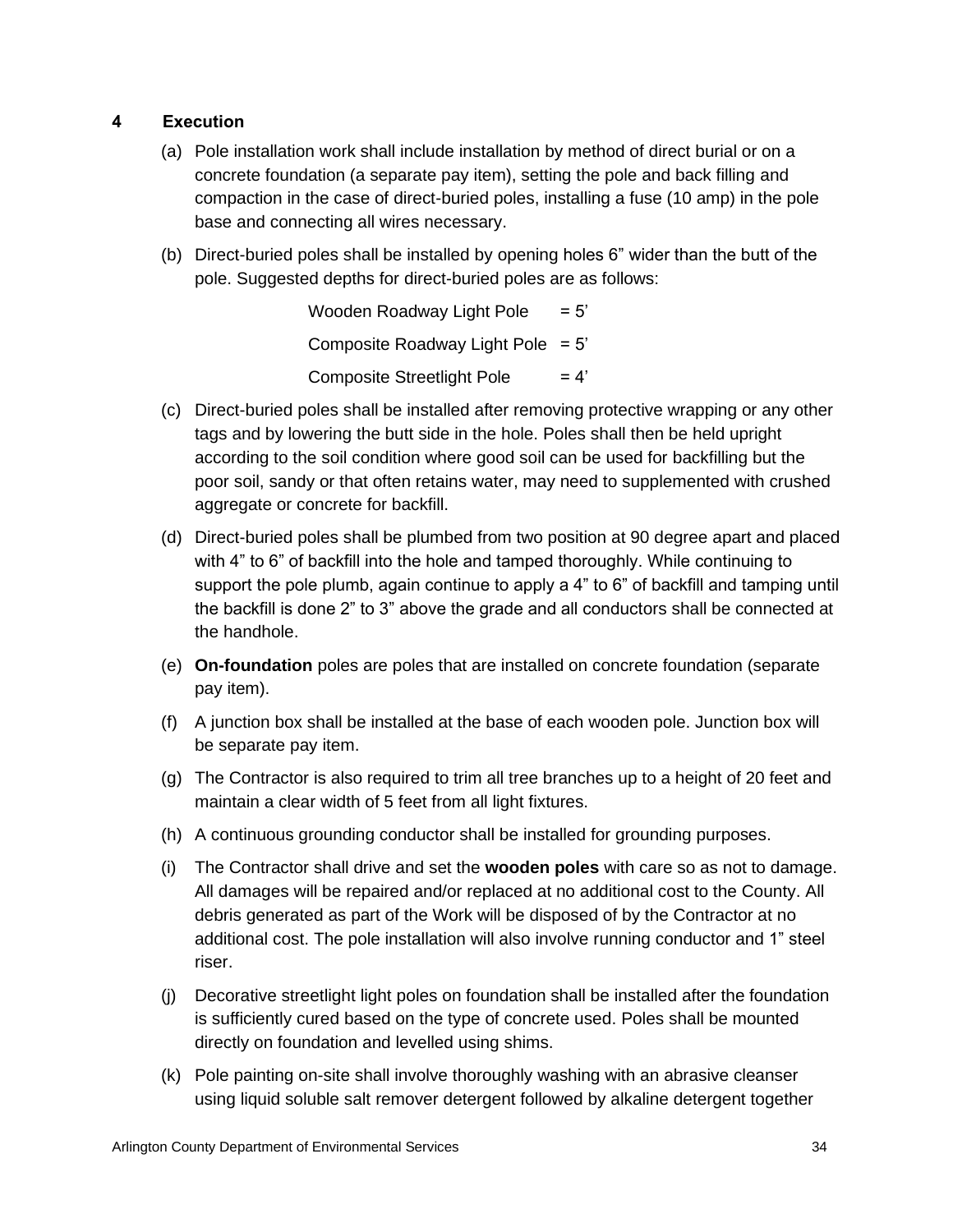with warm water to remove all residues. After cleaning and rinsing is complete, dull the surface by sanding using 180-220 grit sandpaper to insure proper adhesion of new paint being applied. Spot prime any bare areas where original coating has been removed and substrate is visible with an epoxy mastic, following manufacturer's mixing and application instructions. Top coat the entire structure uniformly with an aliphatic polyurethane, again following manufacturer's mixing and application instructions. All coating can be done with brushes and or rollers to eliminate the possibility of overspray. Any accidental painting spilled or otherwise applied on any surfaces other than the pole itself shall be thoroughly cleaned. The Contractor shall protect existing pole decal, if any.

- (l) Repair of leaning direct-buried poles in the field shall include holding the poles plumb, placing 4" to 6" of crushed aggregate or concrete backfill into the hole, and tamping the backfill thoroughly. The Contractor shall and continue the process in 4- 6" lifts until the backfill is 2" to 3" above the grade.
- (m) Removal of pole shall be done by first disconnecting and capping the conductors from the circuit such that any live wire does not pose safety threat. It shall also include removal of any hardware related to poles including but not limited to transformer bases, nuts, bolts, and conductors. If the pole was located on foundation, a barrel or cone bolted to anchors in the foundation. If the pole was located on grass, bare earth, concrete, asphalt, pavers; the hole shall be covered by the like material.
- (n) The Contractors shall supply and install pole decals to any installed County-owned streetlights per the plans or at the direction of the construction manager.
- (o) Restoration shall include all concrete work, asphalt repair, pavers, seeding and sod, and any other work required to return the site to it's original condition or better. Concrete restoration shall include replacement of the entire panel to the nearest joint at a minimum. Restoration of asphalt by cold-patch may be allowed given approval from the County inspector as a temporary measure, but permanent hot patch shall be installed before completion of the project. The Contractor shall maintain any cold patch for the duration of the project until final restoration is completed.

- (a) *Furnish Wooden Roadway Light Pole* shall be measured and paid for per each and shall include all mounting hardware, and connectors required for installation except for luminaire arm.
- (b) *Install Wooden Roadway Light Pole* shall be measured and paid for per each and shall include labor, mounting, aligning, levelling, provision and installation of ground rod, securing to the ground, ground rod installation, pole decal installation, and restoration works. The cost of restoration shall be incidental.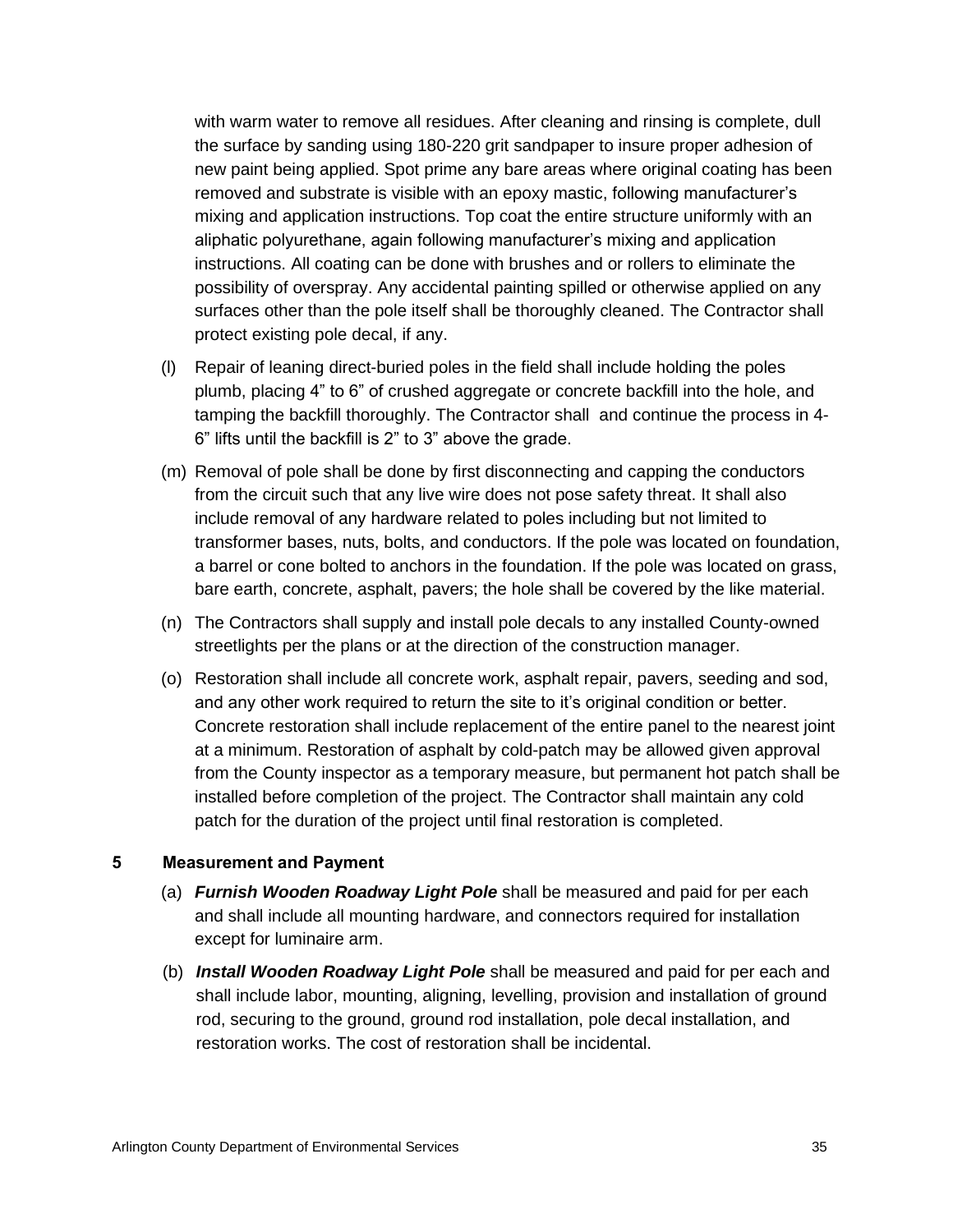- (c) *Furnish Direct-Buried Composite Roadway Light Pole* shall be measured and paid for per each and shall include all mounting hardware, handhold cover required for installation except for luminaire arm.
- (d) *Install Direct-Buried Composite Roadway Light Pole* shall be measured and paid for per each and shall include labor, mounting, aligning, levelling, securing to the ground, provision and installation of ground rod, pole decal installation, and restoration work.
- (e) *Furnish Direct-Buried Decorative Post-Top Streetlight Pole* shall be measured and paid for per each and shall include all mounting hardware and handhold cover required for installation except for clamshell and any luminaire arms which are separate pay items.
- (f) *Install Direct-Buried Decorative Post-Top Streetlight Pole* shall be measured and paid for per each and shall include labor, mounting, aligning, levelling, securing to the ground, pole decal installation, and restoration work.
- (g) *Furnish Composite Roadway Light Poles* shall be measured and paid for per each and shall include all mounting hardware and handhold cover required for installation except for luminaire arm.
- (h) *Install Composite Roadway Light Poles* shall be measured and paid for per each and shall include labor, mounting, aligning, levelling, securing to the foundation and pole decal installation.
- (i) *Furnish Aluminum Roadway Light Poles* shall be measured and paid for per each and shall include all mounting hardware and handhold cover required for installation except for luminaire arm.
- (j) *Install Aluminum Roadway Light Poles* shall be measured and paid for per each and shall include labor, mounting, aligning, levelling, securing to the foundation and pole decal installation. Installation of transformer base shall be incidental to this item.
- (k) *Furnish Decorative Post-Top Composite Streetlight Pole* shall be measured and paid for per each and shall include all mounting hardware and handhold cover required for installation except for luminaire arms which is a separate pay items.
- (l) *Install Decorative Post-Top Composite Streetlight Pole* shall be measured and paid for per each and shall include labor, mounting, aligning, levelling, securing to the ground, pole decal installation, and restoration work.
- (m) *Furnish Decorative Post-Top Aluminum Streetlight Pole* shall be measured and paid for per each and shall include all mounting hardware and handhold cover required for installation except for luminaire arms which is a separate pay items.
- (n) *Install Decorative Post-Top Aluminum Streetlight Pole* shall be measured and paid for per each and shall include labor, mounting, aligning, levelling, securing to the ground, pole decal installation, and restoration work.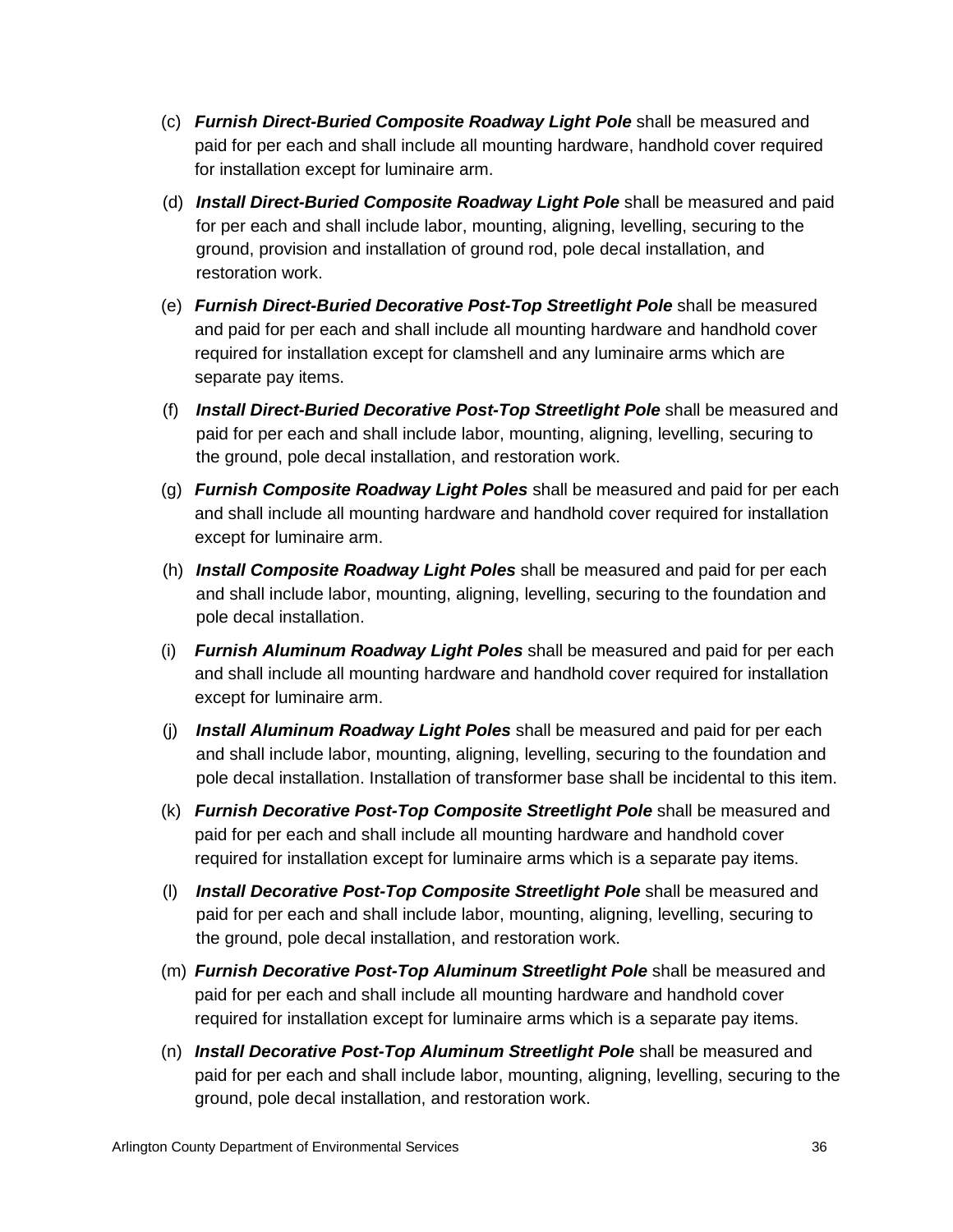- (o) *Furnish Decorative Post-Top Steel Streetlight Pole* shall be measured and paid for per each and shall include all mounting hardware and handhold cover required for installation except for luminaire arms which is a separate pay items.
- (p) *Install Decorative Post-Top Steel Streetlight Pole* shall be measured and paid for per each and shall include labor, mounting, aligning, levelling, securing to the ground, pole decal installation, and restoration work.
- (q) *Remove Direct-buried Roadway Light or Streetlight Pole* shall be measured and paid for per each and shall include removal of the pole and restoring as per the County specification. All wooden poles shall be removed and disposed by the Contractor. For all other direct-buried poles, the Contractor shall check with the County representative on whether it is to be returned or disposed.
- (r) *Remove Roadway Light or Streetlight Pole* shall be measured and paid for per each and shall include removal of the transformer base, pole, luminaire arm, and restoration. The Contractor shall check with the County representative on whether it is to be salvaged and returned to the County or disposed of.
- (s) *Paint Pole On-Site* shall be measured and paid for per each and shall include labor, paint materials, painting equipment, surface preparation, cleaning, applying epoxy, and painting.
- (t) *Straighten Leaning Direct-Buried Pole* shall be measured and paid for per each and shall include labor, compacting material, compaction work and restoration.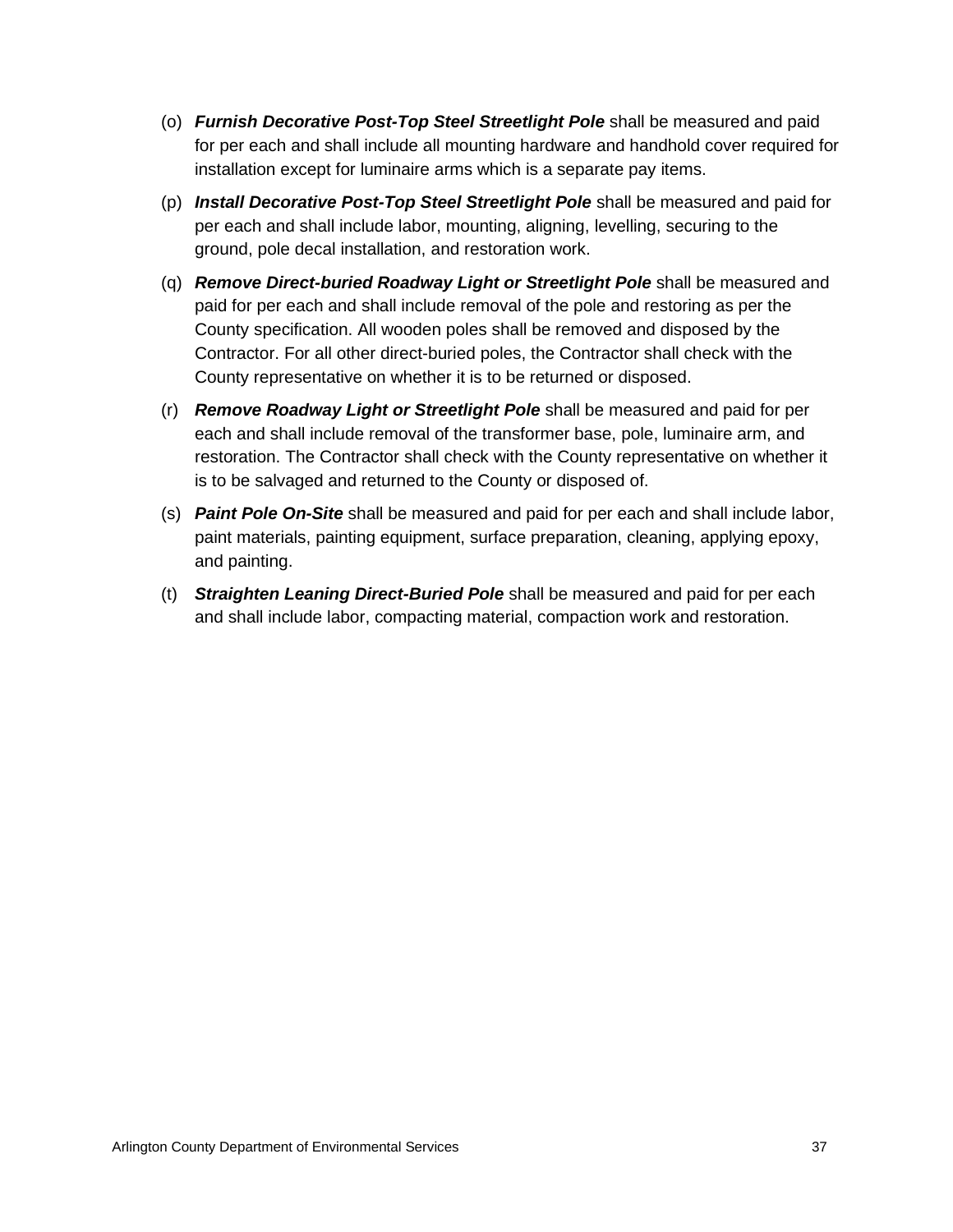# **Section 14090: Luminaire Arms**

# **1 County Standards**

The standards in Arlington County Lighting Standards that are applicable to luminaire arms are as follows:

|  | (a) 14090-01 |  | Roadway Luminaire Arm Types |  |
|--|--------------|--|-----------------------------|--|
|--|--------------|--|-----------------------------|--|

- (b) 14090-02 Decorative Single Arm for Rear Mount Octaflute Poles
- (c) 14090-03 Decorative Post-Top Dual Arm
- (d) 14090-04 Arm Adapter for Teardrop

# **2 General**

- (a) The CONTRACTOR shall provide to Arlington County a written warranty against any defects in materials and workmanship for a period of one year from the time of delivery to the Arlington County.
- (b) For warranty repairs, all costs of labor, parts and transportation to and from the CONTRACTOR shall be borne by the CONTRACTOR.
- (c) For shipping, the luminaire arms shall be wrapped with cardboard and covered with a suitable plastic wrapping envelope for shipping via commercial carriers.
- (d) Roadway luminaire arms are defined as Standard, Upsweep, and S-Curve Aluminum Luminaire Arms

# **3 Materials**

# (a) **Standard Luminaire Arm**

This section describes the luminaire arms used for standard wooden or composite roadway light poles.

- (i) Aluminum luminaire arms shall be made of 6063-T6-T4 aluminum with MIG argon shielded welds.
- (ii) Single member luminaire arms shall be made of Type 6061-T6-T4 aluminum with a 2-in. NPS slip fitter in tapered elliptical shape.
- (iii) The arms shall be secured to the pole by two,  $5/8$ "–11 x 6", 8" or 10" bolts as appropriate, complete with two each curved washers and nuts.
- (iv) The arm shall be galvanized and non-painted.

# (b) **Upsweep Luminaire Arm**

This section describes the luminaire arms used for octaflute aluminum roadway light poles.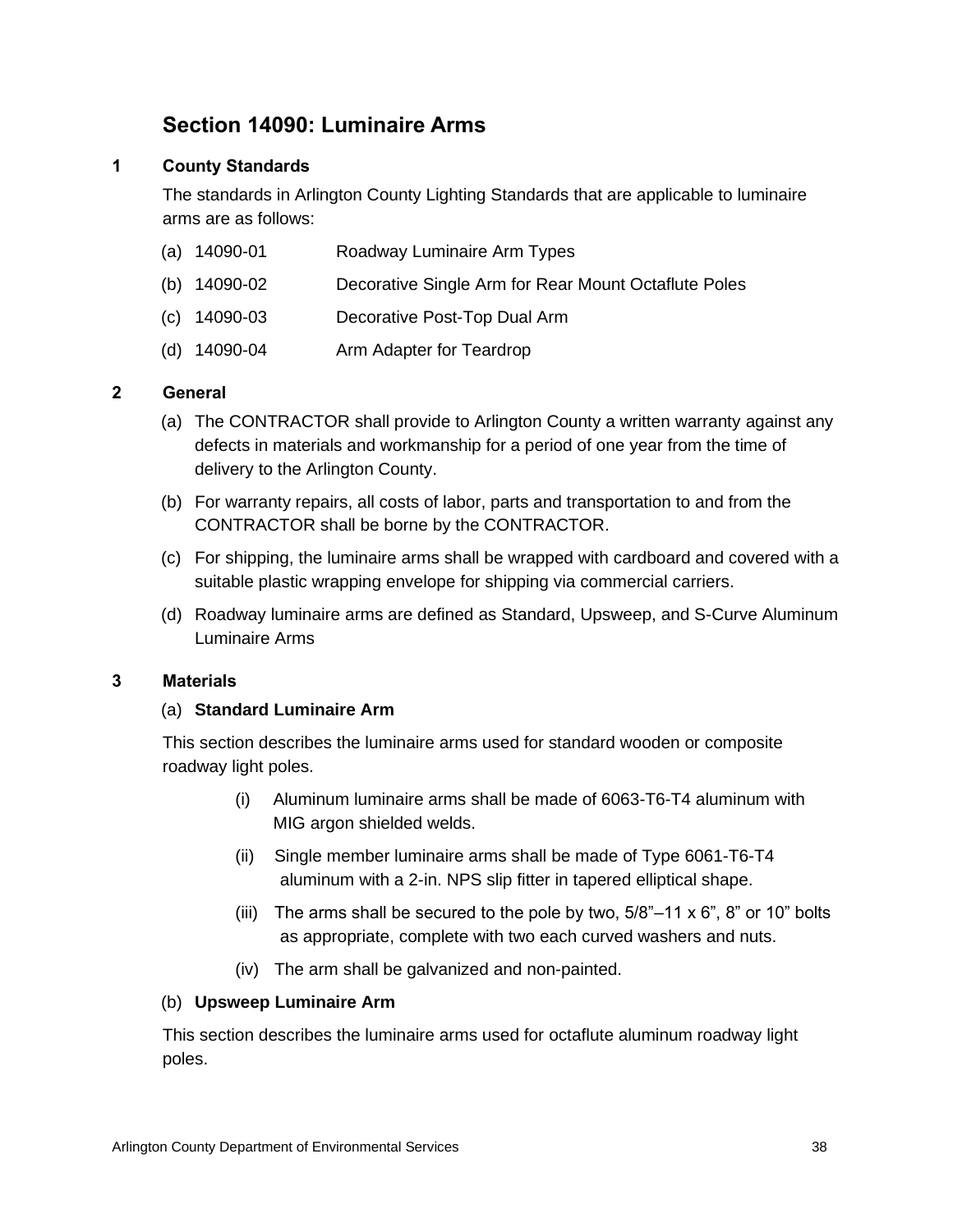- (i) Aluminum luminaire arms shall be made of 6063-T6-T4 aluminum with MIG argon shielded welds.
- (ii) Single member luminaire arms shall be made of Type 6061-T6-T4 aluminum with a 2-in. NPS slip fitter. The arms shall be secured to the pole by two, 5/8"–11 x 6", 8" or 10" bolts as appropriate, complete with two each curved washers and nuts.
- (iii) Length: 6'-0" nominal spread
- (iv) Diameter: Round 2" sch. 40 pipe (ASTM 241 or 249, 6061-T6)
- (v) Includes channel scroll for support.
- (vi) Finish: There shall be two color categories as specified in the order:
	- 1. The arm shall be galvanized and non-painted.
	- 2. Black shall be powder coated in Federal Standard(595C) 27038

# (c) **S-Curve Ornamental Luminaire Arm**

This section describes the luminaire arms used for octaflute aluminum roadway light poles.

- (i) Luminaire arms shall be made of 6063-T6-T4 aluminum with MIG argon shielded welds.
- (ii) Single member luminaire arms shall be made of Type 6061-T6-T4 aluminum with a 2-in. NPS slip fitter. The arms shall be secured to the pole by two, 5/8"–11 x 6", 8" or 10" bolts as appropriate, complete with two each curved washers and nuts.
- (iii) Length: 6'-0" nominal spread
- (iv) Diameter: Round 2" sch. 40 pipe (ASTM 241 or 249, 6061-T6)
- (v) Finish: There shall be two color categories as specified in the order:
	- 1. The arm shall be galvanized and non-painted.
	- 2. Black shall be powder coated in Federal Standard(595C) 27038

# (d) **Decorative Post-Top Dual Arm**

- (i) Arm casting shall be cast aluminum as per B26 356-T6 and aluminum pipe and tube shall be as per ASTM B221 6063, 6061.
- (ii) Miscellaneous castings shall be as per ASTM A319.0F, 356.0F.
- (iii) Miscellaneous hardware shall be stainless steel AISI 300 Series (18-8).
- (iv) The arm base shall be factory drilled for a 13/32" through hole in the perpendicular direction to the arms. A 3/8" stainless steel through bolt with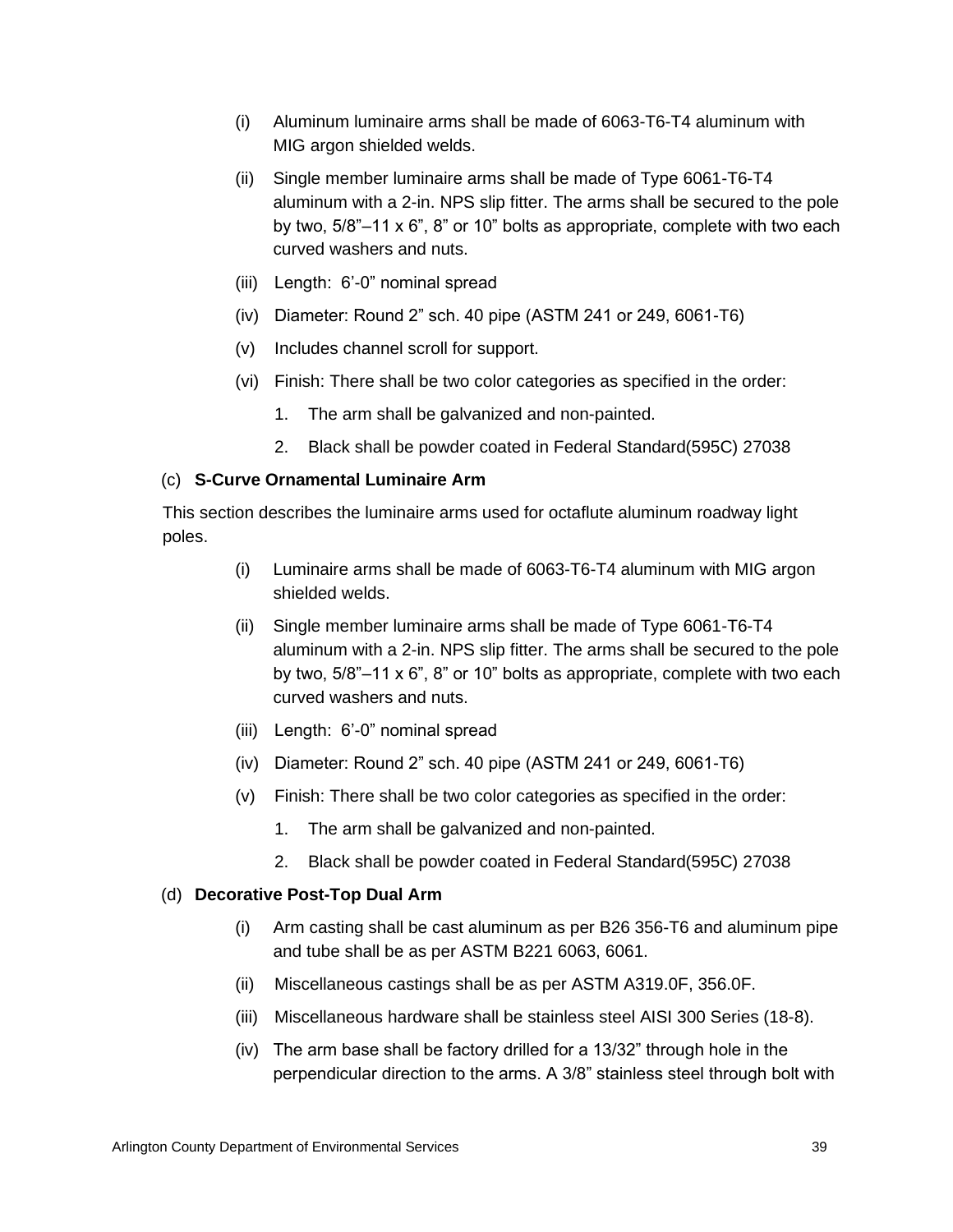lock nut to cover the entire diameter of the base and nuts shall be provided.

- (v) Finish: There shall be three color categories of Decorative Post-Top aluminum dual arm as specified in the order:
	- 1. Green shall be powder coated in Federal Standard(595C) 14115.
	- 2. Black shall be powder coated in Federal Standard(595C) 27038.
	- 3. Bronze shall be powder coated in Federal Standard(595C) 30108.

# (e) **Decorative Single Arm for Rear Mount Octaflute Pole**

- (i) Arm casting shall be cast aluminum as per B26 356-T6 and aluminum pipe and tube shall be as per ASTM B221 6063, 6061.
- (ii) Miscellaneous castings shall be as per ASTM A319.0F, 356.0F.
- (iii) Miscellaneous hardware shall be stainless steel AISI 300 Series (18-8).
- (iv) Size and Shape: To match standard drawing
- (v) Orientation: Directly opposite to roadway luminaire arm
- (vi) Material: Cast aluminum
- (vii) Requirements: a 3" long projected tenon with an outer diameter of 3".
- (viii) Mounting: Plate mounted to welded pole plate
- (ix) Finish: There shall be one color categories for Decorative Post-Top aluminum single arm as specified in the order:
	- 1. Black shall be powder coated in Federal Standard(595C) 27038

# (f) **Arm Adapter for Teardrop**

- (i) Decorative right-angled adapters: Cast Aluminum, 2" O.D. with easy installation clamp-on collar.
- (ii) The bottom end of the adapter will work as a hanger to receive and mount cast neck type of teardrop luminaire.
- (iii) Top of the adapter shall be equipped with 7-pin ANSI 136.41 twist-lock photocell receptacle. The photocell will be provided by others.
- (iv) All the wiring shall be previously done using #12 UF with ground wire conductors. Enough slack shall be provided to attach teardrop luminaire.
- (v) Finish: There shall be two color categories as specified in the order: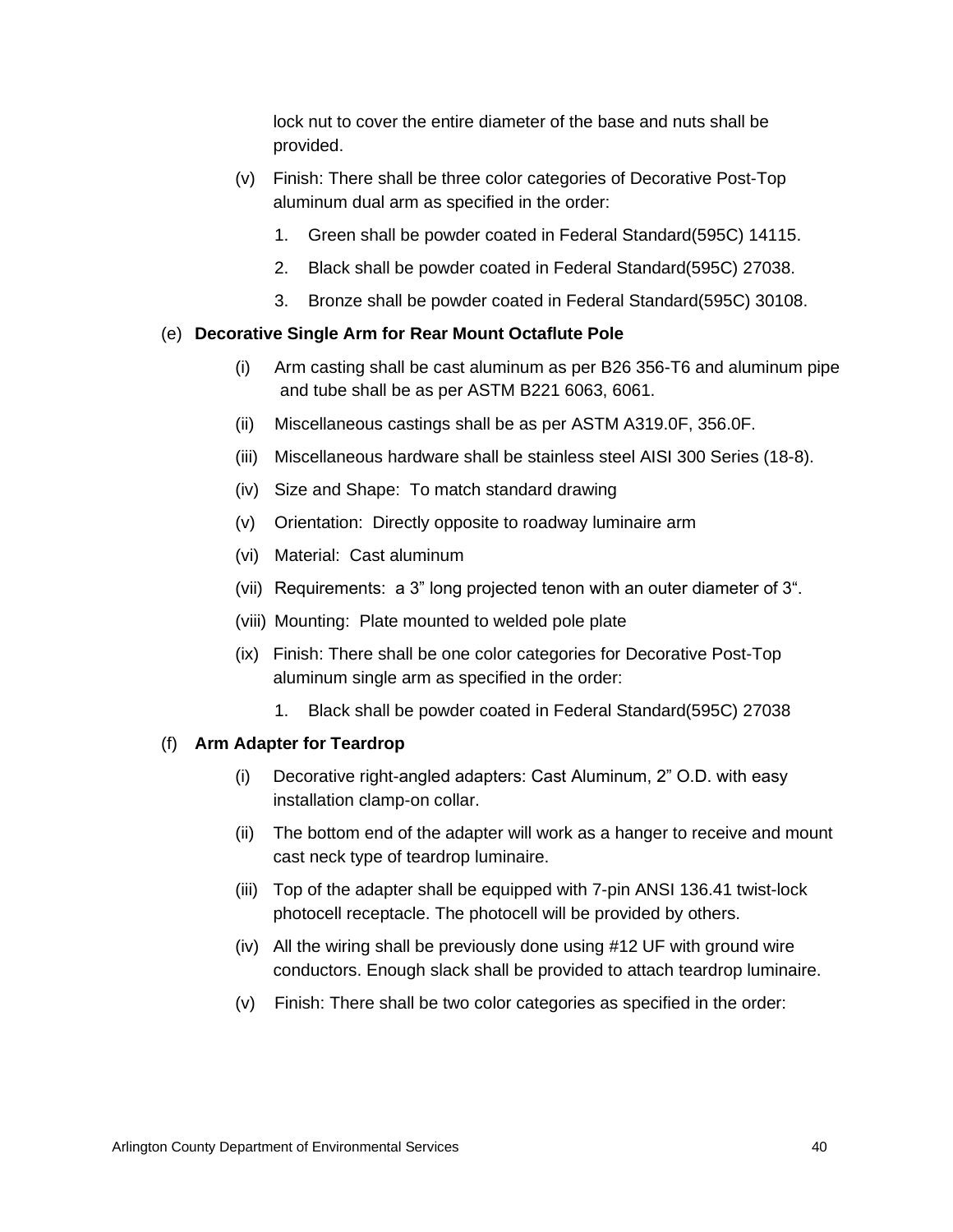1. Black shall be powder coated in Federal Standard(595C) 27038

# **4 Execution**

- (a) Luminaire arm installation will be done by attaching arm on to the pole, securing it properly using mounting hardware, and running conductors and ground wire from the pole to end of the arm.
- (b) Luminaire arms in roadway light poles shall be installed perpendicular to the roadway alignment unless otherwise noted on the plans.
- (c) Luminaire arm installation on wooden pole shall include securing the arm with through bolts and washer.
- (d) Luminaire arm installation on composite roadway light poles shall be accomplished by installing through bolts in factory-drilled holes or by drilling holes on-site in the pole and securing with nuts and washers.
- (e) Decorative single arm for rear mount octaflute pole shall include attaching the arm onto the simplex and securing with four of 3/8x16 inches hex head bolts with flat washers.
- (f) Attaching aluminum arm adapter for teardrop fixture shall include inserting the adapter with 7-pin connector onto the luminaire arm, making necessary wiring connections, and securing with proper mounting hardware.
- (g) Removal of luminaire arm shall include removal of the arm from the site and making the electric connections safe. The Contractor shall check with the County representative on whether to store or dispose.

- (a) *Furnish Roadway Luminaire Arm* shall be measured and paid for per each and shall include all mounting hardware, and connectors required for installation.
- (b) *Install Roadway Luminaire Arm* shall be measured and paid for each and shall include labor, mounting, aligning, making electric connection, and securing to the pole.
- (c) *Furnish Decorative Post-Top Dual Arm* shall be measured and paid for per each and shall include the arm, a through bolt with nuts, and all other equipment necessary to install the arm on pole tenon.
- (d) *Install Decorative Post-Top Dual Arm* shall be measured and paid for each and shall include labor, mounting the arm parallel to the roadway alignment and installing a bolt through the arm and pole tenon, making electric connections, and securing to the pole.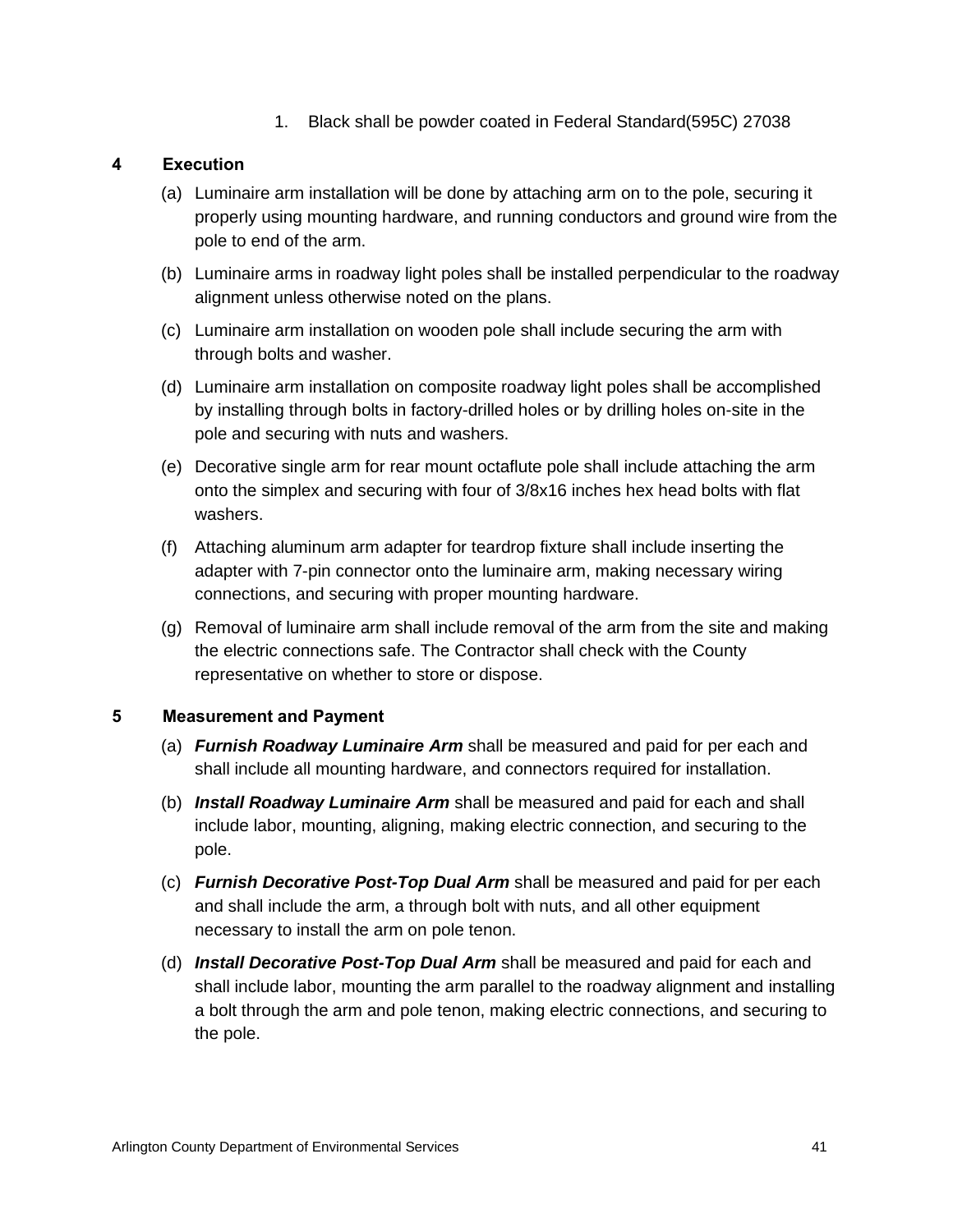- (e) *Furnish Decorative Single Arm for Rear Mount Octaflute Pole* shall be measured and paid for per each and shall include the arm, bolts with nuts, and all other equipment necessary to install the arm on pole tenon.
- (f) *Install Decorative Single Arm for Rear Mount Octaflute Pole* shall be measured and paid for each and shall include mounting the arm on pre-installed plate on the pole, making necessarily electric connection, securing with proper mounting hardware.
- (g) *Furnish Arm Adapter for Teardrop Fixture* shall be measured and paid for per each and shall include all mounting hardware, and connectors required for installation.
- (h) *Install Arm Adapter for Teardrop Fixture* shall be measured and paid for each and shall include labor, mounting, aligning, making electric connection, and securing to the pole.
- (i) *Straighten Roadway Luminaire Arm* shall be measured and paid for each and shall include labor, detaching any bolts and nuts or set screws, installing the arm straight back in place, driving the set screws and bolts and nuts as necessary and securing them on the pole while making sure the proper electric connection. Additional bolt, nuts and washers shall be incidental to the straightening work.
- (j) *Straighten Decorative Post-Top Dual Luminaire Arm* shall be measured and paid for each and shall include labor, detaching set screws, drilling holes through the arm and pole tenon, installing the arm straight back in place, driving the set screws and bolts and nuts and securing them on the pole tenon while making sure the proper electric connection. Through bolt, nuts and washers shall be incidental to the straightening work.
- (k) *Remove Luminaire Arm* be measured and paid for each. This item shall apply to all types of arms including roadway light arms and streetlight pole arms.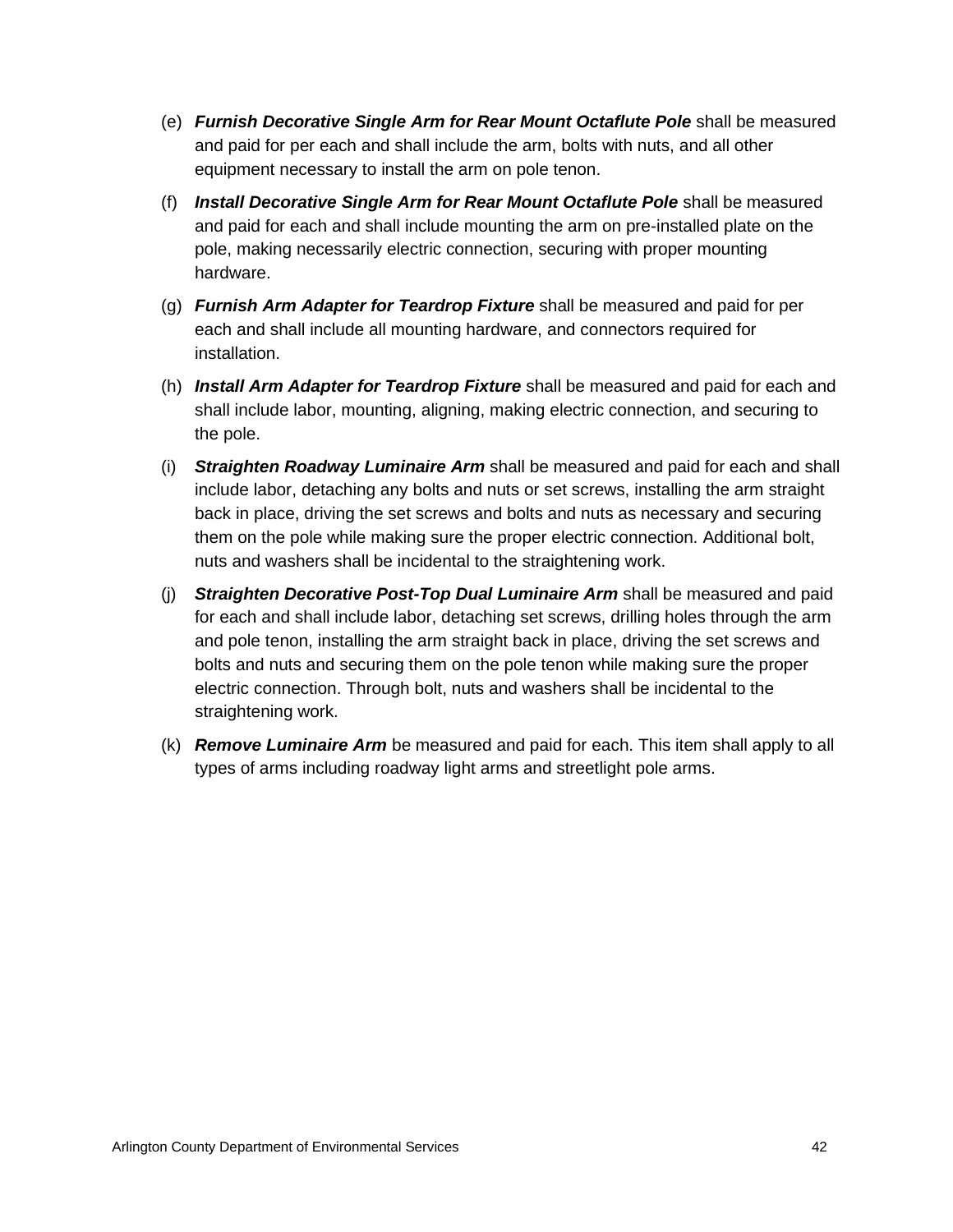# **Section 14100: Electrical Service**

# **1 County Standards**

The detailed drawings in the Arlington County Lighting Standards that are applicable to Lighting Electrical Service are as follows:

(a) 14100-01 Electrical Service

# **2 Materials**

- (a) The Contractor shall install the electric meter pedestal and control box. Meter pedestals shall be Midwest Company model number R281C1P6H or R208CP6HP and no substitutions will be allowed. Either of these pedestals shall be with 200 amp main breakers and 5th jaw (lug) where necessary as determined by the power company.
- (b) The meter pedestal shall include three (3) 20 Amp breakers and a 200 AMP main disconnect.
- (c) The control box enclosure shall be Hoffman, enclosure type 3R, model number A12R126HCR or approved equivalent.
- (d) Photocell shall be Tork model number 2101 photo electric switch, rain tight 2000W(T) 1800VA, 120VAC. 50/60 Hz
- (e) Contactor shall be Schneider model number 8910DPA32V02, or approved equivalent.
- (f) Control Switch HOA (Hand, On, Auto) Switch shall be General Electric model number CR104PSG34B91A or approved equivalent.
- (g) Photo control shall be achieved through a central control circuit mounted on the control box. Service equipment shall be installed accordance with the NEC. A Ripley 6005, or approved equivalent, shorting cap will be installed in each individual posttop luminaire.

# **3 Execution**

- (a) A central photocell shall be mounted on the control box. Mounted inside the control box shall be a contactor and rotary HOA switch for all streetlight projects excluding the lights connected to an intersection controller cabinet.
- (b) Installation of meter pan and pedestal shall include:
	- (i) Installing the meter pedestal and pan, connecting the load side conduit and providing all required wiring and breakers.
	- (ii) The Contractor shall coordinate energization and installation of the meter with Dominion Energy and the County's Construction Manager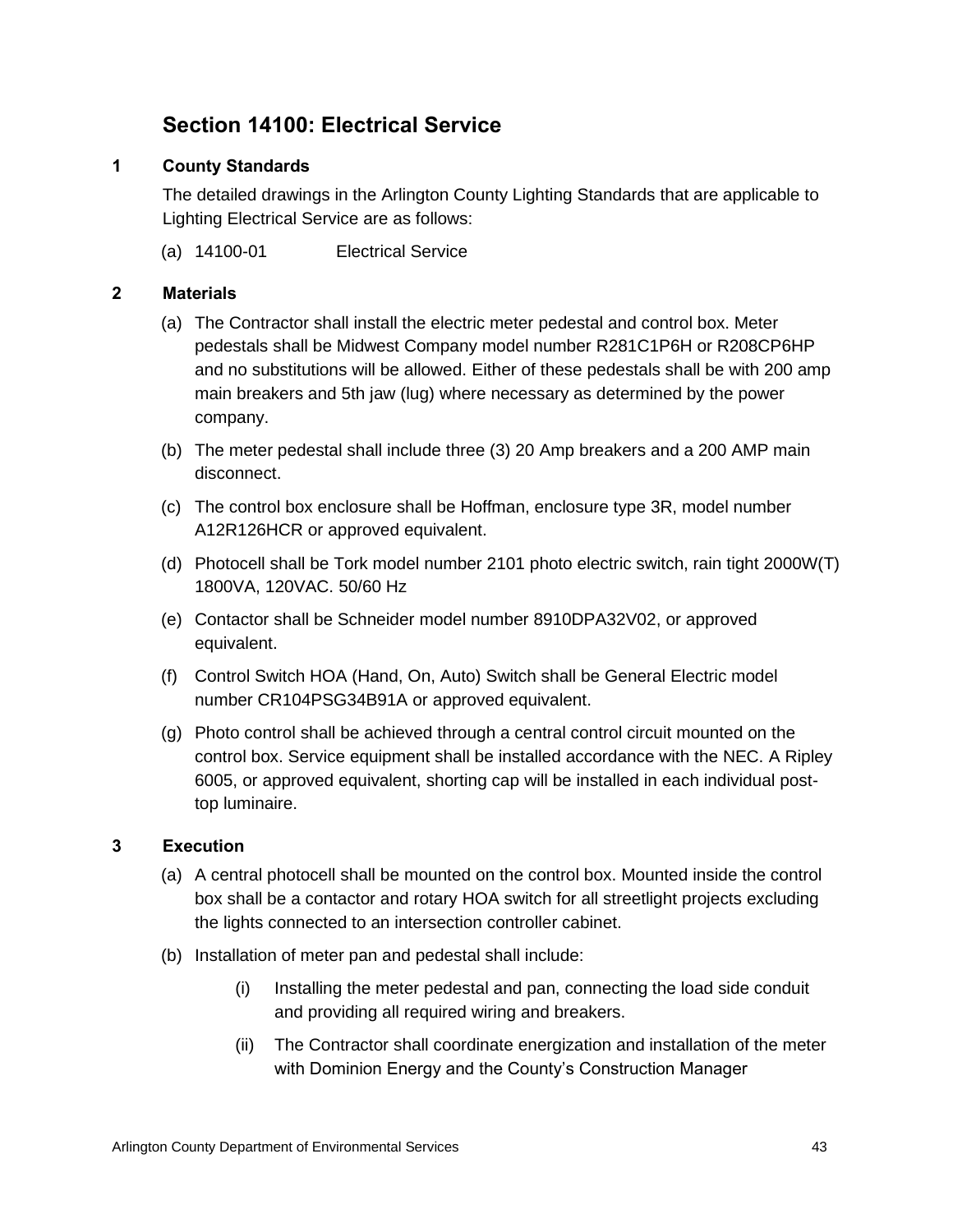- (iii) Installing ground rods and providing proper attachment of the grounding wire to the rods and meter pan.
- (b) Removal of meter pan and pedestal shall include:
	- (i) Coordination of de-energizing the existing service with Dominion Energy.
	- (ii) Removal of the meter pan, pedestal, conduits, and cables.
	- (iii) Restoration shall be incidental to the removal.

- (a) *Furnish and Install Meter Pan, Pedestal, Control Box and Components* shall be measured and paid for per each and shall include the cost of restoration. Cost of ground rods and grounding conductor shall be incidental to this item.
- (b) *Furnish and Install Contactor* shall be measured and paid for per each and shall include the cost of contactor, removal and replacement.
- (c) *Furnish and Install HOA Switch* shall be measured and paid for per each and shall include the cost of HOA switch, removal and replacement.
- (d) *Furnish and Install Photocell* shall be measured and paid for per each and shall include the cost of photocell, removal and replacement.
- (e) *Remove Meter Pedestal and Pan* shall be measured and paid for per each.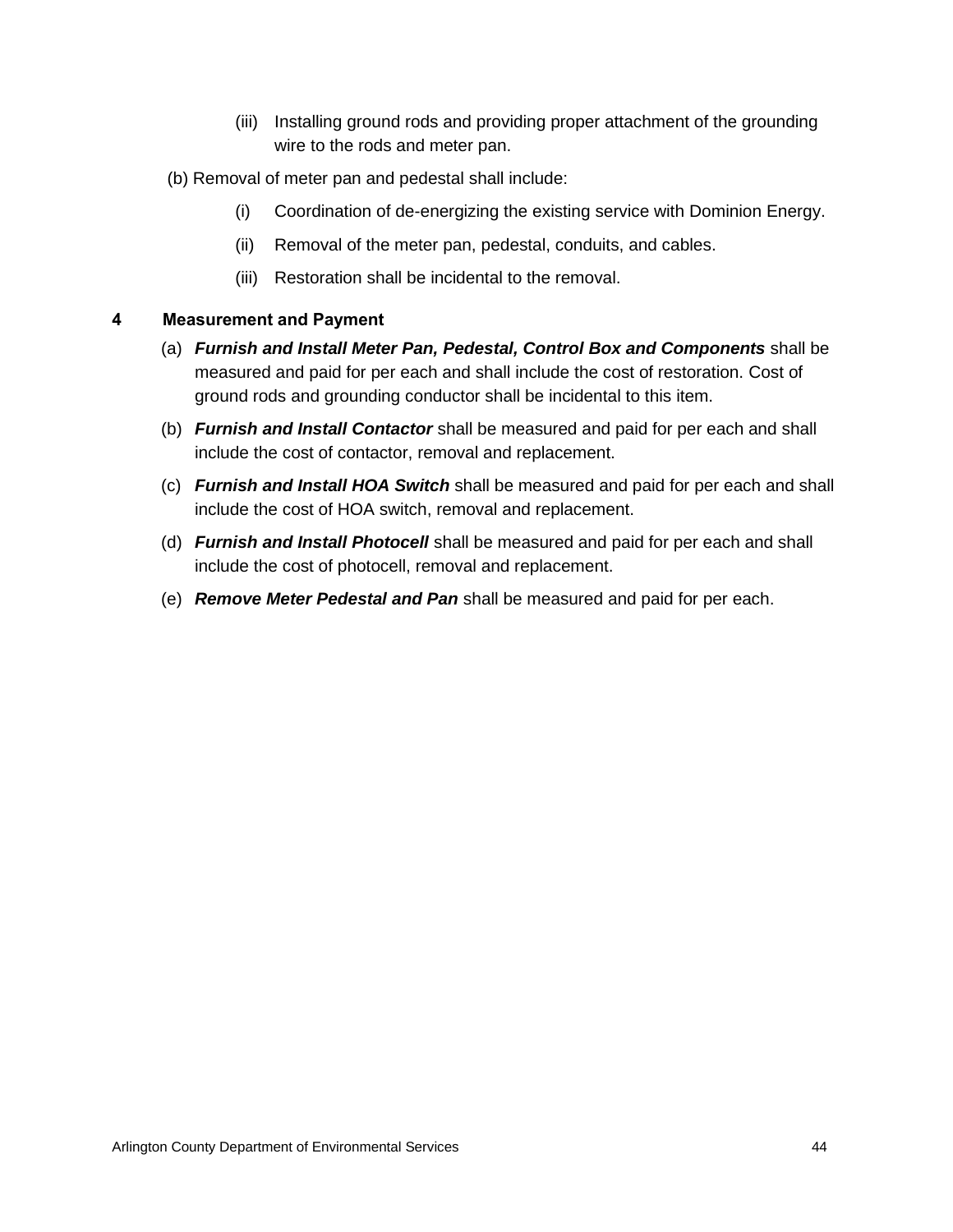# **Section 14110: Luminaire**

# **1 County Standards**

The standards in Arlington County Lighting Standards that are applicable to luminaires are as follows:

- (a) 14110-01 Decorative Post-Top Luminaire
- (b) 14110-02 Decorative Post-Top LED Engine
- (c) 14110-03 Cobra Head Luminaire
- (d) 14110-04 Teardrop Luminaire

# **2 General**

- (a) This section describes minimum acceptable design and installation standards for luminaires.
- (b) The County classifies lighting into three categories:
	- (i) Roadway Lights include cobra and teardrop LED luminaires, and are normally installed at a mounting height of 25' or higher.
	- (ii) Streetlights include decrorative post-top luminaires, and are normally installed at a mounting height of 12-16'.
	- (iii) Wallpacks include fixtures mounted either vertically or horizontally in areas such as bridges, along walls, or in tunnels.
- (c) The Contractor shall provide the County with written minimum warranties as outlined in this specification. The warranty shall include the luminaire housing, wiring and connections, and LED light source. The warranty period shall begin following the receipt of the materials by the County.
- (d) For warranty repairs, all costs of labor, parts, and transportation to and from the Contractor shall be borne by the Contractor.
- (e) The color of the luminaire and distribution type will be specified in the order. There shall not be any difference in prices between different color temperature and distribution types.
- (f) Each luminaire, except wallpack and floodlights, shall be designed to accommodate a communication device physically, mechanically, and electrically by attaching through a twist-lock 7-pin photocell receptacle (per ANSI C136.41).
- (g) The specifications for the communication device are provided in the next section, Section 14111.
- (h) An identification label shall be affixed to the fixture on the inside of the globe or on the driver. The label shall contain the following information: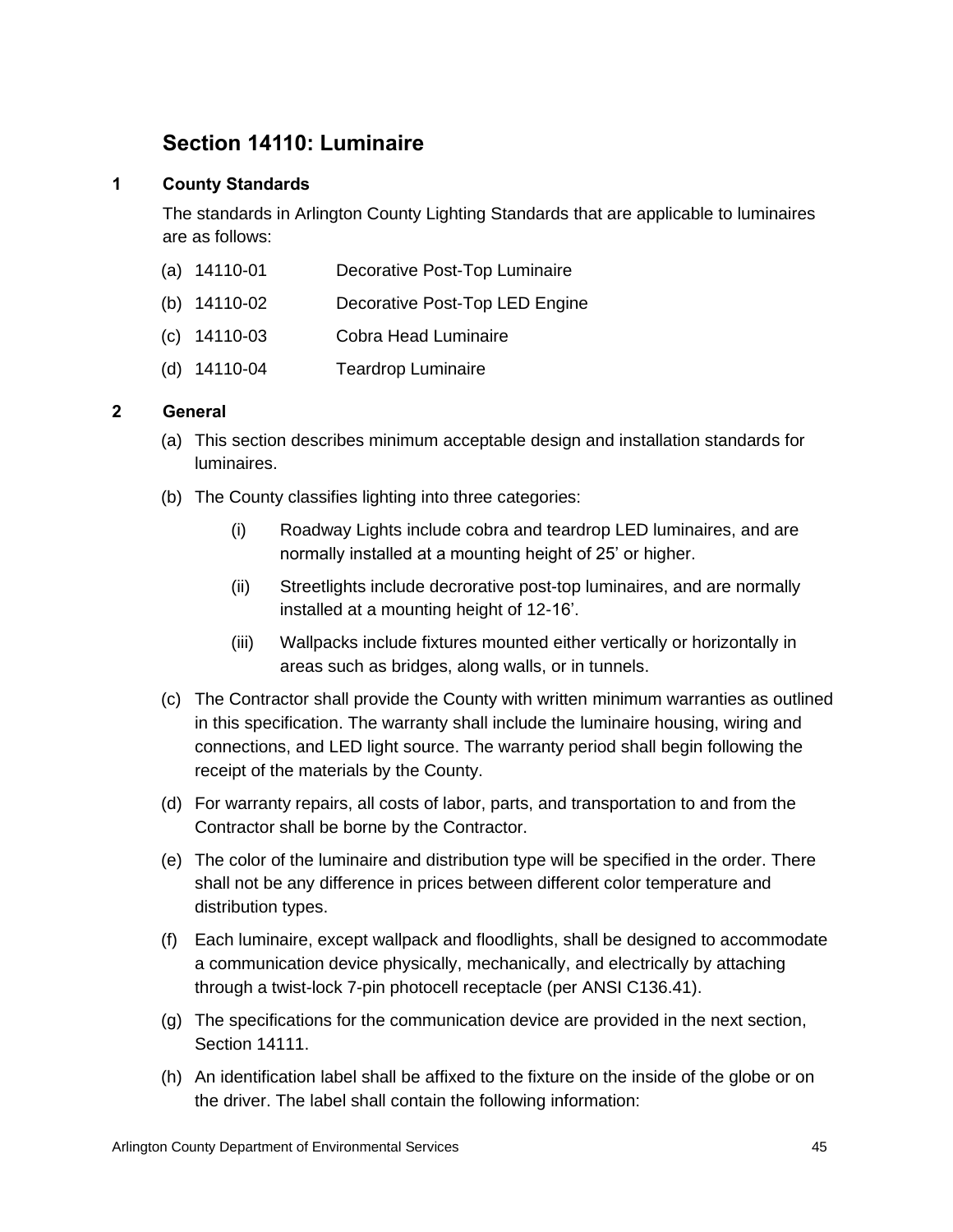- CCT
- Distribution Type
- Wattage

# **3 Materials**

# (a) **Decorative Post-Top Globe**

- (i) The globe shall generally reflect the characteristics, attributes, and mounting features possessed by the globe-only as detailed in LumiLock LED GX4 RL34/RL54 series Acorn style roof by Philips (Signify), or approved equal.
- (ii) The globe shall include the globe-body and roof assembly that resemble the fixtures shown in the County standard documents as closely as possible.
- (iii) The globe shall be made of acrylic or polycarbonate with vertical and horizontal prisms to emit light as required for the designed distribution pattern and such that no individual LED point source are visible from the outside.
- (iv) The globe shall be UV stabilized and free from discoloration due to sunlight.
- (v) The globe and roof shall be in two pieces that slip-fit with minimum of  $\frac{1}{2}$ " overlap that can be secured with nuts or acrylic inserts.
- (vi) The roof will be in Victorian style as shown in the County standards document.

# (b) **Decorative Post-Top Metal Base**

- (i) The metal base shall generally reflect the characteristics, attributes, and mounting features possessed by the metal base-only as detailed in LumiLock LED GX4 RL34/RL54 series round fitter scalloped petals styles pod by Philips (Signify), or approved equal.
- (ii) The decorative post-top metal base shall be as per the details shown in the County standard documents.
- (iii) The metal base shall fit into the 3" deep and 3" wide, outer diameter, pole tenon.
- (iv) The overall nominal metal base height shall be 12" and width at it widest part shall be 11".
- (v) The metal base shall be constructed of A360 aluminum alloy or better, diecast or extruded with minimum shell thickness of 0.050-inch (50 mils).
- (vi) The metal base shall be made of aluminum with side-hinged door for easy access to electrical components and with enough space to County standard ballast assembly.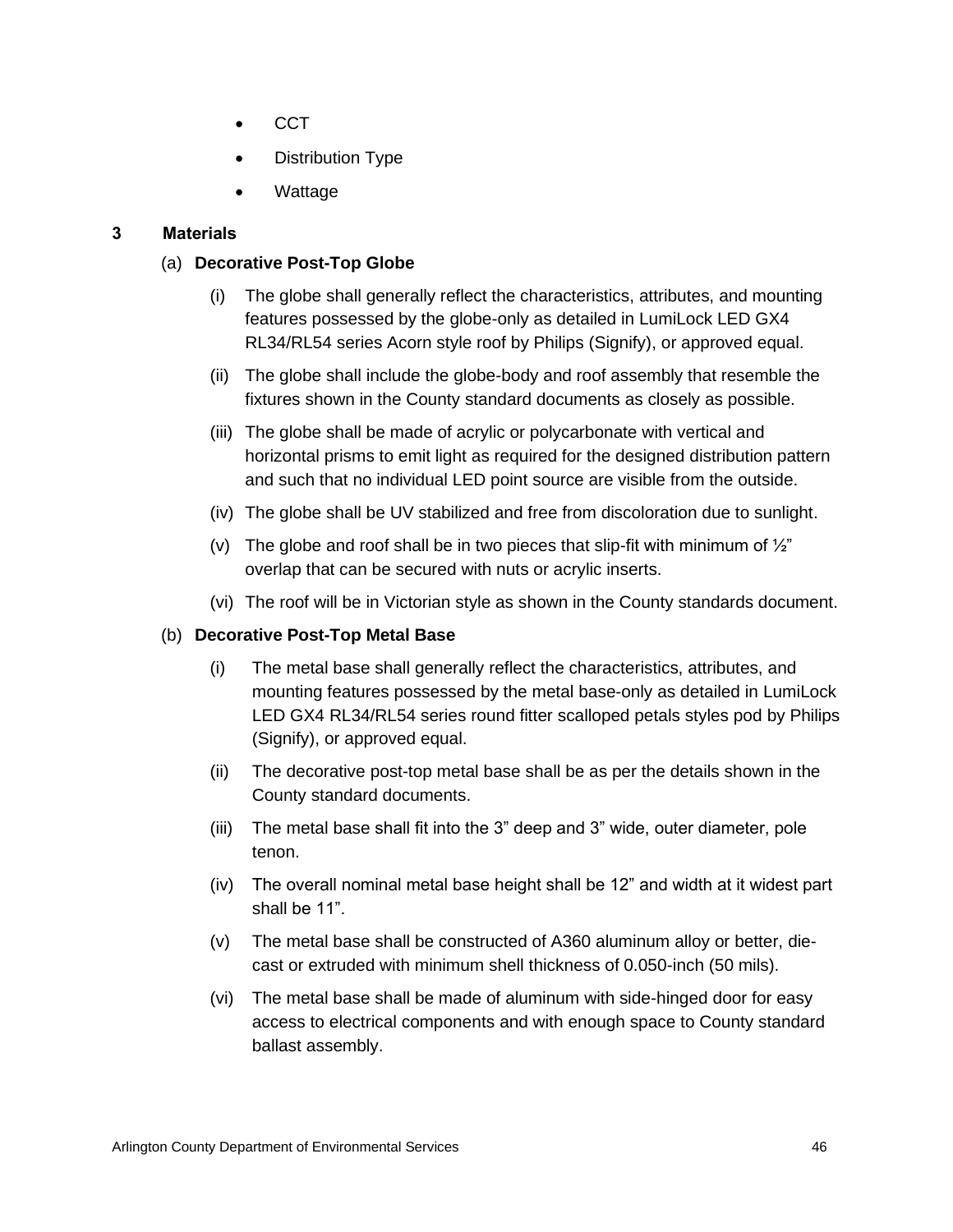- (vii) Metal base shall be provided with four 5/16-18 hexhead stainless steel fasteners such that the head doesn't allow tilting or any other movement when installed.
- (viii) The base shall be designed to trap water internally such that water is prevented from entering ballast compartment.
- (ix) Wiring block to accept three #8 solid or stranded wires and shall be equipped with the terminal block to connect to the pig-tail of the luminaire engine.

# (c) **Decorative LED Post-Top Luminaire Engine**

- (i) The LED engine shall generally reflect the characteristics, attributes, and mounting features possessed by the engine-only as detailed in LumiLock LED GX4 RL34/RL54 series by Philips (Signify), or approved equal with the following options:
	- 1. Short optic
	- 2. No pod photo control
	- 3. 7-pin receptacle on the engine
	- 4. 120 277 Voltage
	- 5. DALI driver
	- 6. 10kV/10kA surge protection
	- 7. CCT, wattage, and distribution type will be specified during order
- (ii) The luminaire shall be available in distribution Type III or Type V. The distribution type will be specified during the order. Distribution type shall be clearly labeled on the box and on the luminaire engine.
- (iii) There will be primarily two categories of post top luminaires will be used for residential and commercial applications. Details are provided below:

| Features                           | Residential | Commercial        |
|------------------------------------|-------------|-------------------|
| Maximum Wattage (W)                | $35 - 45$   | 65-75             |
| <b>Distribution</b>                | Type III    | Type III & Type V |
| Correlated Color Temperature (CCT) | 3000 Kelvin | 4000 Kelvin       |
| Minimum Efficacy (lumens per Watt) | 115         | 125               |

|  |  | Table 5 - Decorative Post-top Luminaire Features |
|--|--|--------------------------------------------------|
|--|--|--------------------------------------------------|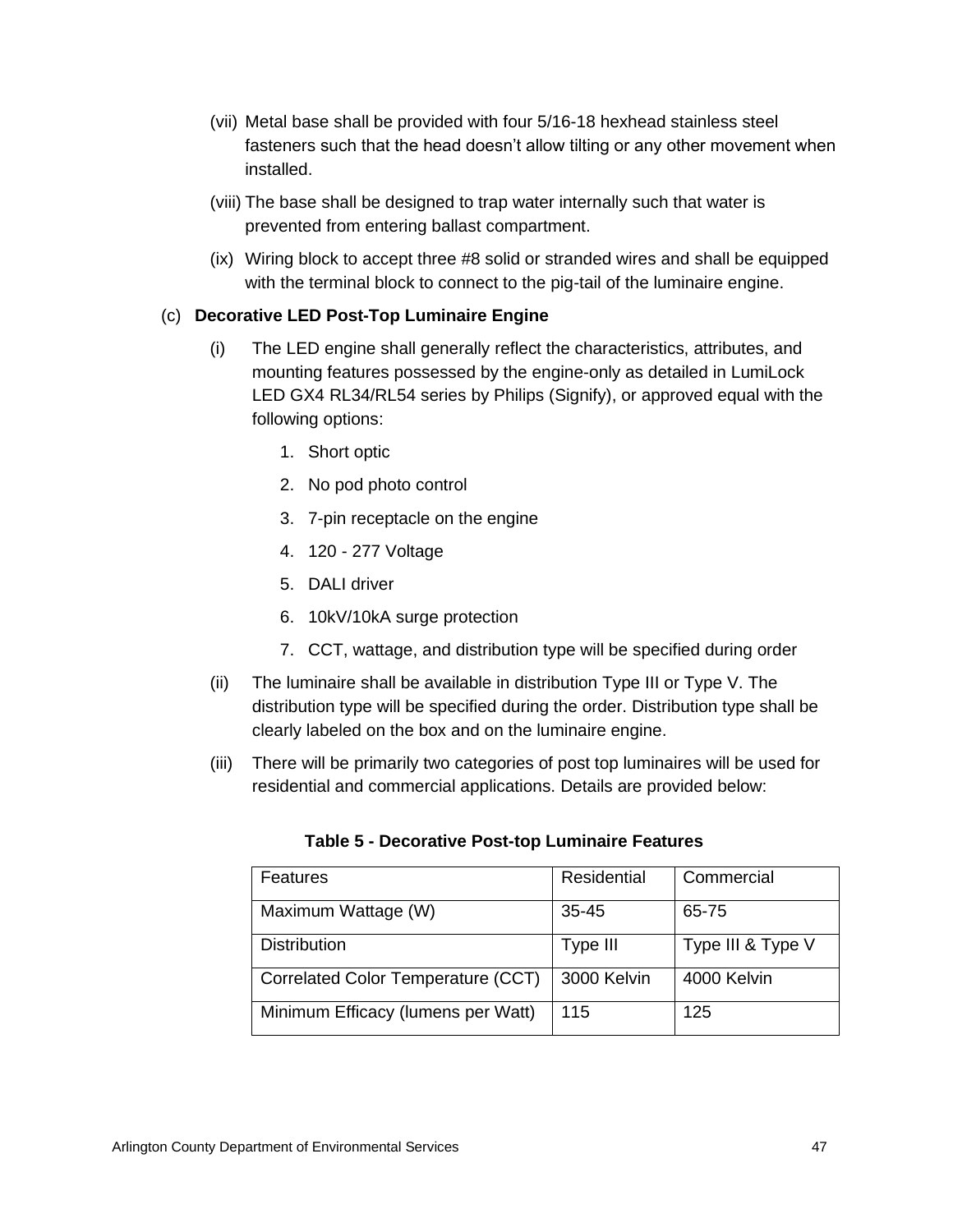- (iv) The luminaire shall fit in the County standard decorative post-top metal base as described in these specifications and as included in the standards.
- (v) They luminaire shall not contain lead, mercury or any other hazardous substances and shall be RoHS compliant.
- (vi) The luminaire shall have integral surge protection device (SPD) that is NRTL listed or recognized and shall be labeled as Type 4 in accordance with UL 1449 rated for 10kV/10kA.
- (vii) The luminaire shall have life expectancy minimum of 100,000 hours at L70 tested at 250C or higher and minimum efficacy of 85 lumens per watt rated to operate at ambient temperature between -40 and 40°C.
- (viii) LED engine shall have an internal thermal management such that the life of the LED is maintained as prescribed in IESNA LM-80 and TM-21 without any help of cooling mechanism.
- (ix) The LED engine itself shall be equipped with an ANSI C136.31 twist-lock photocell receptacles such that a photocell can be installed on the LED engine inside the luminaire globe.
- (x) The luminaire shall have measured color rendering index (CRI) of 70 or greater.
- (xi) The luminaire shall be provided with LM-79 and LM-80 reports conducted in National Recognized Testing Laboratory (NRTL).
- (xii) The luminaire shall be compliant with UL 1598 and suitable for use in wet locations rated IP66 or better.
- (xiii) The luminaire shall operate in input voltage range of 120V-277V.
- (xiv) The luminaire shall use short optics for better light uniformity and have a BUG rating of B3-U4-G3 or better.
- (xv) The driver shall be in Digital Addressable Lighting Interface (DALI) technology with minimum power factor 0.90 with operating range of 50/60Hz.
- (xvi) The driver shall auto adjust universal voltage input from 120 to 277 VAC rated for both application line to line or line to neutral, Class I, and THD of 20% max.
- (xvii) The driver shall be compliant with UL 1012 or UL 1310 and shall be rated for 100,000 hours at rated operating temperature inside the luminaire.
- (xviii)The driver shall be able to operate in the ambient temperature range of -40F (-40C) to +130F (+55C) and shall be certified in compliance to UL1310 cULus equirement (dry and damp location).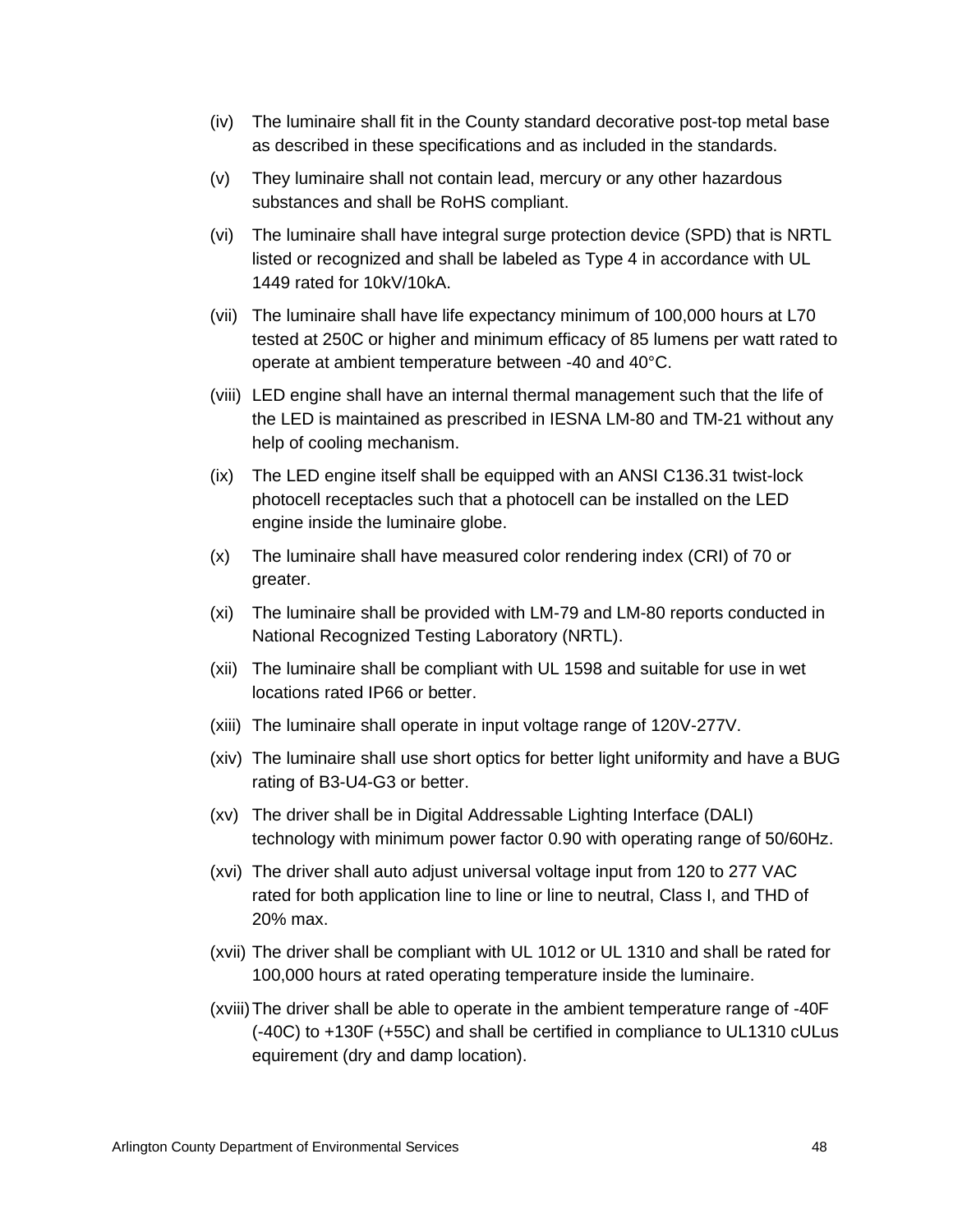- (xix) The driver shall have mechanism to tolerate sustained open circuit and short circuit output conditions without damage.
- (xx) Surge protector shall be tested in accordance with ANSI/IEEE C62.45 per ANSI/IEEE C62.41.2 Scenario I Category C High Exposure 10kV/10kA waveforms for Line Ground, Line Neutral and Neutral Ground, and in accordance with U.S. DOE (Department of Energy) MSSLC (Municipal Solid State Street Lighting Consortium) model specification for LED roadway luminaires electrical immunity requirements for High Test Level 10kV / 10kA.
- (xxi) The luminaire shall be provided with minimum of 10 years of warranty.

# (d) **Cobra LED Luminaire**

- (i) The luminaires shall generally reflect the characteristics, attributes, and mounting features possessed by RoadFocus series by Philips (Signify), or approved equal with following options:
	- 1. 7-pin receptacle on the engine
	- 2. 120 277 Voltage
	- 3. DALI driver
	- 4. 20kV/10kA surge protection
	- 5. Black or gray housing color
	- 6. CCT, wattage, housing color, and distribution type will be specified during order
- (ii) There will be primarily two categories of cobra luminaires used for residential and commercial applications. Details are provided below:

| <b>Features</b>                     | <b>Residential</b>                           | <b>Commercial</b>        |
|-------------------------------------|----------------------------------------------|--------------------------|
| Wattage Range (W)                   | $70 - 80$                                    | $130 - 145$              |
| Minimum Efficacy (lumens per Watt)  | 120                                          | 125                      |
| Correlated Color Temperature (CCT)  | 3000 <sup>°</sup> , 4000 <sup>°</sup> Kelvin | 4000 <sup>°</sup> Kelvin |
| <b>BUG Rating</b>                   | <b>B2-U0-G2</b>                              | <b>B3-U0-G3</b>          |
| Luminaire housing nominal dimension | 24"x11"x4.5"                                 | 38"x14"x5"               |

- (iii) The luminaire shall include individual, refractor type optics applied to each LED. The distribution type shall be available in Type II, Type III, Type IV, & Type V. Distribution type shall be clearly labeled on the box and on the luminaire housing.
- (iv) The housing shall include an easy-to-open door with tool-less entry for maintenance and made of one integral piece of metal. No internal, external, or electrical components shall be attached to the door.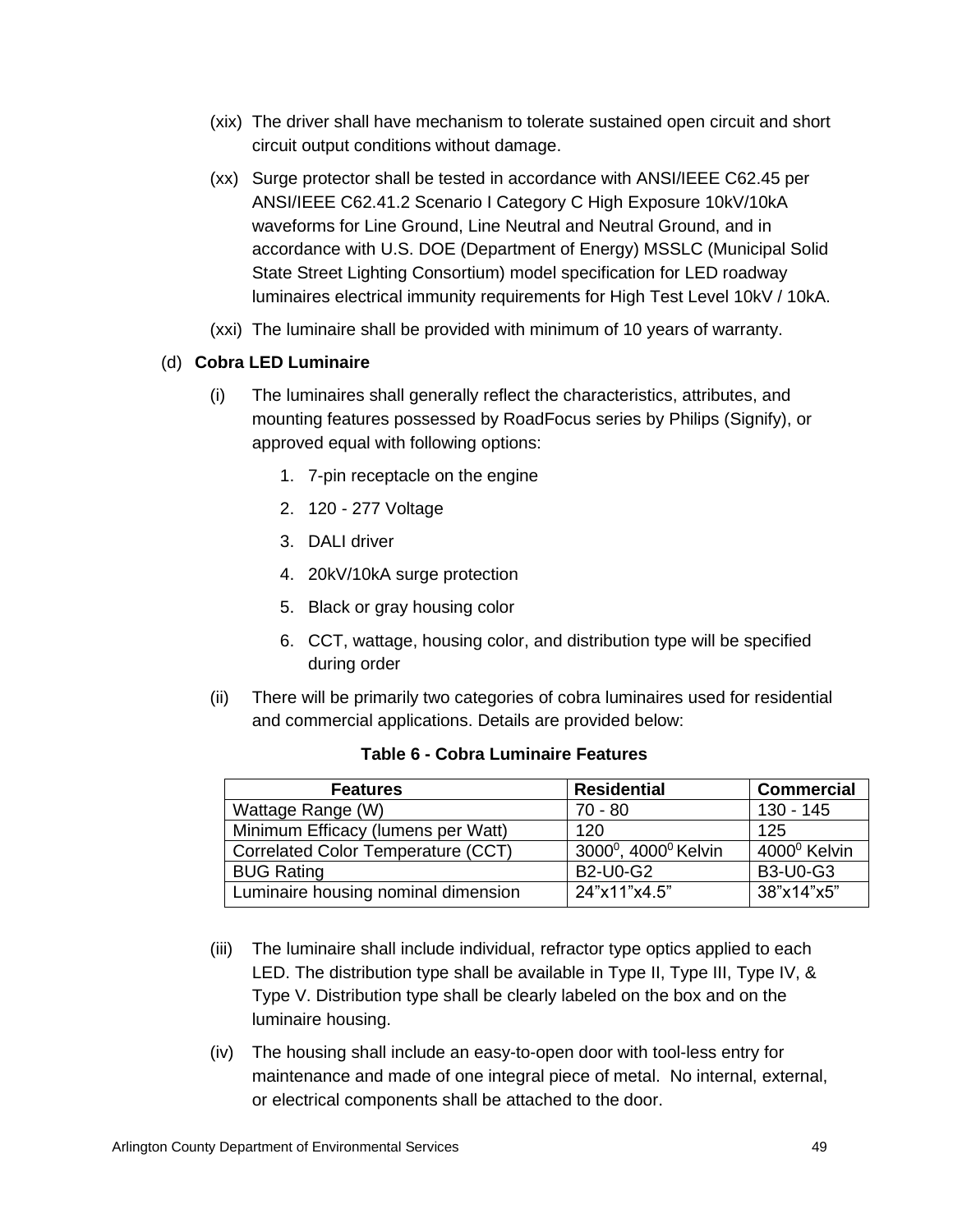- (v) The housing shall be designed to slip-fit onto a nominal 2-inch (diameter) luminaire arm tenon and allow for an insertion of at least 4.5 inches, with internal barrier preventing over insertion of the tenon. The housing shall allow for a vertical tilt adjustment of  $\pm 15^\circ$  in not more than 2.5 $^\circ$  increments.
- (vi) The door shall be secured to prevent accidental dropping or disengagement.
- (vii) The luminaire shall conform to the requirements of ANSI C136.31 for vibration and be rated minimum 3G.
- (viii) Protruding external surfaces such as heat sink fins shall be designed to facilitate hose-down cleaning and resist debris accumulation and the overall luminaire housing shall be rated IP54, and electrical IP66 tested by ISO 17025-2005.
- (ix) The luminaire shall use passive cooling method with no moving parts or liquids for thermal management such that the life of the LED is maintained as prescribed in IESNA LM-80 and TM-21 without any help of cooling mechanism.
- (x) The housing shall include a prewired 7-pin twist lock ANSI C136.41-compliant receptacle and a rain-tight shorting cap.
- (xi) Wiring within the electrical enclosure shall be NEC compliant.
- (xii) The housing shall include quick connect/disconnect plugs between separate electrical components to allow replacement of parts in the field. Such disconnects should be operable without the use of tools.
- (xiii) The luminaire shall use a barrier-type terminal block with three line-side pressure-type wire connectors (including a ground terminal) having slottedhead screws secured to housing for power connection to luminaire. All terminal positions shall be clearly identified. Each connector shall accept only one conductor and accommodate #8 through #12 AWG wire.
- (xiv) The LED assembly shall have a minimum  $L_{70}$  of 100,000 hours at the specified LED drive current and 25°C (77°F) based on a minimum of 10,000 hours of data per IES LM-80 and the IES TM-21 Annex D with a 6 times multiplier.
- (xv) The luminaire shall have measured color rendering index (CRI) of 70 or greater.
- (xvi) The luminaire shall have operating temperature range of -23°C (-10°F) to 43°C (110°F), with no  $L_{70}$  de-rating from -20°C (-4°F) through 25°C (77°F).
- (xvii) The optical assembly shall be completely sealed from the housing and shall be International Electrotechnical Commission (IEC) rated IP66 or higher.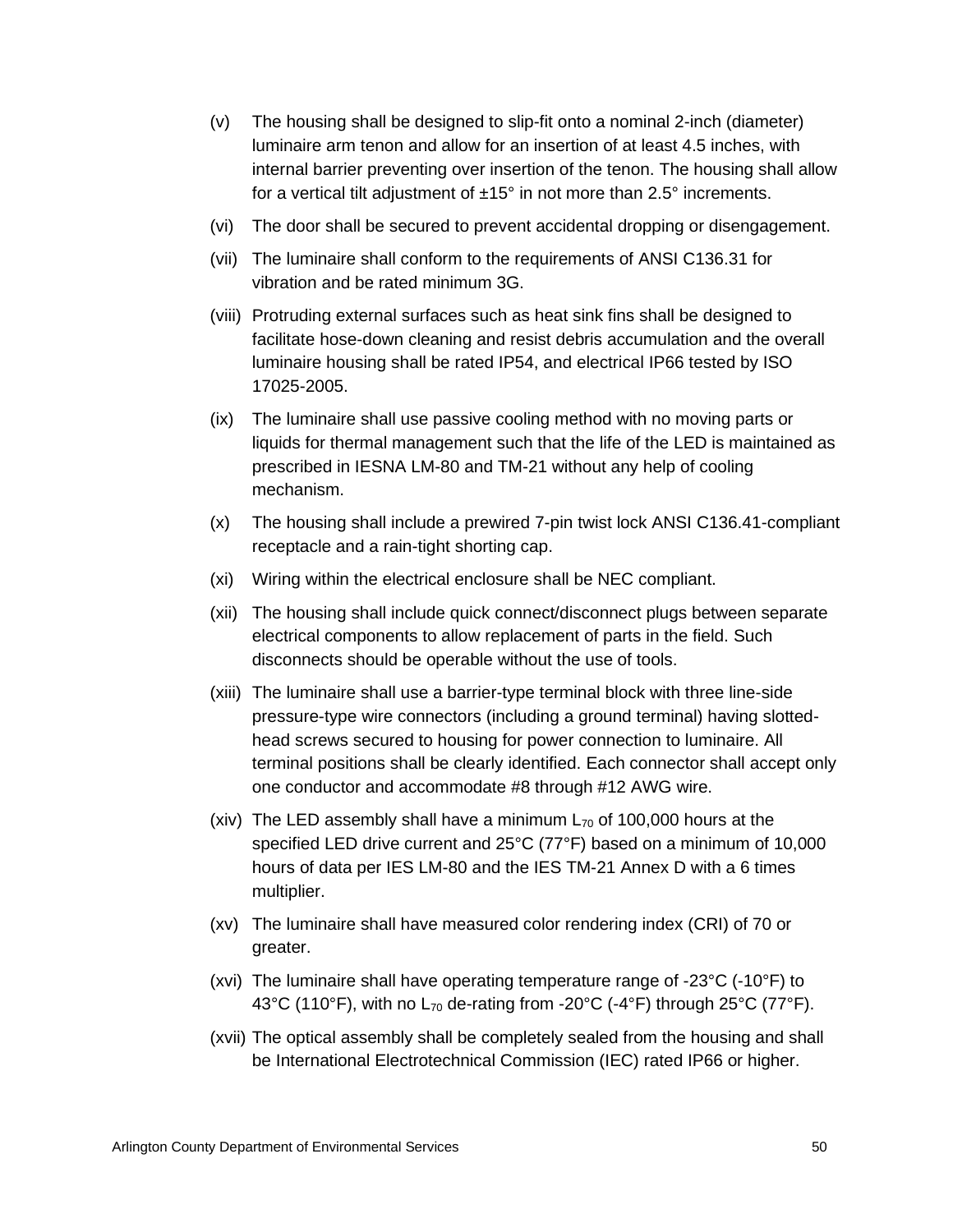- (xviii)They luminaire shall not contain lead, mercury or any other hazardous substances and shall be RoHS compliant.
- (xix) The luminaire shall have integral surge protection device (SPD) that is NRTL listed or recognized and shall be labeled as Type 4 in accordance with UL 1449 rated for 10kV/10kA.
- (xx) The driver shall be in Digital Addressable Lighting Interface (DALI) technology with minimum power factor 0.90 with operating range of 50/60Hz
- (xxi) The driver shall auto adjust universal voltage input from 120 to 277 VAC rated for both application line to line or line to neutral, Class I, and THD of 20% max.
- (xxii) The driver shall be compliant with UL 1012 or UL 1310 and shall be rated for 100,000 hours at rated operating temperature inside the luminaire.
- (xxiii)The driver shall be able to operate in the ambient temperature range of -40F (-40C) to +130F (+55C) and shall be certified in compliance to UL1310 cULus equirement (dry and damp location).
- (xxiv)The driver shall have mechanism to tolerate sustained open circuit and short circuit output conditions without damage.

(xxv) The luminaire shall be provided with minimum of 10 years of warranty.

#### (e) **Teardrop LED Luminaire**

- (i) The luminaire shall generally reflect the characteristics, attributes, and mounting features possessed by Pendant Teardrop TXF9 series by Philips (Signify), or approved equal with following options:
	- 1. Cast neck
	- 2. Acrylic long globe
	- 3. 120 277 voltage
	- 4. DALI driver
	- 5. 20kV/10kA surge protection
	- 6. Black or gray housing color
	- 7. CCT, wattage, housing color, and distribution type will be specified during order
- (ii) There will be primarily two categories of teardrop luminaires will be used for semi-commercial and commercial applications. Details are provided below: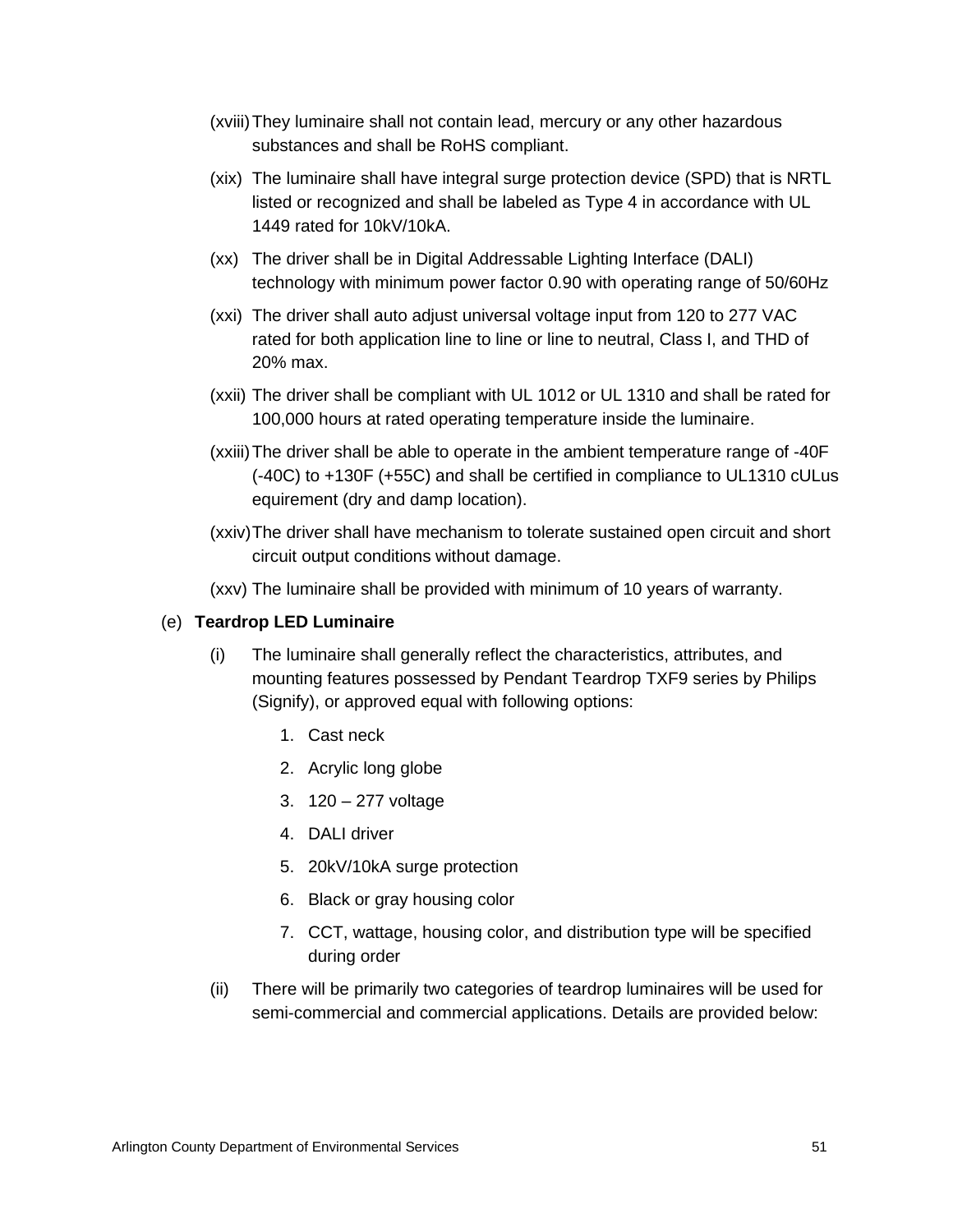| <b>Features</b>                     | <b>Semi-Commercial</b>                 | <b>Commercial</b>                      |
|-------------------------------------|----------------------------------------|----------------------------------------|
| Wattage Range (W)                   | $70 - 80$                              | 130 - 145                              |
| Minimum Efficacy (lumens per        | 135                                    | 130                                    |
| Watt)                               |                                        |                                        |
| <b>Correlated Color Temperature</b> | 3000 <sup>0</sup> or 4000 <sup>0</sup> | 3000 <sup>0</sup> or 4000 <sup>0</sup> |
| (CCT)                               | Kelvin                                 | Kelvin                                 |
| <b>BUG Rating</b>                   | <b>B2-U3-G2</b>                        | <b>B3-U3-G3</b>                        |
| Luminaire housing nominal           | 38"x18"                                | 38"x18"                                |
| dimension                           |                                        |                                        |

#### **Table 7 - Teardrop Luminaire Features**

- (iii) The luminaire top will be cast neck type and will be mounted using the clamshell teardrop adapter as specified in the Seb-Section 6 of Section 14090 of this document.
- (iv) The luminaire shall include individual, acrylic refractor type lenses applied to each LED. The distribution type will be specified during the order and shall be available in Type II, Type III, & Type IV. Distribution type shall be clearly labeled on the box and on the luminaire engine.
- (v) No internal, external, or electrical components shall be attached to the door.
- (vi) The luminaire shall use passive cooling method with no moving parts or liquids for thermal management such that the life of the LED is maintained as prescribed in IESNA LM-80 and TM-21 without any help of cooling mechanism.
- (vii) The luminaire shall conform to the requirements of ANSI C136.31 for vibration and be rated minimum 3G.
- (viii) The LED assembly shall have a minimum L70 of 100,000 hours at the specified LED drive current and 25°C (77°F) based on a minimum of 10,000 hours of data per IES LM-80 and the IES TM-21 Annex D with a 6 times multiplier.
- (ix) The luminaire shall have operating temperature range of  $4^{\circ}C$  (40 $^{\circ}F$ ) to 55 $^{\circ}C$ (130°F).
- (x) The optical assembly shall be completely sealed from the housing and shall be International Electrotechnical Commission (IEC) rated IP66 or higher.
- (xi) The luminaire shall be available in two correlated color temperatures (CCT); 3,000 degrees Kelvin and 4,000 degrees Kelvin and shall have measured color rendering index (CRI) of 70 or greater. The CCT shall will be specified during the order.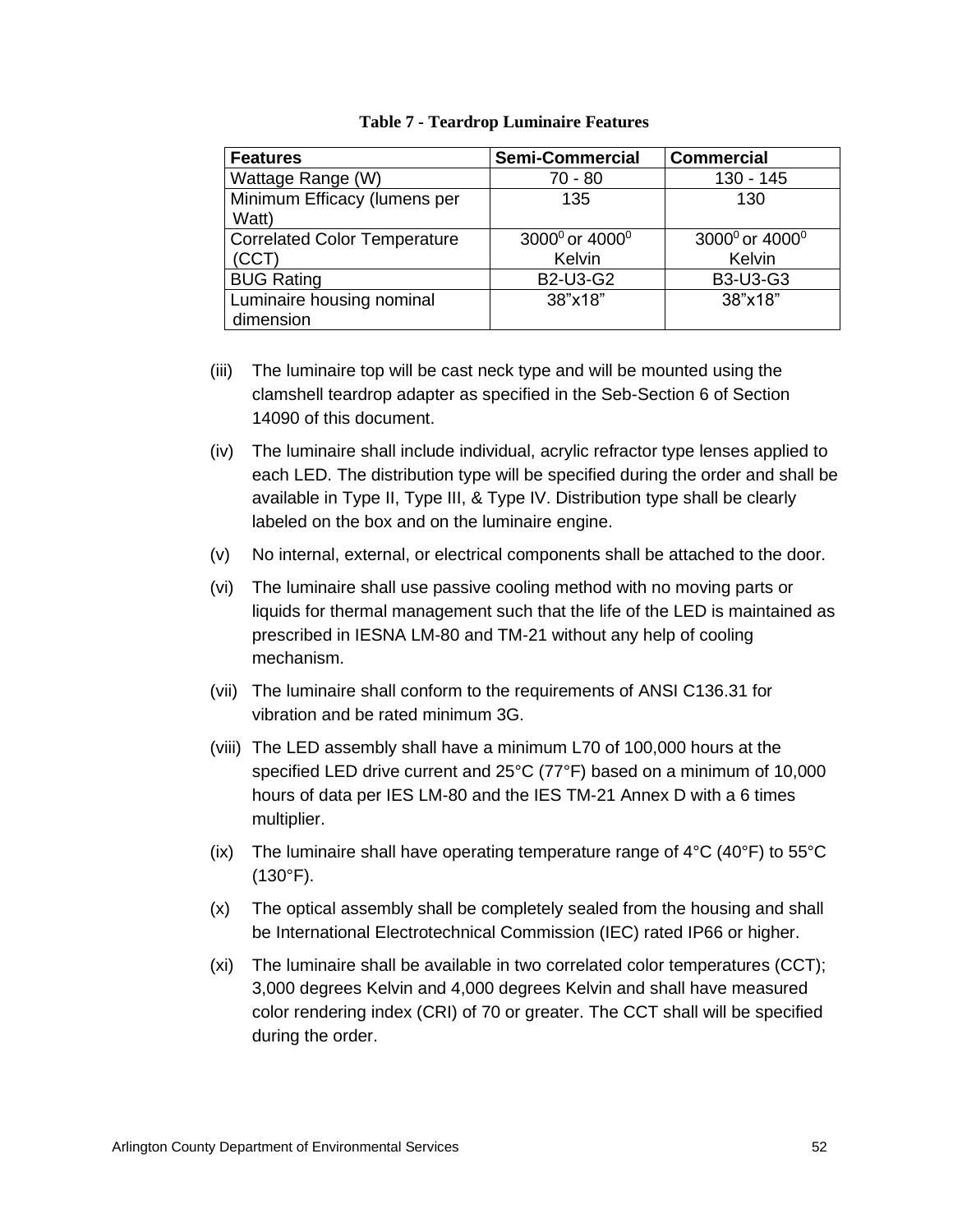- (xii) The luminaire shall have integral surge protection device (SPD) that is NRTL listed or recognized and shall be labeled as Type 4 in accordance with UL 1449 rated for 10kV/10kA.
- (xiii) The driver shall be in Digital Addressable Lighting Interface (DALI) technology with minimum power factor 0.90 with operating range of 50/60Hz
- (xiv) The driver shall auto adjust universal voltage input from 120 to 277 VAC rated for both application line to line or line to neutral, Class I, and THD of 20% max.
- (xv) The driver shall be compliant with UL 1012 or UL 1310 and shall be rated for 100,000 hours at rated operating temperature inside the luminaire.
- (xvi) The driver shall be able to operate in the ambient temperature range of -40F (-40C) to +130F (+55C) and shall be certified in compliance to UL1310 cULus equirement (dry and damp location).
- (xvii) The driver shall have mechanism to tolerate sustained open circuit and short circuit output conditions without damage.

(xviii)The luminaire shall be provided with minimum of 10 years of warranty.

# (f) **Wallpack and Floodlight LED Luminaire**

(i) There will be primarily two categories of wallpack luminaires will be used for semi-commercial and commercial applications. Details are provided below

| <b>Features</b>                                          | <b>Vertical</b><br><b>Mount</b><br><b>Wallpack</b> | <b>Horizontal</b><br><b>Mount</b><br><b>Wallpack</b> |
|----------------------------------------------------------|----------------------------------------------------|------------------------------------------------------|
| Wattage Range (W)                                        | $35 - 45$                                          | 45-50                                                |
| Minimum Efficacy (lumens per Watt)                       | 110                                                | 130                                                  |
| Correlated Color Temperature (CCT)                       | 3000 <sup>0</sup> or 4000 <sup>0</sup>             | 3000 <sup>0</sup> or 4000 <sup>0</sup>               |
|                                                          | Kelvin                                             | Kelvin                                               |
| Luminaire maximum weight (lbs)                           | 10                                                 |                                                      |
| Luminaire housing maximum<br>dimension (without bracket) | 14"x10"x9"                                         | 10"x8"x5"                                            |

# **Table 8 - Wallpack/Floodlight Luminaire Features**

- (ii) The wallpack luminaires shall include knockouts or bracket accessories on the back for installation on vertical surfaces.
- (iii) The floodlight luminaires shall include bracket accessories such that luminaires can be installed in the surfaces.
- (iv) The LED assembly shall have a minimum rated life L70 of 100,000 hours at the specified LED drive current and 25°C (77°F) based on a minimum of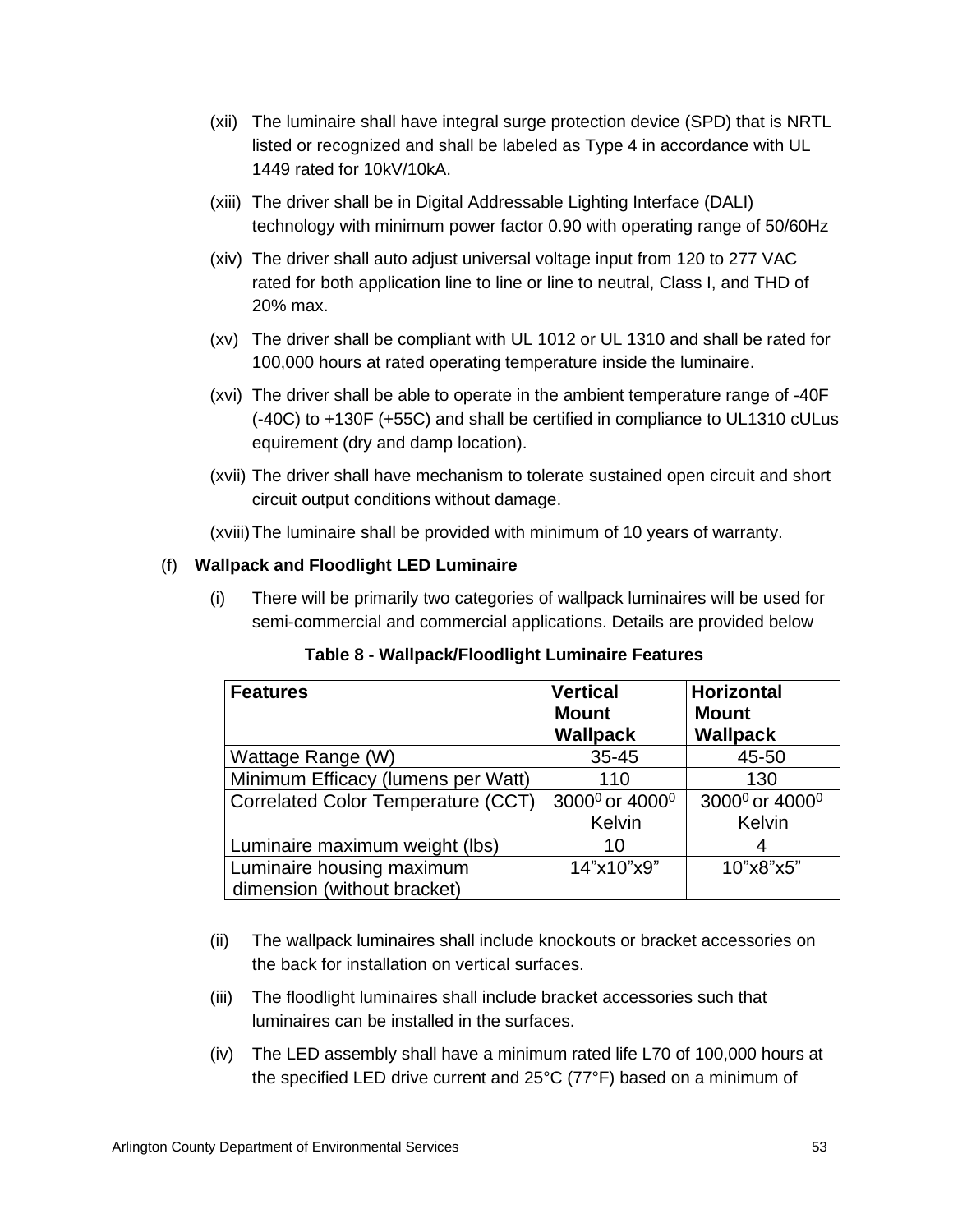10,000 hours of data per IES LM-80 and the IES TM-21 Annex D with a 6 times multiplier.

- (v) The luminaire shall have operating temperature range of -20°C (-4°F) to 45°C (113°F).
- (vi) The optical assembly shall be completely sealed from the housing and shall be International Electrotechnical Commission (IEC) rated IP65 or higher.
- (vii) The luminaire shall be available in two correlated color temperatures (CCT); 3,000 degrees Kelvin and 4,000 degrees Kelvin and shall have measured color rendering index (CRI) of 80 or greater. The CCT shall will be specified during the order.
- (viii) The luminaire shall have integral surge protection device (SPD) that is NRTL listed or recognized and shall be labeled as Type 4 in accordance with UL 1449 rated for 6kV/6kA.
- (ix) The wallpack luminaire housing shall include a prewired 7-pin twist lock ANSI C136.41-compliant receptacle and a rain-tight shorting cap.
- (x) The wallpack luminaire shall be covered with borosilicate glass using proper water tight gasket to meet the IP65 or higher as stated above.
- (xi) The luminaire housing shall be made of die cast aluminum alloy and painted bronze.
- (xii) The luminaire shall be provided with minimum of 5 years of warranty.
- (xiii) The luminaire shall have integral surge protection device (SPD) that is NRTL listed or recognized and shall be labeled as Type 4 in accordance with UL 1449 rated for 6kV/6kA.
- (xiv) The luminaire shall have internal driver that can auto adjust universal voltage input from 120 to 277 VAC rated for both application line to line or line to neutral, Class I, and THD of 20% max.
- (xv) The driver shall be compliant with UL 1012 or UL 1310 and shall be rated for 100,000 hours at rated operating temperature inside the luminaire.
- (xvi) The driver shall be able to operate in the ambient temperature range of -40F (-40C) to +130F (+55C) and shall be certified in compliance to UL1310 cULus equirement (dry and damp location).
- (xvii) The driver shall have mechanism to tolerate sustained open circuit and short circuit output conditions without damage.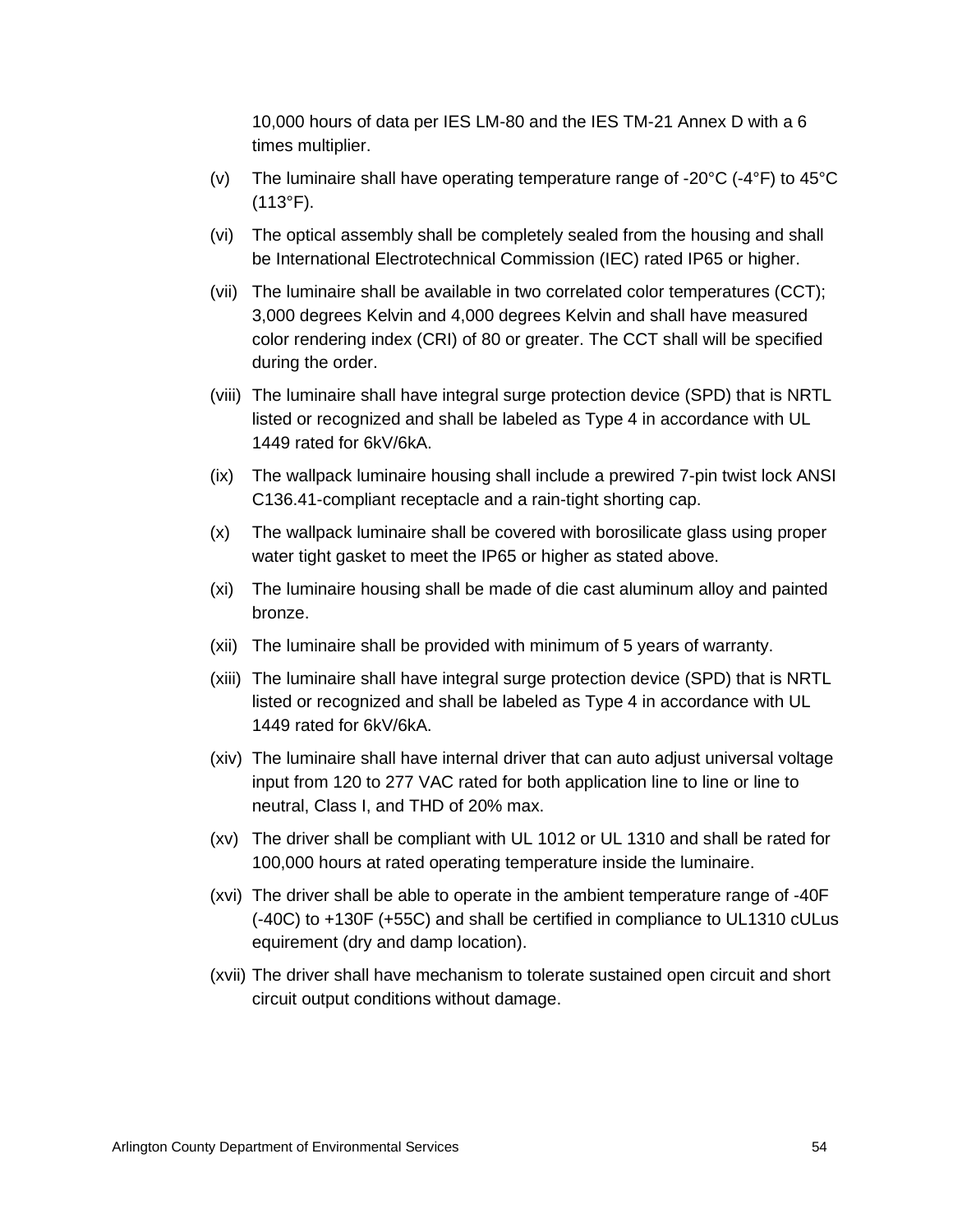# **4 Execution**

- (a) The luminaire installation shall include attaching the luminaire to arm or other mounting mechanism, making necessary electric connections, and testing the functionality of the luminaire by turning on.
- (b) All lights will be controlled through a central photocell except for lights connected to a traffic signal controller cabinet. The lighting fixtures not connected to the traffic signal will be controlled through a central photocell at the service meter pedestal.
- (c) The Contractor shall ensure that the proper size, wattage, CCT, and distribution type luminaire is installed per plans. Care must be taken during the installation of the luminaire so that the conductors are not damaged. All conductors that terminate on the luminaire terminal block will be installed to ensure a good connection without damaging the conductors.
- (d) The new luminaire shall be attached securely to the supporting arm or bracket in accordance with the manufacturer's instructions. All luminaries must be leveled during the installation in accordance with the manufacturer's instructions to level the luminaire.
- (e) The Contractor shall ensure the installation follows the correct orientation (houseside versus street-side) of the globes and the luminaire.
- (f) In the case of luminaries installed on wood poles, the Contractor may be required to adjust the arm or bracket. If the arm or bracket has an adjustment turn buckle, the Contractor shall use the buckle to bring the luminaire into a level position.
- (g) In the case of double-globe lights, this work shall also include installing the twin arms on streetlight poles.
- (h) Photocells that that may be provided in the base of the post-top luminaire shall be bypassed using a Ripley 6005 shorting cap.
- (i) All luminaires shall be grounded by connecting the luminaries using a  $#12$  solid copper wire. The ground wire and conductors to the fixture shall be un-spliced between the feeder pole base or handhole, and the fixture. For fixtures that do not typically have ground terminals, lugs shall be attached at the fixture for effective grounding. No additional payment will be made for the lug attachment.
- (j) Retrofitting of existing high-pressure sodium post-top luminaire with LED luminaire shall include removal of existing lamp and ballast, and installation of communication device and the LED luminaire. The Contractor shall be responsible for disposal of the high-pressure sodium lamp, ballast and any other equipment.
- (k) Retrofitting of existing LED post-top luminaire with communication device shall include detaching existing globe housing and the LED luminaire and attaching communication device and re-installing the complete assembly.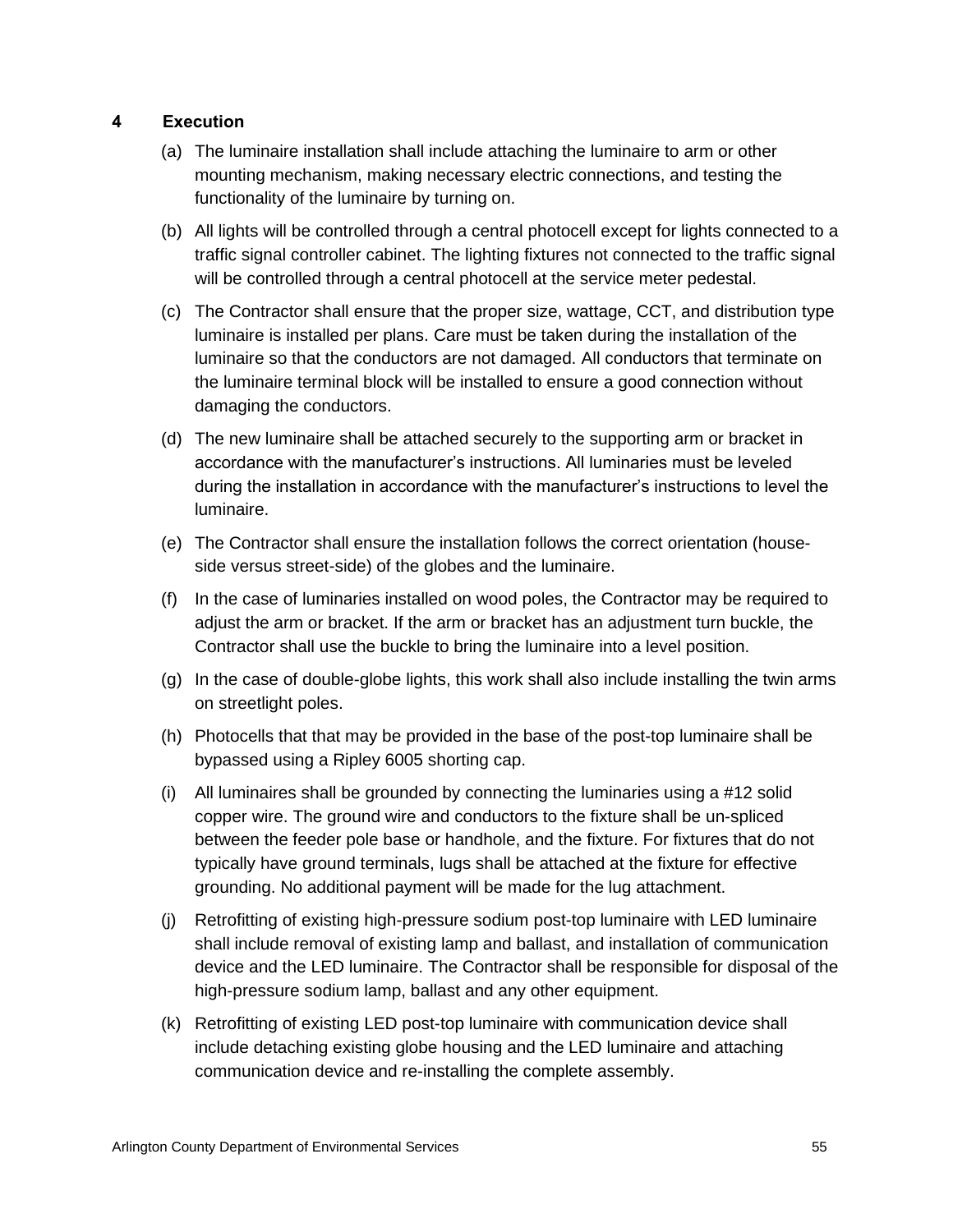- (l) Roadway luminaire installation shall include attaching communication device at the site.
- (m) Removal of all luminaires shall include tagging the luminaire with the pole number or exact location where it was located.

- (a) *Furnish Decorative Post-Top Globe* shall be measured and paid for at the contract unit price per each. This shall include the globe, roof, fasteners, and all other associated equipment and hardware required for the installation.
- (b) *Retrofit Existing Decorative Post-Top Globe* shall be measured and paid for on a per-unit basis. This work may include removal of existing globe, removal of existing luminaire, installation new globe and placing the luminaire inside the globe.
- (c) *Furnish Decorative Post-Top Metal Base* shall be measured and paid for at the contract unit price per each. This shall include the fasteners, and all other associated equipment and hardware required for the installation.
- (d) *Install Decorative Post-Top Metal Base* shall be measured and paid for on a perunit basis.
- (e) *Furnish Decorative Post-Top LED Luminaire Engine* shall be measured and paid for at the contract unit price per each. This shall include LED luminaire, driver, mounting hardware, enough slack in conductors and all other associated equipment and hardware required for the installation.
- (f) *Retrofit Decorative Post-Top Luminaire with LED Engine* shall be measured and paid for on a per-unit basis. This shall include removing existing post-top globe and luminaire and associated electronics (either existing LED or HPS luminaires), assembling and installing globe, installing communication device, and installing the LED luminaire; making necessary electric connection.
- (g) *Furnish Decorative Post-Top LED Luminaire Assembly* shall be measured and paid for at the contract unit price per each. This item shall include the decorative post-top globe, metal base, and LED luminaire engine. This item shall also include mounting hardware, conductors and all other associated equipment and hardware required for the installation.
- (h) *Install Decorative Post-Top LED Luminaire Assembly* shall be measured and paid for on a per-unit basis. This item shall include assembling and installing the globe, metal base, communication device, and the LED luminaire; the item includes making all necessary electrical connections.
- (i) *Furnish Cobra LED Luminaire* shall be measured and paid for at the contract unit price per each. This shall include LED luminaire, mounting hardware, conductors and all other associated equipment and hardware required for the installation.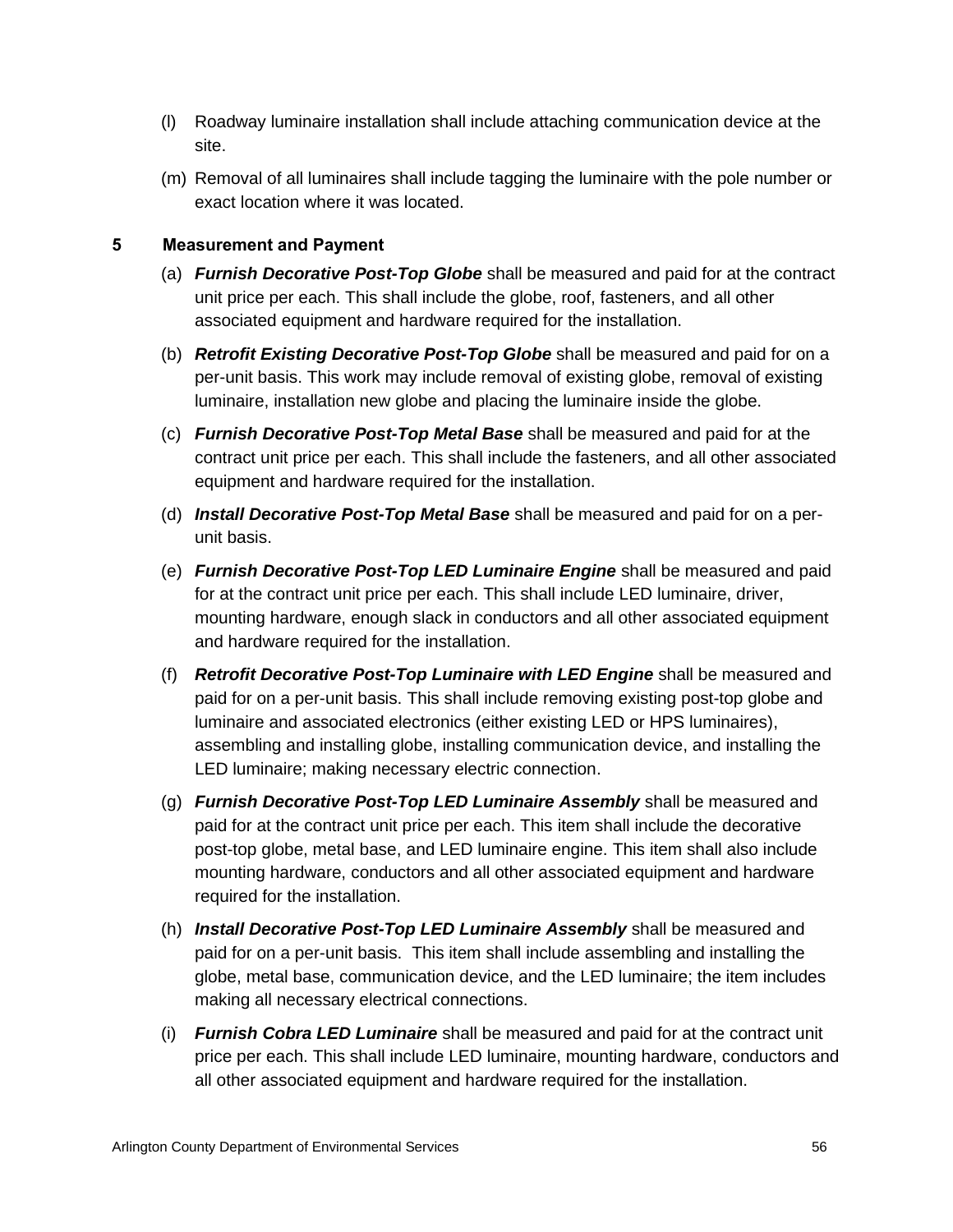- (j) *Install Cobra LED Luminaire* shall be measured and paid for on a per-unit basis. This shall include connecting to the luminaire arm, and installation the LED luminaire; installation of photocell or communication device, making necessary electric connection.
- (k) *Furnish Teardrop LED Luminaire* shall be measured and paid for at the contract unit price per each. This shall include LED luminaire, mounting hardware, conductors and all other associated equipment and hardware required for the installation.
- (l) *Install Teardrop LED Luminaire* shall be measured and paid for on a per-unit basis. This shall include connecting to the aluminum arm adapter for teardrop fixture, and the LED luminaire; installation of photocell or communication device, making necessary electric connection, and installation.
- (m) *Furnish Wallpack Luminaire* shall be measured and paid for at the contract unit price per each. This shall include wallpack LED luminaire, bracket accessories, mounting hardware, conductors and all other associated equipment and hardware required for the installation.
- (n) *Install Wallpack LED Luminaire* shall be measured and paid for at the contract unit price per each. This shall include removing any knockouts, and installation the LED luminaire; setting attachment hardware to surfaces such as retaining walls, and installation of wallpack luminaire using bracket accessories, making necessary electric connection.
- (o) *Furnish Floodlight LED Luminaire* shall be measured and paid for at the contract unit price per each. This shall include wallpack LED luminaire, bracket accessories, mounting hardware, conductors and all other associated equipment and hardware required for the installation.
- (p) *Install Floodlight LED Luminaire* shall be measured and paid for at the contract unit price per each. This shall include removing any knockouts, and installation the LED luminaire; setting attachment hardware to surfaces such as bridge girders, and installation of floodlight luminaire using bracket accessories, making necessary electric connection.
- (q) *Repair Tilted Roadway Luminaire* shall be measured and paid for on a per-unit basis. This shall include adjusting the luminaire, making sure of proper electric connection, leveling, and attaching the luminaire back in the arm properly and securing properly with mounting hardware. Any additional mounting hardware needed to complete the job shall be incidental to this repair work.
- (r) *Repair Tilted Decorative Post-Top Luminaire* shall be measured and paid for on a per-unit basis. This shall include labor, detaching set screws, installing the luminaire straight back in place, driving the set screws and securing them on the pole or arm tenon while making sure the proper electric connection. Any additional mounting hardware needed to complete the job shall be incidental to this repair work.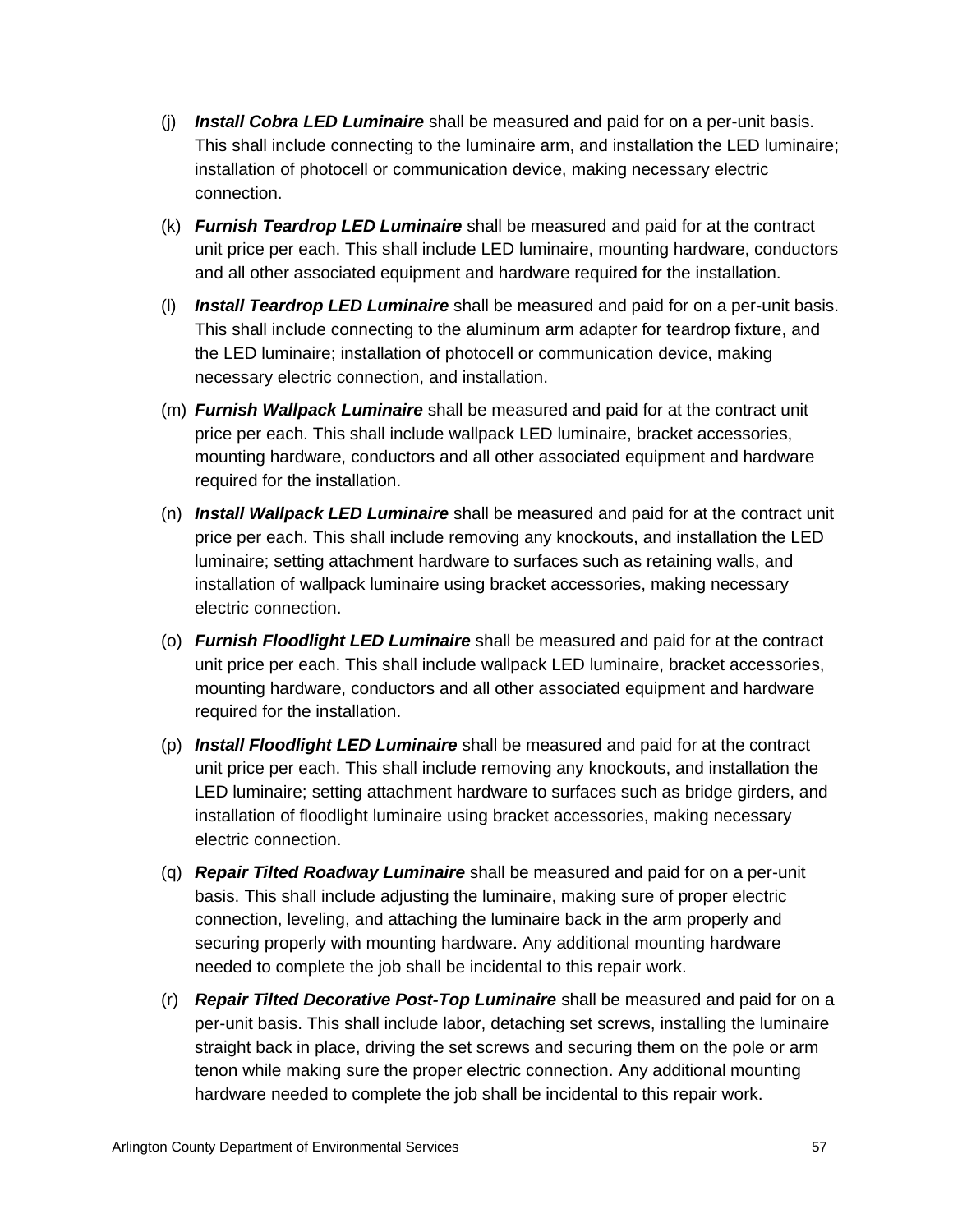- (s) *Repair Dislocated Wallpack Luminaire* shall be measured and paid for on a perunit basis. This shall include labor, detaching mounting hardware, installing the luminaire straight back in place, driving the set screws or other mounting hardware and securing them on the vertical surface while making sure the proper electric connection. Any additional mounting hardware needed to complete the job shall be incidental to this repair work.
- (t) *Remove Decorative Post-Top LED Luminaire* shall be measured and paid for on a per-unit basis. This shall include removing the globe, metal base, luminaire, communication device, making the conductors safe, properly closing the pole or arm hole. The Contractor shall check with the County representative on whether to salvage and return the luminaire.
- (u) *Remove Roadway Luminaire* shall be measured and paid for on a per-unit basis. This shall include removing the luminaire, communication device, making the conductors safe, properly closing the pole or arm hole. The Contractor shall check with the County representative on whether to salvage and return the luminaire.
- (v) *Remove Wallpack Luminaire* shall be measured and paid for on a per-unit basis. This shall include removing the luminaire, making the conductors safe, properly closing the pole or arm hole. The Contractor shall check with the County representative on whether to salvage and return the luminaire.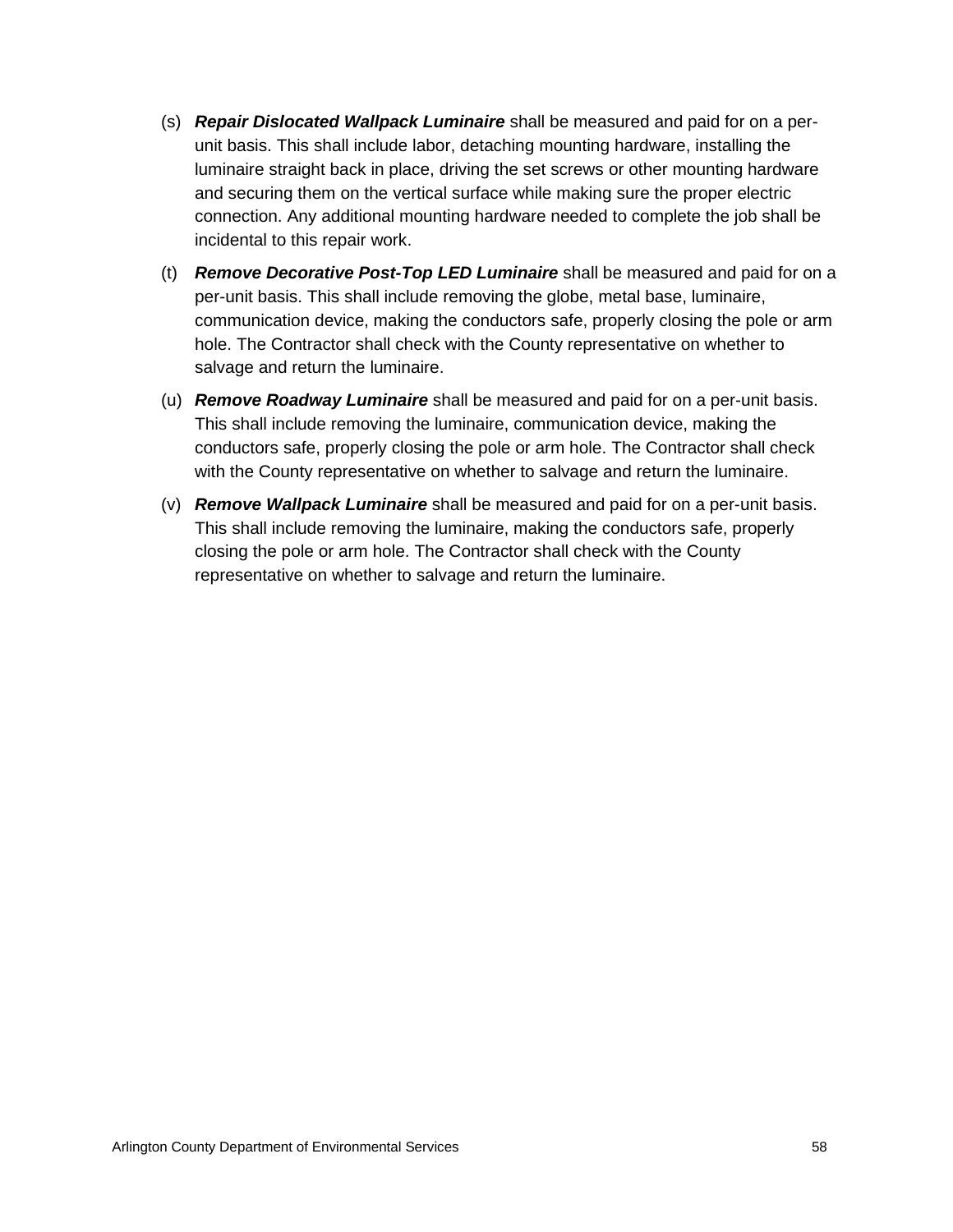# **Section 14111: Luminaire Communication Devices**

# **1 General**

- (a) This section describes minimum acceptable design and installation standards for communication devices.
- (b) The Contractor shall provide the County with a written minimum warranties for communication device from the time of delivery to the County.

# **2 Materials**

- (a) The communication device shall be able to receive and execute operational status commands including but not limited to diming of lights, generate and send energy reads, create and send malfunction reports.
- (b) The device shall be accompanied by a software, standalone or web-based, that works as central lighting management platform that can be accessed remotely.
- (c) The software platform shall be designed to communicate to County's GIS or other asset management platform seamlessly using application programming interface (API).
- (d) The device shall operate both in digital (DALI) or analog (0-10V) driver and shall fit to be installed on ANSI C136.41 7-pin photocell receptacles. The County's preferred driver is DALI.
- (e) The device shall have built-in Global Positioning system (GPS) on-board the device that auto-locates itself and populates in the software platform.
- (f) The power consumption shall be nominal 1.5W with operating voltage of 120-277 with operating range of 50/60Hz.
- (g) The device GPS location accuracy shall be CEP <= 10ft.
- (h) The device shall meet FCC and cULus requirements as well as RoHS 2011/65/EU, RoHS Upcoming Directive (EU) 2015/863.
- (i) The device shall also meet FCC47 Part 15B Class A, FCC47 CFR 22H, FCC47 CFR 24E, FCC47 Part 1.1310/IEEE C95.1.
- (i) The device shall work in ambient temperature of -40 $\degree$ C to +70 $\degree$ C (-40 $\degree$ F to 158 $\degree$ F) and storage temperature of -40˚C to +80˚C (-40°F to 176°F)

# **3 Execution**

- (a) The Contractor shall access the photocell receptacle and remove the existing photocell if needed, and then install the communication device on the photocell receptacle.
- (b) When retrofitting streetlights, the Contractor shall disassemble the globes and access the photocell receptacle and install the communication device. The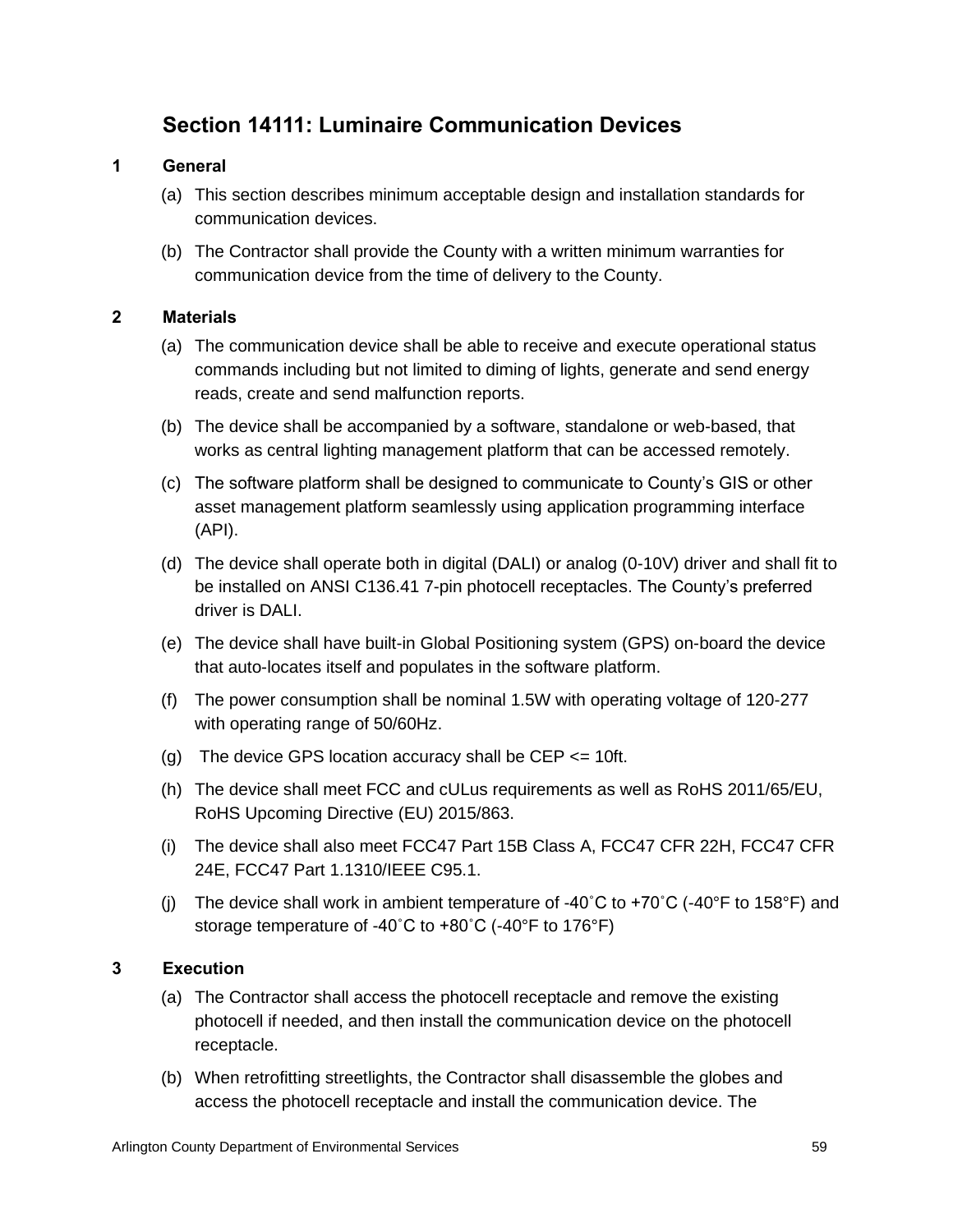Contractor shall reassemble the globe following the installation and ensure that all hardware and fasteners are securely reinstalled.

- (c) The Contractor shall notify the County construction manager once the communications device is installed. The Contractor shall provide information required for commissioning the control nodes including the latitude and longitude, light details, and other information as needed in an electronic format. of the light for use in the programming by submitting a list of pole numbers and coordinates to the County in an electronic format.
- (d) The Contractor shall contact the County for the commissioning process. Testing or integration failures shall be remedied by the Contractor prior to acceptance. A detailed information can be accessed in this webpage for more details on commissioning process: [https://arlingtonva.s3.amazonaws.com/wp](https://arlingtonva.s3.amazonaws.com/wp-content/uploads/sites/19/2020/09/Arlington-County-Lighting-Communication-Device-Commissioning-Process.pdf)[content/uploads/sites/19/2020/09/Arlington-County-Lighting-Communication-Device-](https://arlingtonva.s3.amazonaws.com/wp-content/uploads/sites/19/2020/09/Arlington-County-Lighting-Communication-Device-Commissioning-Process.pdf)[Commissioning-Process.pdf.](https://arlingtonva.s3.amazonaws.com/wp-content/uploads/sites/19/2020/09/Arlington-County-Lighting-Communication-Device-Commissioning-Process.pdf)

- (a) *Furnish Communication Device* shall be measured and paid for at the contract unit price per each.
- (b) *Retrofit Existing Photocell with New Communication Device* shall be measured and paid for on a per-unit basis.
- (c) *Install Communication Device* shall be measured and paid for at the contract unit price per each.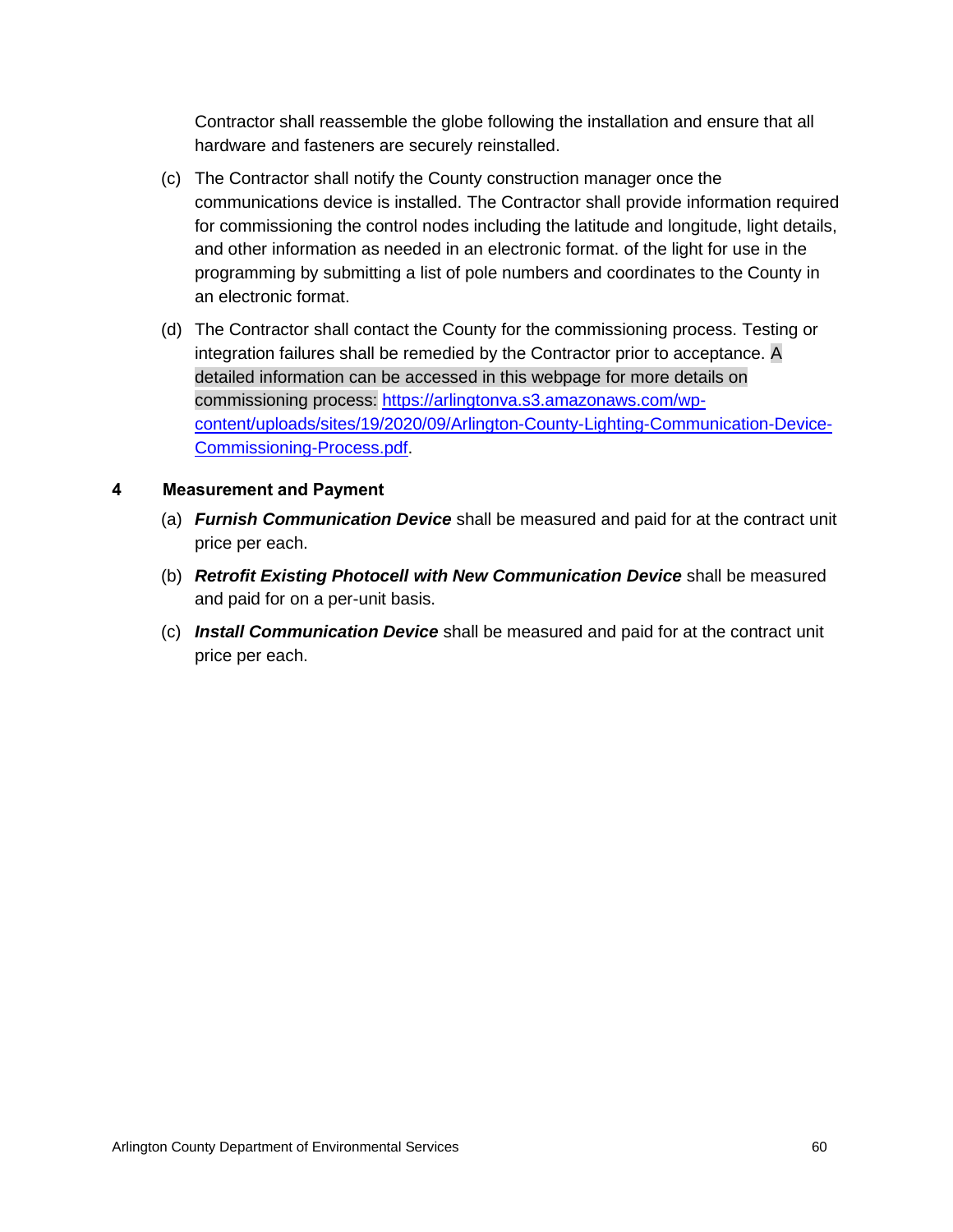# **Section 14112: Typical Light Pole / Luminaire Combinations**

# **1 County Standards**

The standards in Arlington County Lighting Standards that are applicable to light pole are as follows:

|     | $(a)$ 14112-01 | Decorative Post-Top Aluminum Streetlight Pole with Single Post-<br><b>Top Luminaire</b>       |
|-----|----------------|-----------------------------------------------------------------------------------------------|
| (b) | 14112-02       | Decorative Post-Top Aluminum Streetlight Pole with Double Post<br><b>Top Luminaires</b>       |
| (c) | 14112-03       | Round Tapered Composite Roadway Light Pole on Foundation<br>with Single Cobra Head Luminaire  |
|     | (d) $14112-04$ | Round Tapered Composite Roadway Light Pole on Foundation<br>with Double Cobra Head Luminaires |
|     | (e) 14112-05   | Octaflute Aluminum Roadway Light Pole with Single Cobra Head<br>Luminaire                     |
| (f) | 14112-06       | Octaflute Aluminum Dual Arm Roadway Light Pole with Double<br><b>Cobra Head Luminaires</b>    |
| (g) | 14112-07       | Octaflute Aluminum Roadway Light Pole with Single Teardrop<br>Luminaire                       |
| (h) | 14112-08       | Octaflute Aluminum Roadway Light Pole with Double Teardrop<br>Luminaires                      |

# **2 General**

- (a) This section describes minimum acceptable design and installation standards for typical light pole and luminaire combinations.
- (b) There will be major categories of poles; roadway light poles and streetlight poles. The roadway light poles are aluminum and composite poles that have mounting height of 25' or higher. Streetlight poles are defined as decorative post-top poles with mounting height 16' or less.
- (c) The composite poles shall meet ANSI/NEMA (American National Standard Institute/National Electrical Manufacturing Association) specification ANSI C136.20- 2012.
- (d) The Contractor shall provide the County with a written warranty against any defects in materials and workmanship for a period of 1 year from the time of delivery to the County.
- (e) For warranty repairs, all costs of labor, parts, and transportation to and from the Contractor shall be borne by the Contractor.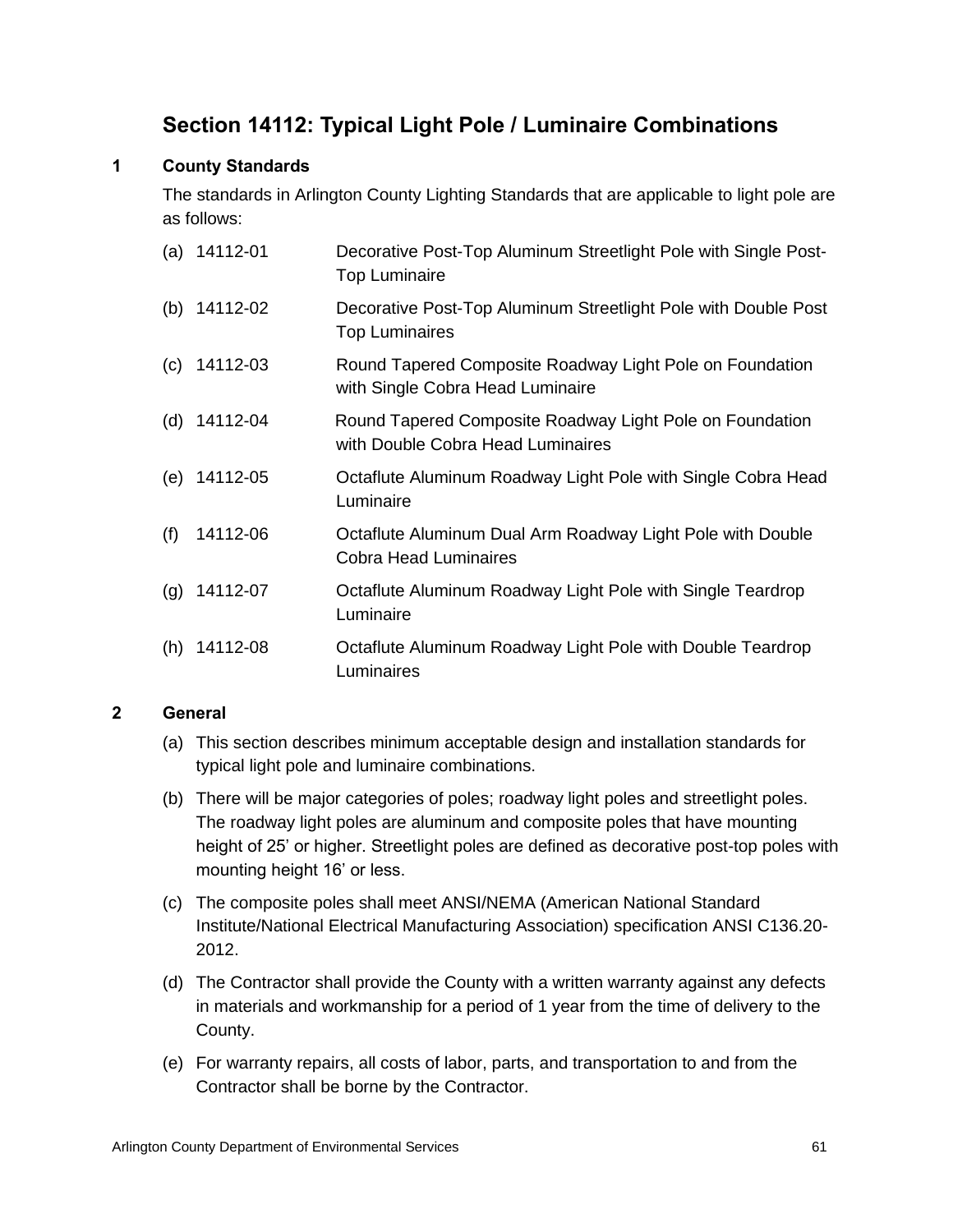- (f) The color of the poles will be specified in the order. There shall not be any difference in prices in color specified herein.
- (g) Prices shall include cost of poles, luminaires, luminaire arms, bases, and foundations.
- (h) Provide a temporary identification tag with purchase order, project name, and pole height affixed to the pole bases. This tag will be used for identification for stocking purposes only and will be removed during installation.

# **3 Execution**

- (a) Poles shall be installed as per the Section 14080 of this document.
- (b) Luminaire arms shall be installed as per the Section 14090 of this document.
- (c) Luminaire shall be installed as per the Section 14110 of this document.
- (d) Communication devices shall be installed as per the Section 14111 of this document.

- (a) *Furnish and Install Decorative Post-Top Aluminum Streetlight Pole with Single Post-Top Luminaire* shall be measured and paid for on a per-unit basis. This shall include, but not limited to, furnish and installation of decorative post-top aluminum pole, complete assembly of luminaire that includes globe, LED light engine and communication remote device, and all other associated equipment and the hardware required for installation. The installation shall include labor, mounting of all equipment, running cable from the pole base to the luminaire, and making necessary electrical connections. All electric conductor material and installation, fuse holder and fuse, pole decal installation, and any restoration work will be incidental to this work.
- (b) *Furnish and Install Decorative Post-Top Aluminum Streetlight Pole with Double Post-Top Luminaires* shall be measured and paid for on a per-unit basis. This shall include, but not limited to, furnish and installation of decorative post-top aluminum pole, decorative post-top dual-arm, complete assembly of luminaires that include globes, LED light engines and communication remote devices, and all other associated equipment and the hardware required for installation. The installation shall include labor, mounting of all equipment, running cable from the pole base to the luminaires, and making necessary electrical connections. All electric conductor material and installation, fuse holder and fuse, pole decal installation, and any restoration work will be incidental to this work.
- (c) *Furnish and Install Round Tapered Composite Roadway Light Pole on Foundation with Single Cobra Head Luminaire* shall be measured and paid for on a per-unit basis. This shall include, but not limited to, furnish and installation of round tapered composite roadway light pole, luminaire arm, complete assembly of cobra luminaire that includes communication remote device, and all other associated equipment and the hardware required for installation. The installation shall include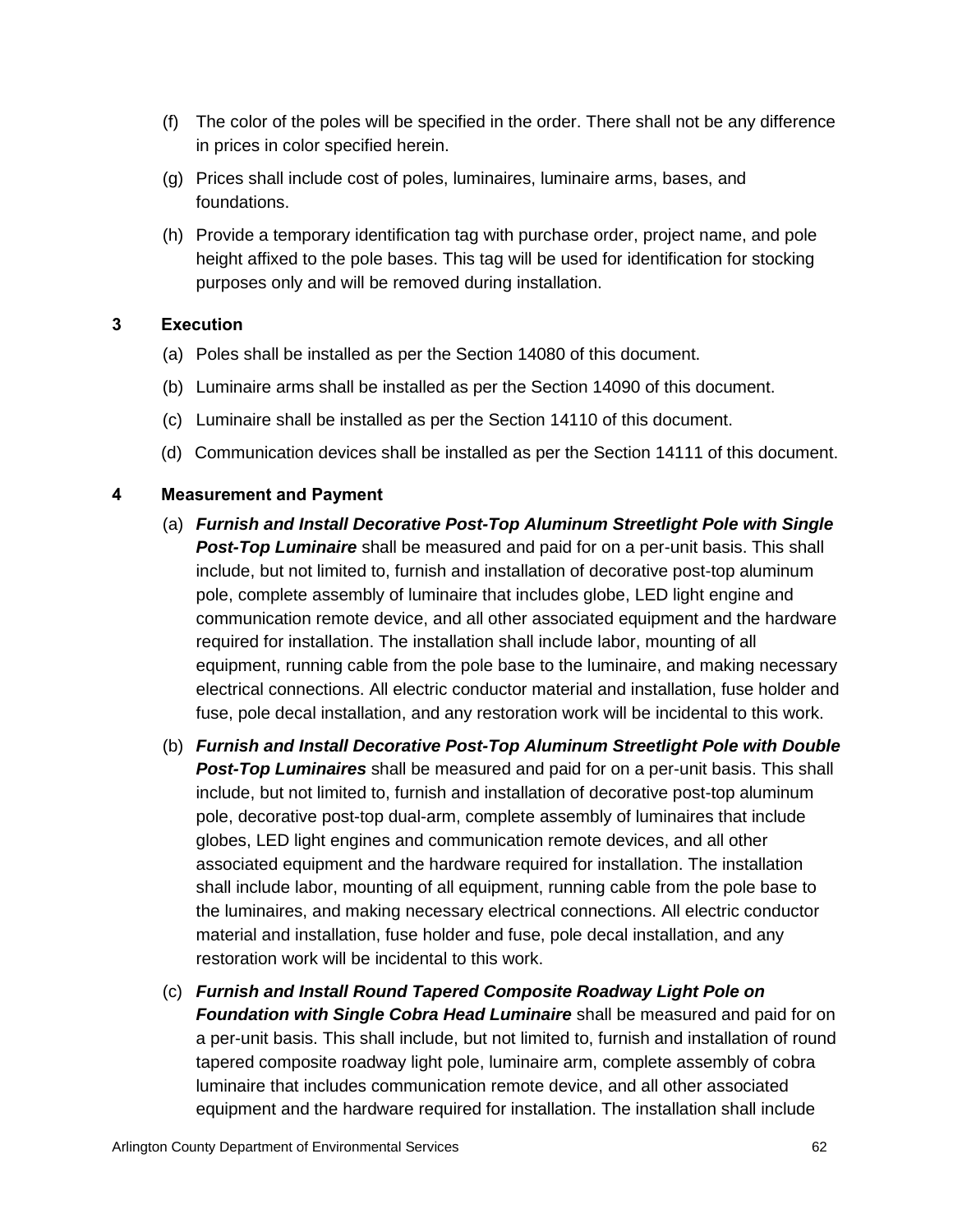labor, mounting of all equipment, running cable from the pole base to the luminaire, and making necessary electrical connections. All electric conductor material and installation, fuse holder and fuse, pole decal installation, and any restoration work will be incidental to this work.

- (d) *Round Tapered Composite Roadway Light Pole on Foundation with Double Cobra Head Luminaires* shall be measured and paid for on a per-unit basis. This shall include, but not limited to, furnish and installation of round tapered composite roadway light pole, luminaire arms, complete assembly of cobra luminaires that include communication remote devices, and all other associated equipment and the hardware required for installation. The installation shall include labor, mounting of all equipment, running cable from the pole base to the luminaires, and making necessary electrical connections. All electric conductor material and installation, fuse holder and fuse, pole decal installation, and any restoration work will be incidental to this work.
- (e) *Octaflute Aluminum Roadway Light Pole on Foundation with Single Cobra Head Luminaire* shall be measured and paid for on a per-unit basis. This shall include, but not limited to, furnish and installation of transformer base and octaflute aluminum roadway light pole, luminaire arm, complete assembly of cobra luminaire that includes and communication remote device, and all other associated equipment and the hardware required for installation. The installation shall include labor, mounting of all equipment, running cable from the pole base to the luminaire, and making necessary electrical connections. All electric conductor material and installation, fuse holder and fuse, pole decal installation, and any restoration work will be incidental to this work.
- (f) *Octaflute Aluminum Roadway Light Pole on Foundation with Double Cobra Head Luminaires* shall be measured and paid for on a per-unit basis. This shall include, but not limited to, furnish and installation of transformer base and octaflute aluminum roadway light pole, luminaire arms, complete assembly of cobra luminaires that include communication remote devices, and all other associated equipment and the hardware required for installation. The installation shall include labor, mounting of all equipment, running cable from the pole base to the luminaires, and making necessary electrical connections. All electric conductor material and installation, fuse holder and fuse, pole decal installation, and any restoration work will be incidental to this work.
- (g) *Octaflute Aluminum Roadway Light Pole on Foundation with Single Teardrop Luminaire* shall be measured and paid for on a per-unit basis. This shall include, but not limited to, furnish and installation of transformer base and octaflute aluminum roadway light pole, luminaire arm, arm adapter, complete assembly of teardrop luminaire that includes communication remote devices, and all other associated equipment and the hardware required for installation. The installation shall include labor, mounting of all equipment, running cable from the pole base to the luminaire,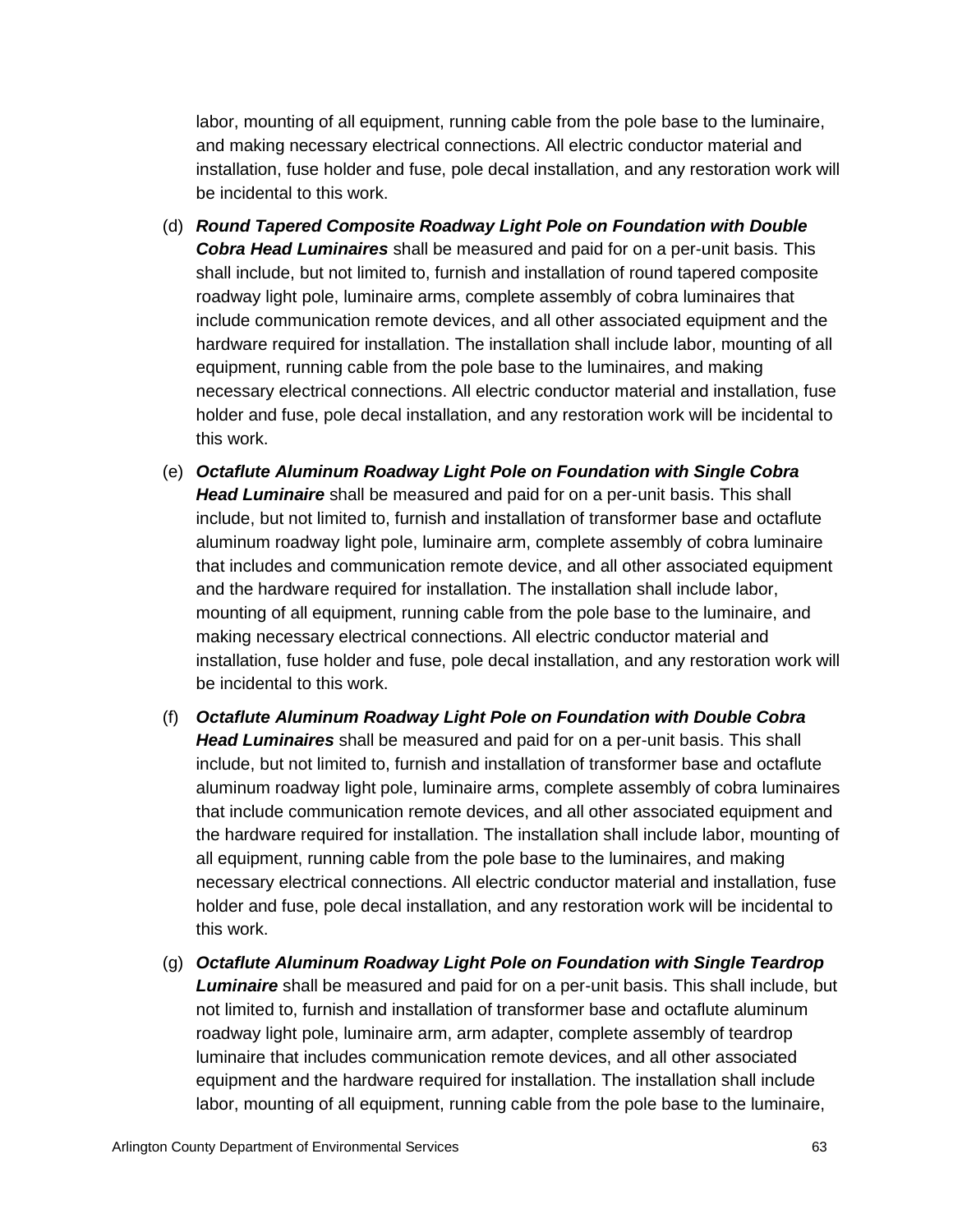and making necessary electrical connections. All electric conductor material and installation, fuse holder and fuse, pole decal installation, and any restoration work will be incidental to this work.

(h) *Octaflute Aluminum Roadway Light Pole on Foundation with Double Teardrop Luminaires* shall be measured and paid for on a per-unit basis. This shall include, but not limited to, furnish and installation of transformer base and octaflute aluminum roadway light pole, luminaire arms, arm adapters, complete assembly of teardrop luminaires that include communication remote devices, and all other associated equipment and the hardware required for installation. The installation shall include labor, mounting of all equipment, running cable from the pole base to the luminaires, and making necessary electrical connections. All electric conductor material and installation, fuse holder and fuse, pole decal installation, and any restoration work will be incidental to this work.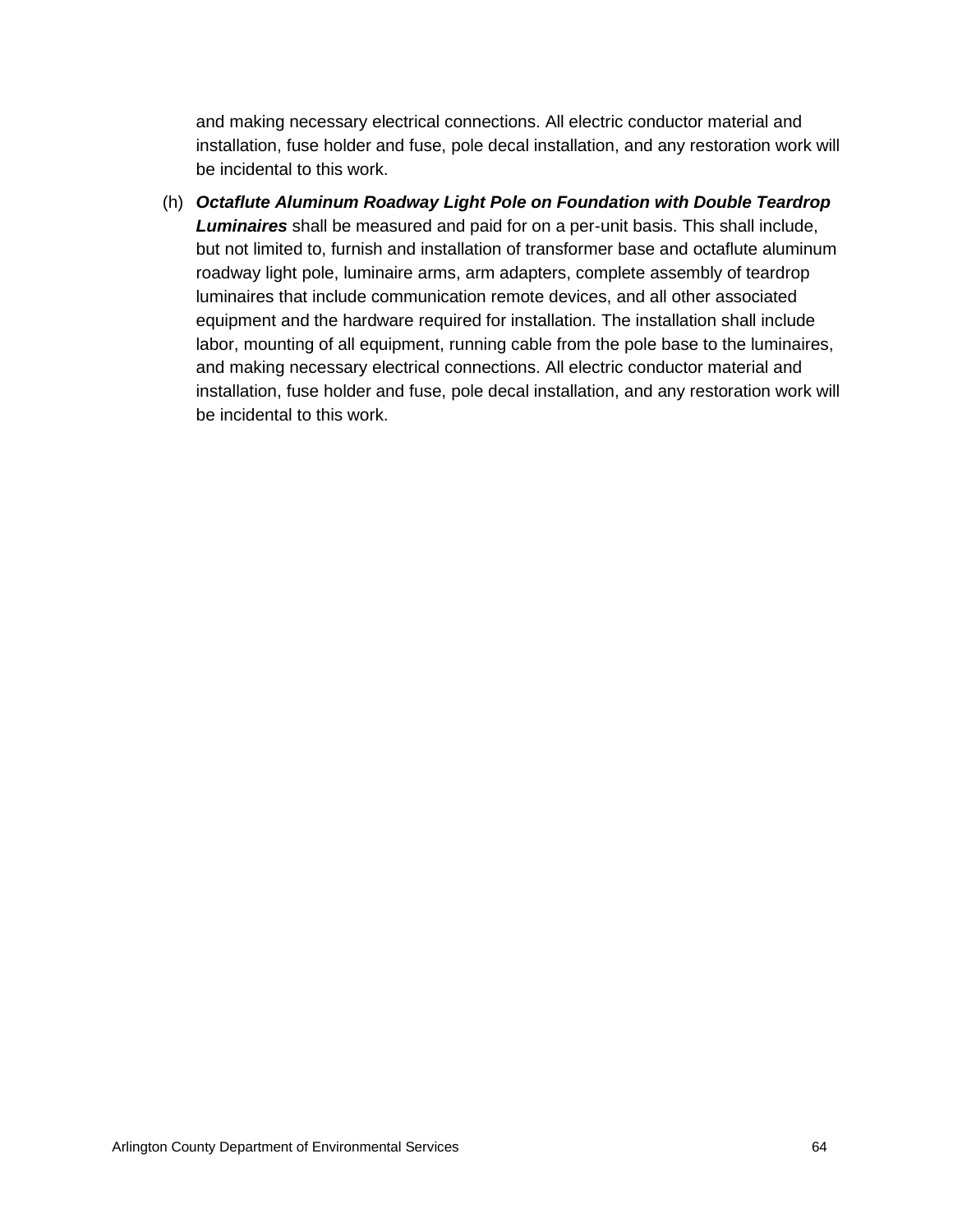# **Section 14120: Pole Decals**

# **1 County Standards**

The standards in Arlington County Lighting Standards that are applicable to pole decals is as follows:

(a) 14120-01 Pole Decals

# **2 General**

- (a) This section describes minimum acceptable material, design and installation standards for pole decals. This also includes method to develop pole numbers for the County-owned light poles.
- (b) Dominion Energy owned poles will not be applied with any decals because Dominion Energy will develop and apply any decal needed. For the County-owned light poles, designers shall develop pole identification codes following the instructions provided in here: https://transportation.arlingtonva.us/streetlight-pole-identification-protocol/.

# **3 Material**

- (a) Decals shall be printed on ASTM Type I engineer grade reflective 2.5" X 7" sheeting.
- (b) Top line of letters shall be in Highway "C" font, Numbers and cardinal directions are Highway "D" font and text shall be yellow with black background.

# **4 Installation Procedure**

- (a) Contractor to confirm pole numbers with County Construction Manager prior to installation of the decals.
- (b) Decals are to be placed on poles 4 feet above the ground.
- (c) Decals shall be placed on the street side of the pole at approximately 45 degrees from the direction of travel.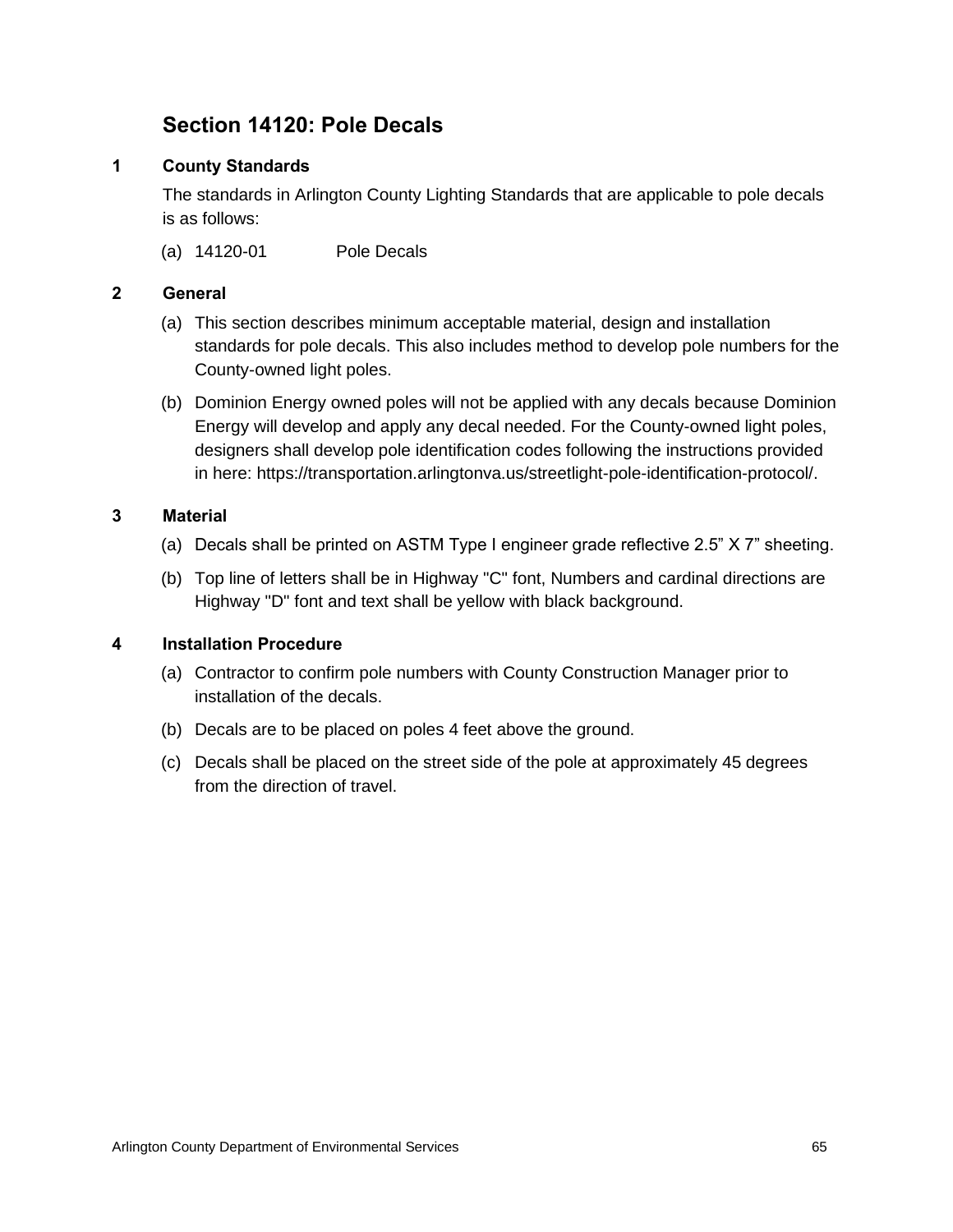# **Section 14130: As-Built Drawing**

# **1 County Standards**

The standards in Arlington County Lighting Standards that are applicable to as-built drawing is as follows:

(a) 14130-01 As-Built Drawing (Typical)

# **2 Execution**

- (a) The Contractor shall document and provide the County with an As-Built Drawings of all field installations on a copy of a plan provided by the County within ten (10) days after completion and before the final inspection.
- (b) Final payment may be withhelduntill the County receive the copy of as builds.
- (c) At a minimum, the as-built drawing shall include the following:
	- 1. Light poles (location, type, height, color)
	- 2. Junction boxes (location, type, size)
	- 3. Conduit and conductor runs (wire size, circuit color codes)
	- 4. Meter pedestal (Service size, control box, amp size and number of wires labeling each circuit, meter number)
- (d) Upon approval, the contractor shall provide an AutoCAD file for the streetlight shown only the lighting information with the basic roadway geometry as well as the red-lined hard copy.

# **5 Measurement and Payment**

(a) *As-built Drawing* shall be measured and paid for on a lump sum basis.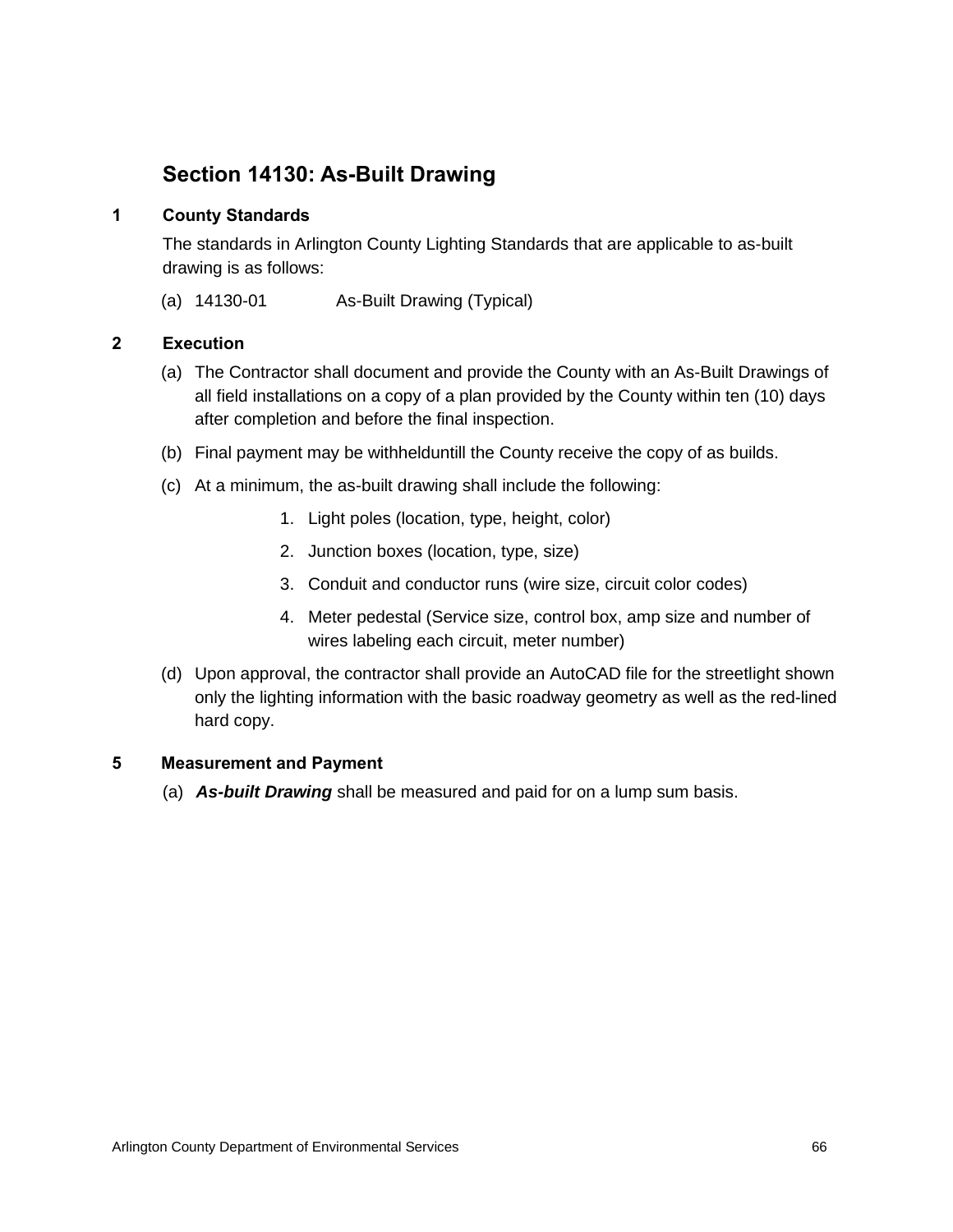# **Section 14140: Streetlight Design Guidelines**

# **1 County Standards**

The standards in Arlington County Lighting Standards that is applicable to lighting layout:

- (a) 14140-01 Typical Lighting Layout
- (b) 14140-02 Typical Pole Configurations
- (c) 14140-03 Lighting Equipment Schedules

## **2 General**

- (a) All the lights to be installed within the Arlington Count Right-of-Way and to be maintained by the Arlington County shall be designed in accordance with the current version of the Arlington County Streetlight Management Plan and as detailed in the most recent County standards and specifications.
- (b) The design will fully consider safety for both the motorized and non-motorized traffic.
- (c) All Arlington County projects involving streetlights will have a full-engineering design including photometric analysis.
- (d) The design engineer shall generally follow the photometric values as per AASHTO Roadway Lighting Design Guide using the Illuminance Method shown in the table below.

| Roadway<br><b>Classification</b> | <b>General Land</b><br><b>Use</b> | Average<br><b>Maintained</b><br><b>Illuminance in fc</b> | <b>Uniformity</b><br><b>Ratio Avg/Min</b> |
|----------------------------------|-----------------------------------|----------------------------------------------------------|-------------------------------------------|
|                                  | Commercial                        | 1.4                                                      | 4:1                                       |
| <b>Arterials</b>                 | Mixed-Use                         | 1.0                                                      | 4:1                                       |
|                                  | <b>Residential</b>                | 0.7                                                      | 4:1                                       |
|                                  | Commercial                        | 1.1                                                      | 4:1                                       |
| <b>Collectors</b>                | Mixed-Use                         | 0.8                                                      | 4:1                                       |
|                                  | <b>Residential</b>                | 0.6                                                      | 4:1                                       |
|                                  | Commercial                        | 0.8                                                      | 6:1                                       |
| Local                            | Mixed-Use                         | 0.7                                                      | 6:1                                       |
|                                  | <b>Residential</b>                | 0.3                                                      | 6:1                                       |

| Table 9 - Recommended Lighting Level Values for Roadways |  |
|----------------------------------------------------------|--|
|                                                          |  |

(e) Designers can identify the classification of a given street by referring to the Arlington County Street Functional Classification map for guidance. The map is located here: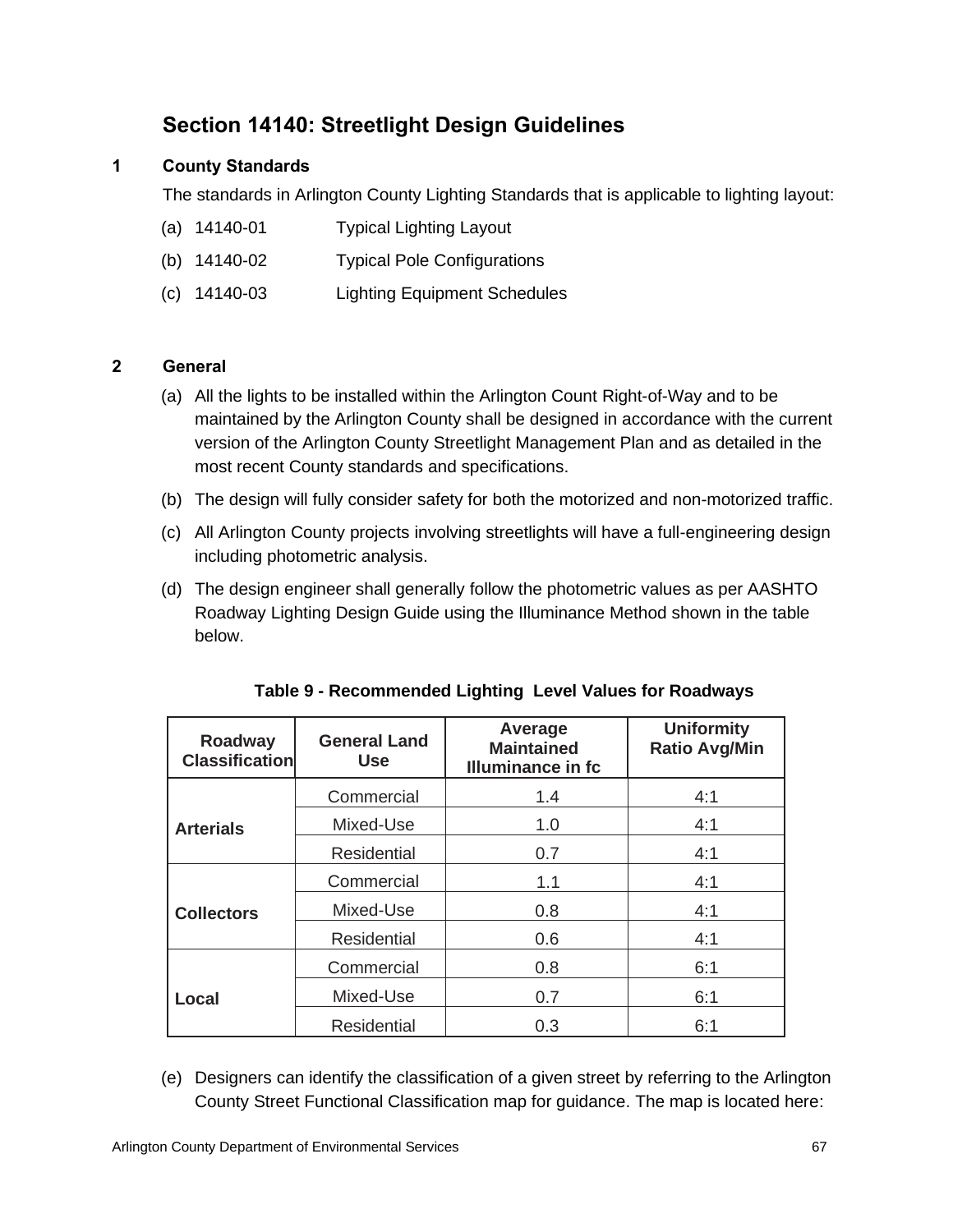https://arlingtonva.s3.amazonaws.com/wp-content/uploads/sites/19/2019/07/ StreetFunctionalClassif.pdf. The Arlington County Streetlight engineer reserves the right to determine the final classification for any given street in the County.

(f) The values in the table above are for continuous lighting at midblock environments (non-intersections). Intersections where two continuously illuminated roadways meet are typically illuminated at the level equal to the sum of individual street lighting values, per AASHTO standards. For example, the intersection of arterials and local roadways both in commercial areas will have 2.2 fc (1.4 fc for arterial and 0.8 fc for local roadways). However, special considerations should be given to locations with significantly higher pedestrian activity which may result in a higher illumination level.

#### **3 Design Requirements**

A lighting project shall be design

- (a) To accomplish proper engineering design, the following items are required to complete the design plans:
	- (i) A field review should be conducted to verify existing streetlight fixtures, their ownership, and other site conditions that may impact the new lighting design.
	- (ii) Provide all Arlington County streetlight construction notes, a location map, legends (that corresponds to all symbols on the streetlight plan), and table of contents.
	- (iii) Determine whether you are designing in a County-owned district or a Dominion owned district. The districting map can be found at https://arlingtonva.s3.amazonaws.com/wpcontent/uploads/sites/19/2019/05/District-Map-w-Draft.pdfEarly coordination, if any, work with Dominion Energy.
	- (iv) Provide all existing street lighting information including pole numbers, meter locations, ownership on and adjecent to the project site.
	- (v) Provide all proposed street lighting improvements including streetlight poles (numbered according to Arlington County Standards, https://transportation.arlingtonva.us/streetlight-pole-identificationprotocol/), meter locations, ownership on the project site.
	- (vi) Indicate the location of Streetlights (with pole numbers) that are to be removed. Lighting contribution must not be included in the calculations, except for instances where existing lighting is being used as temporary lighting. The project will be responsible for removal of lights if the lights are owned by Arlington County. The project will not be responsible for the removal of any Dominion or VDOT streetlights and shall include a note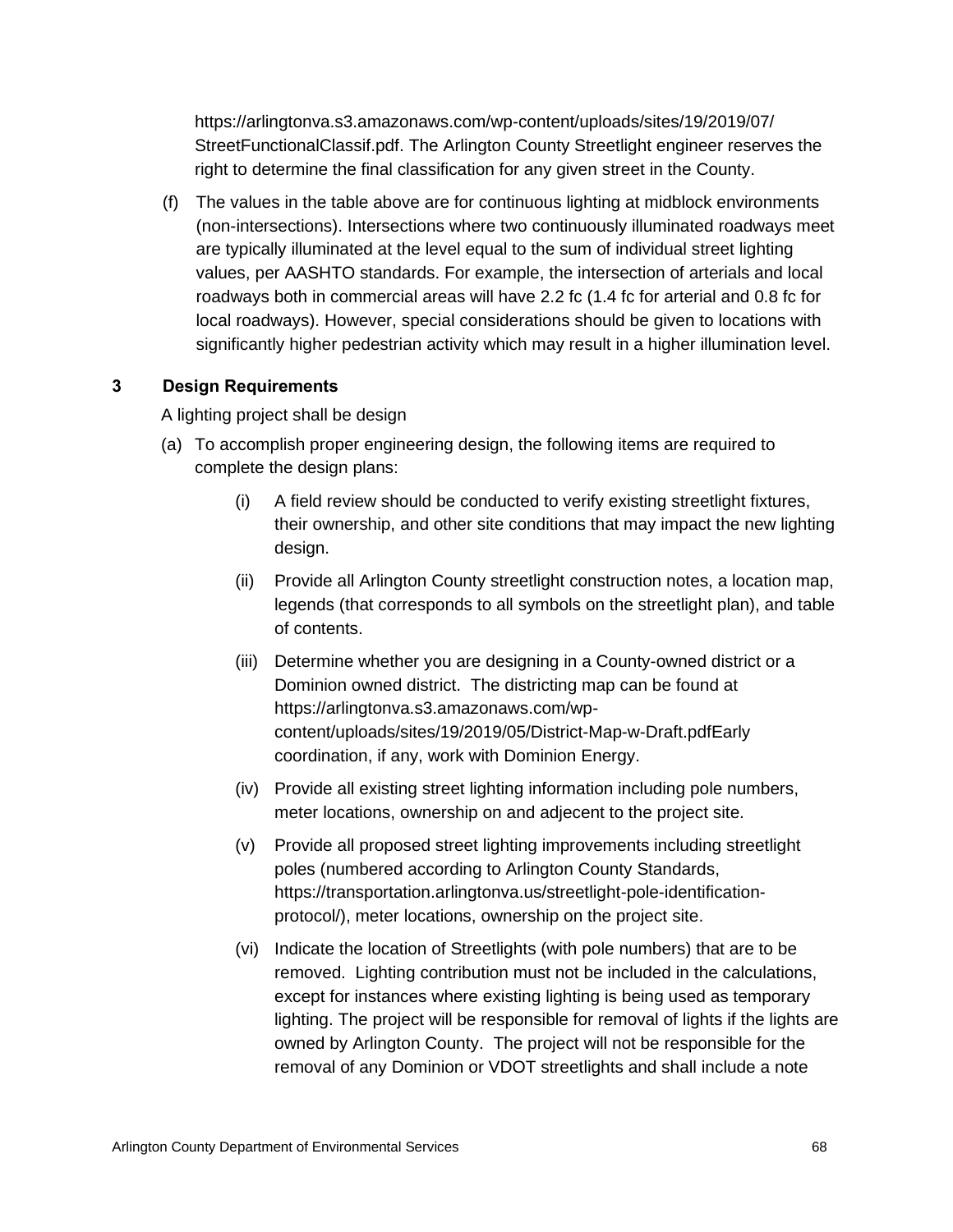"Removed by others" when indicating such removals on the plan. A complete list of poles to be removed is required, if applicable.

- (vii) Provide a Luminaire Design Equipment Table that includes: proper name for each type of light (cobra, carlyle, etc.), Arlington County drawing number for each type of light, quantity of each type of light, a uniqe symbol for each type of light that matches with the symbol on the photometric plan, arrangement (i.e. single or double, this can be shown on the plan sheet via symbols), light loss factor, wattage, CCT, housing color, distribution type, pole type (and stock number for Dominion poles) and mounting height for each type of light, pole material and color, and indicate whether the pole will be direct-buried or placed on -foundation (Dominion poles will be direct buried unless otherwise noted by the Arlington County Street Lighting Engineer.) Examples of the tables are shown below. Texts in yellow are to be filled.
- (viii) Provide a photometric calculation summary table including: labeled calculation area (streets, crosswalks and intersections), calculation type (illuminance), units (fc),achieved and target values for following: average, minimum value, maximum value, Avg/Min ratio value, Max/Min ratio.
- (ix) Indicate the location of the tie-in to the existing power source (County only) or location of new meter.
- (x) Indicate the location of junction boxes, conduits and cable runs (County lights only).
- (xi) No conductors shall be run more than 300' without a junction providing a splice point in between. Junction box shall be provided at each turn more than 30 degrees and each crossing.
- (xii) Provide voltage drop calculation (County lights only). Voltage drop calculation, a voltage drop of 5% at the furthest receptacle in a branch wiring circuit is acceptable for normal efficiency.
- (xiii) A Virginia state licensed engineer's seal should be present on all Streetlight Plan Sheets.
- (xiv) Photometric and photometric calculation files (AGI-32). Use Power Factor (PF) of 0.90, and Light Loss Factor (LLF) of 0.90 for County approved LED streetlights and DE-owned streetlights.

## **4 Minimum Acceptance Criteria**

- (a) All lighting plans shall meet the minimum acceptance criteria and guidelines as detailed in: [https://building.arlingtonva.us/permits/civil-engineering-plan/.](https://building.arlingtonva.us/permits/civil-engineering-plan/)
- (a) Streetlight planning shall occur early in development process.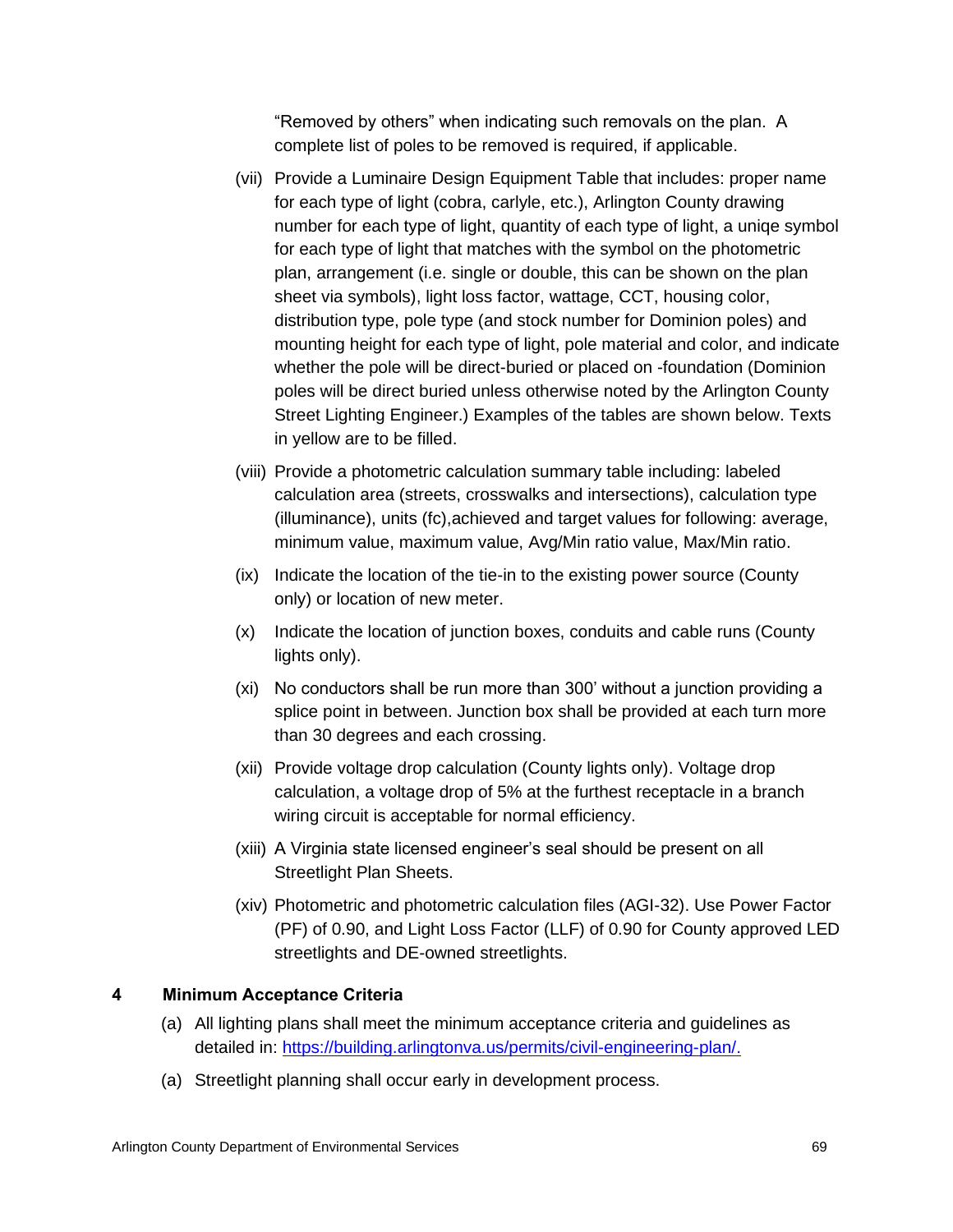(b) Developer and Consultant shall fulfill all requirements for county review process unless the County decides to waive one or more requirements, provided the level of lighting is satisfied based on the IES roadway lighting guideline and AASHTO roadway lighting design guide.

#### **5 Lighting Layout**

Light locations will be based on the photometric calculation or instructed by the County lighting engineer. Staggered installation of lights on both sides of street is encouraged as much as practicable. However, different street characteristics may warrant different lighting layout.

The illustration below shows the various configuration, however not exhaustive, depending upon the roadway layout. For example, light poles may have to be installed at a "house-side" location roadways with no medians. This can be further described as a "one-side" system, a "staggered" system, or an "opposite" system, depending on how the light poles are placed with respect to each other. Roadways with wide medians and barriers may have to be illuminated with the light poles on median as a "median lighting" system. This provides efficient lighting at a lower cost due to savings in luminaire supports and electrical conductors.

#### **6 Streetlight / Tree Interaction**

Every effort will be made to ensure that streetlights are not installed within the area where tree canopy will eventually block the lighting at the full growth of the tree. New streetlights shall not be installed any closer than ten (10) feet from the center of the tree trunk to the center of the light pole. Depending upon the specific site conditions, the Arlington County streetlight engineer may allow different distances between trees and light poles. Contractor shall make every effort to run conduits away from the tree-root bulbs as much as practicale.

## **7 Temporary Street Lighting and Use of Existing Streetlights as Temporary Streetlights**

Arlington County requires temporary lighting in mixed-use areas even if there is no existing lighting or there was insufficient lighting prior to construction. The temporary lighting that are operational during the night hours for the entire period of construction until the new lights are installed and operational. Temporary lighting is typically not required in residential areas, unless there are major activity centers nearby such as a school or community center. Temporary lighting should be designed to the same lighting levels as permanent lighting. Temporary lighting illuminates the project construction/work zone area and any lane or sidewalk configuration changes and should not impede a road user's vision.

If the existing lights in the construction area meet minimum photometric requirement, contractors are allowed to use the existing lights for temporary lighting.